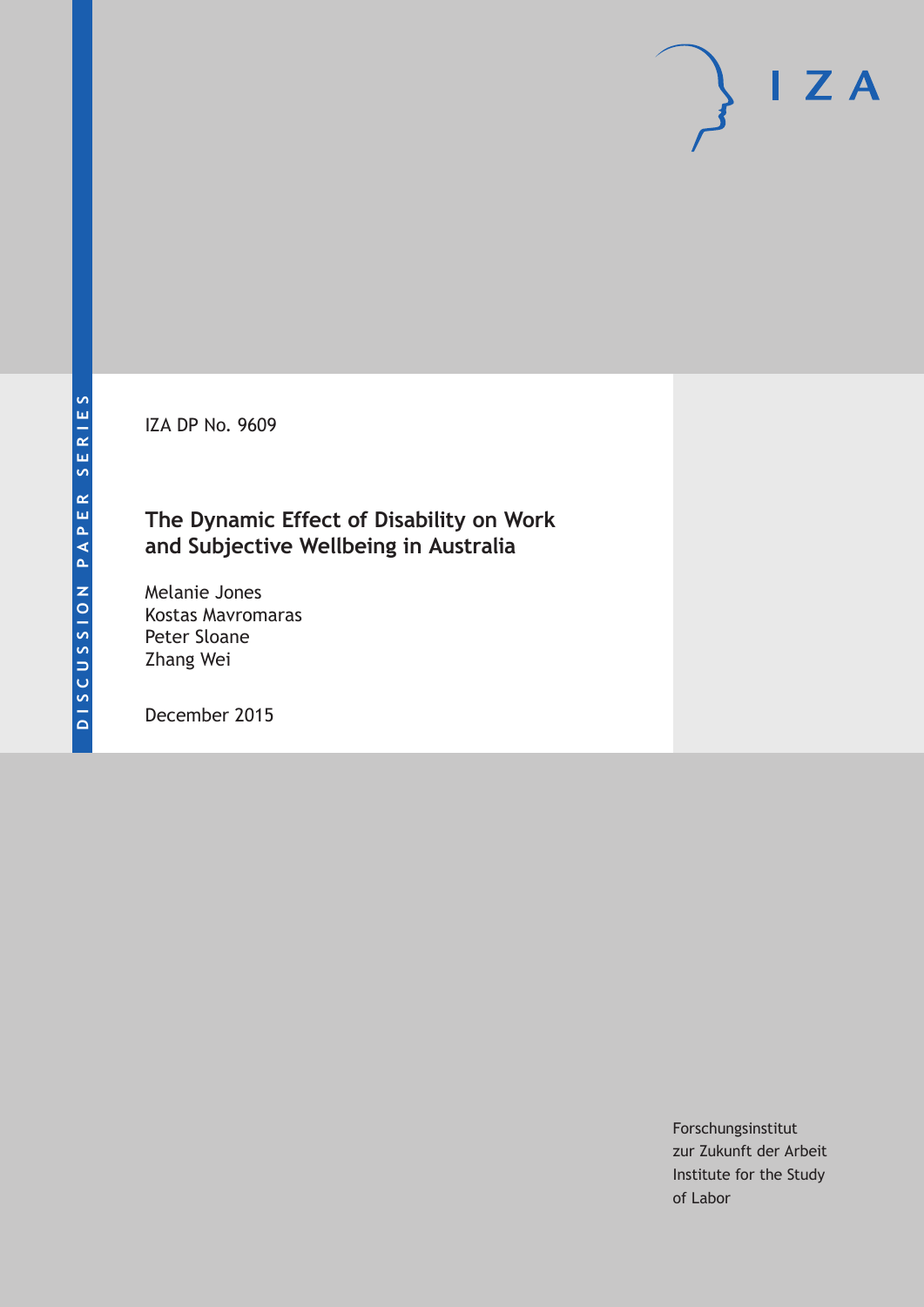# **The Dynamic Effect of Disability on Work and Subjective Wellbeing in Australia**

## **Melanie Jones**

*University of Cardiff* 

# **Kostas Mavromaras**

*NILS, Flinders University and IZA* 

### **Peter Sloane**

*NILS, Flinders University, WELMERC, Swansea University and IZA*

# **Zhang Wei**

*NILS, Flinders University* 

Discussion Paper No. 9609 December 2015

IZA

P.O. Box 7240 53072 Bonn Germany

Phone: +49-228-3894-0 Fax: +49-228-3894-180 E-mail: iza@iza.org

Any opinions expressed here are those of the author(s) and not those of IZA. Research published in this series may include views on policy, but the institute itself takes no institutional policy positions. The IZA research network is committed to the IZA Guiding Principles of Research Integrity.

The Institute for the Study of Labor (IZA) in Bonn is a local and virtual international research center and a place of communication between science, politics and business. IZA is an independent nonprofit organization supported by Deutsche Post Foundation. The center is associated with the University of Bonn and offers a stimulating research environment through its international network, workshops and conferences, data service, project support, research visits and doctoral program. IZA engages in (i) original and internationally competitive research in all fields of labor economics, (ii) development of policy concepts, and (iii) dissemination of research results and concepts to the interested public.

IZA Discussion Papers often represent preliminary work and are circulated to encourage discussion. Citation of such a paper should account for its provisional character. A revised version may be available directly from the author.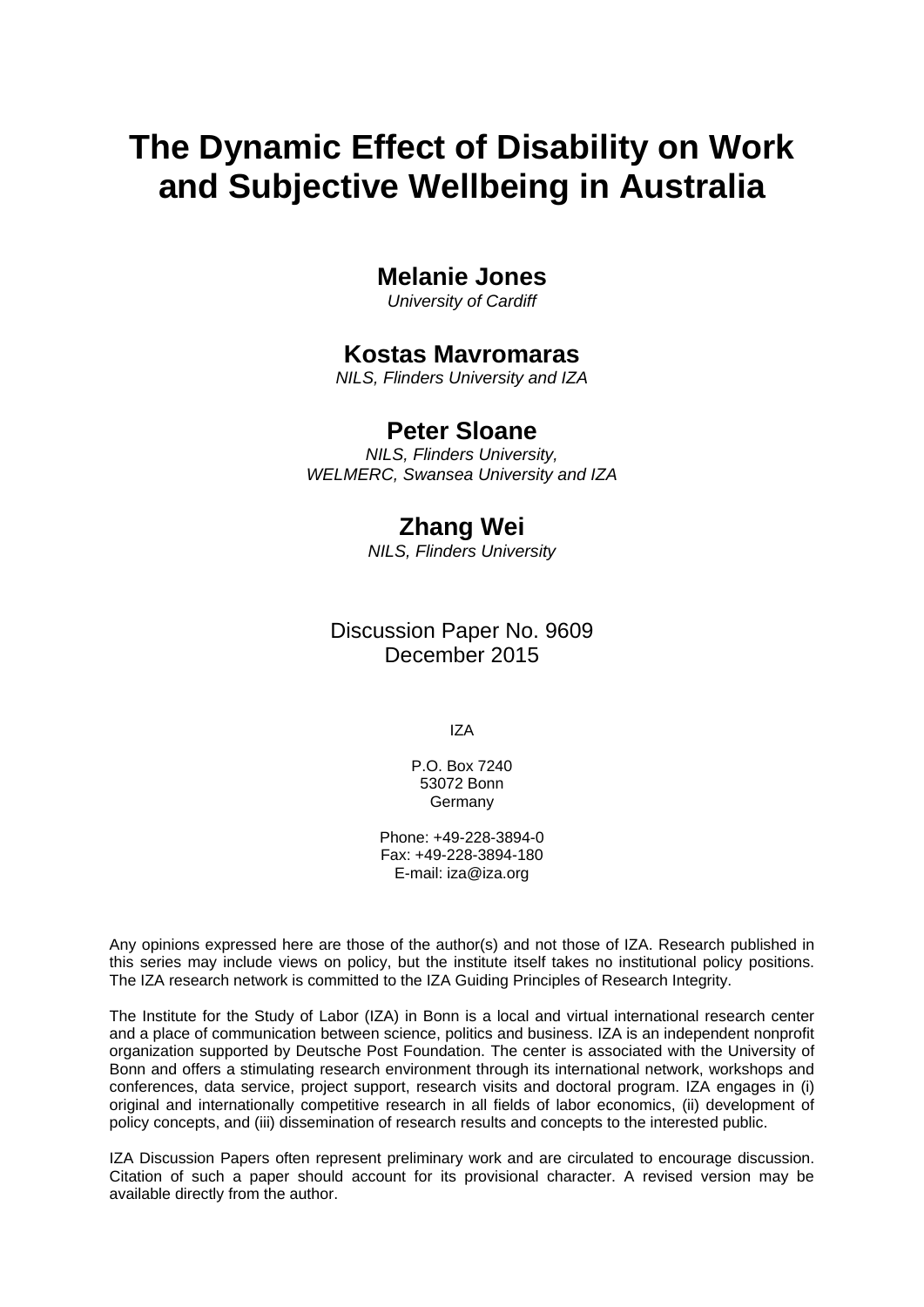IZA Discussion Paper No. 9609 December 2015

# **ABSTRACT**

# **The Dynamic Effect of Disability on Work and Subjective Wellbeing in Australia\***

Using longitudinal data from the Household, Income and Labour Dynamics in Australia (HILDA) Survey (2001-2013) we examine the relationship between the dynamics of worklimiting disability and employment, hours of work, earnings and life satisfaction. We employ two alternative classifications of the dynamic trajectories of disability and, in doing so, are able to explicitly consider the influence of disability exit in addition to examining onset by chronicity and severity. After controlling for unobserved individual heterogeneity, we find that the positive impact of disability exit is smaller in magnitude and shorter-lived than the negative impact of onset. Further, while individuals are found to recover from a one period disability within three years, there is no sign of adaptation even after ten years for those whose disability is chronic, defined as evident for three or more years post-onset, and severe.

JEL Classification: 110, J2, J31, J71

Keywords: disability, employment, hours of work, earnings, life satisfaction, HILDA

Corresponding author:

 $\overline{a}$ 

Kostas Mavromaras National Institute of Labour Studies Flinders University GPO Box 2100 Adelaide, South Australia 5001 Australia E-mail: k.mavromaras@flinders.edu.au

<sup>\*</sup> The data used is the confidentialised unit record file from the Household, Income and Labour Dynamics in Australia (HILDA) survey. The HILDA Survey Project was initiated, and is funded, by the Australian Government Department of Social Services, and is managed by the Melbourne Institute of Applied Economic and Social Research. Financial support from the National Institute of Labour Studies, Flinders University is gratefully acknowledged.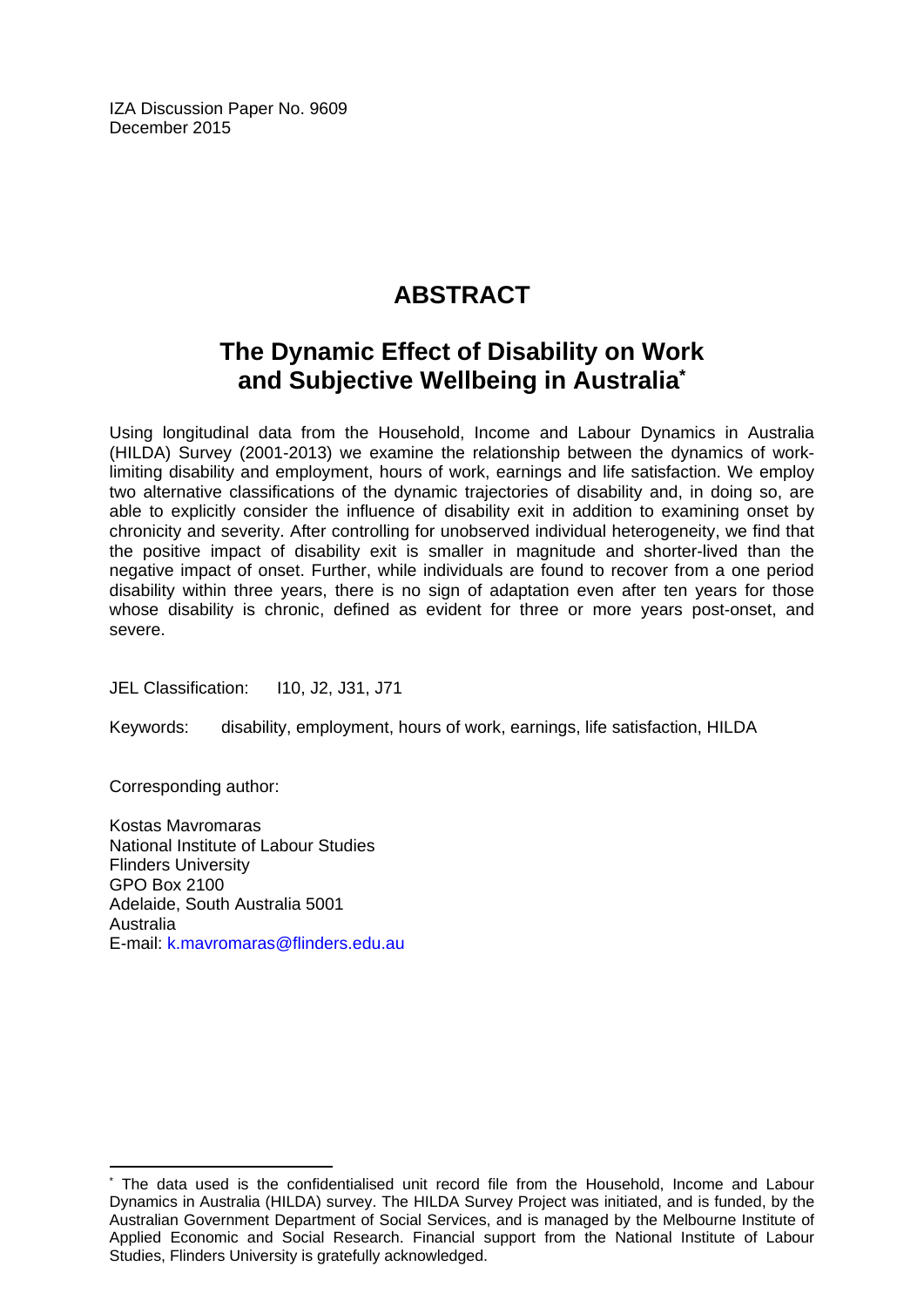#### **1. Introduction**

Most analyses of the employment experience of disabled individuals are cross-sectional in nature and implicitly assume that disability is an unchanging or permanent condition. Yet, this is far from the case in practice. As Burchardt (2000) puts it, "the perception that disabled and non-disabled people make up two entirely distinct and fixed groups in the population is misleading" (page 661-662). Using the British Household Panel Survey she shows that only a small proportion of working age individuals who become disabled remain so long-term. Recognising this, a limited number of studies have highlighted the insights afforded by using longitudinal data to explore how disadvantage develops according to the dynamic patterns of disability and the extent to which it persists (see, amongst others, Charles, 2003 and Meyer and Mok 2013).

In this paper we use the Household, Income and Labour Dynamics in Australia (HILDA) survey to examine the dynamic effect of work-limiting disability onset on employment, hours, earnings and life satisfaction. HILDA has a number of advantages in this context. The thirteen waves (2001-2013) provide a relatively long panel element over which to trace the disadvantage which accumulates pre-onset, at onset and post-onset and provides a useful contrast to the existing evidence, which is predominately based on the US Panel Study of Income Dynamics (PSID). Further, the focus on disability transitions within a contemporary panel enables us to classify disability dynamics according to alternative definitions in the literature to explicitly consider disability exit (Jones *et al*., 2013) and to consider onset by chronicity and severity (Meyer and Mok, 2013). Unlike much of the existing US literature, our analysis can be carried out for males and females and also permits explicit consideration of life satisfaction and its facets to provide a more complete picture of disadvantage than indicators relating to the labour market alone.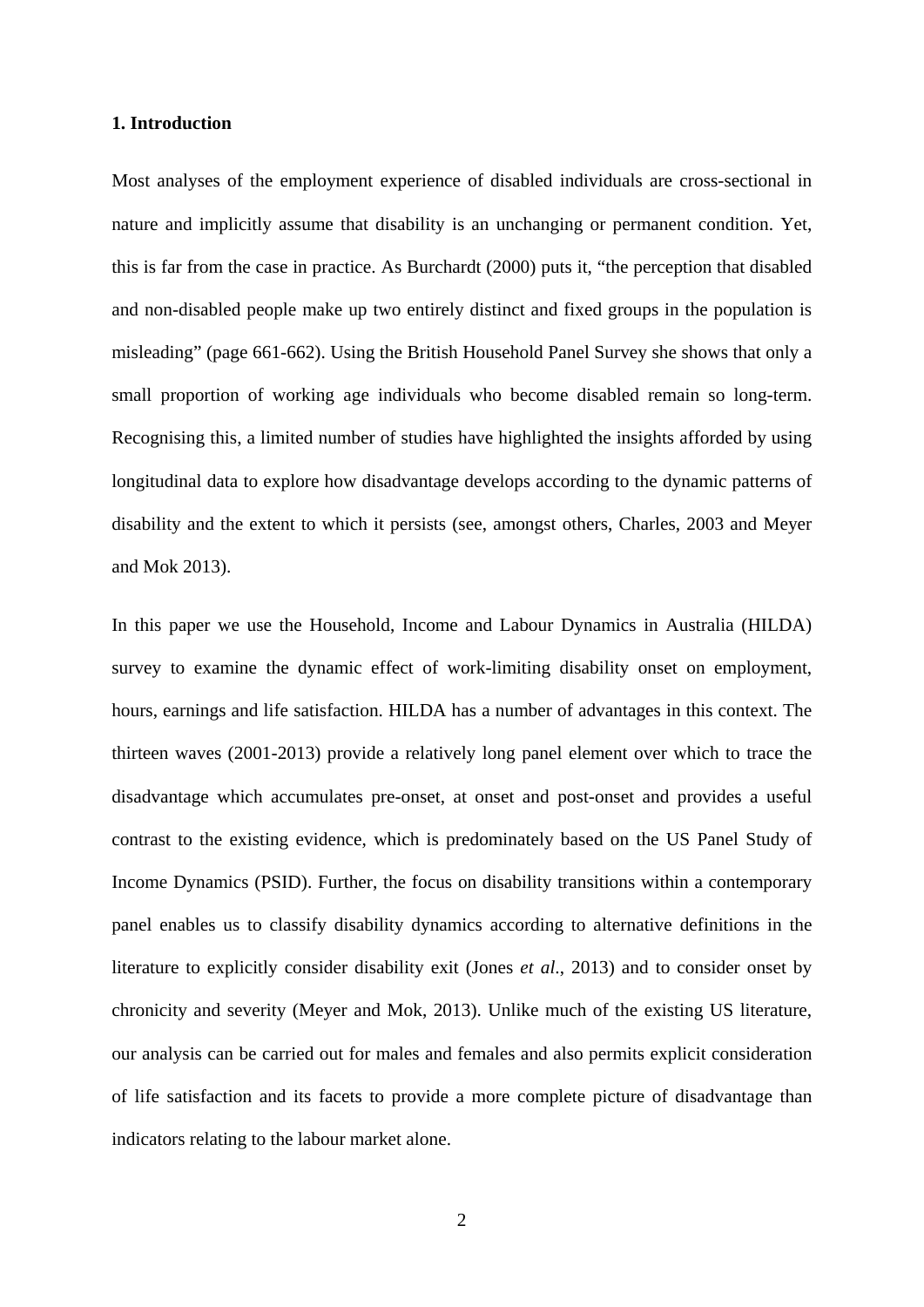In addition to forming a useful comparator to existing work in the US and UK, the focus on Australia provides new and timely evidence in a key area of policy change. Indeed, in 2011 the Australian Productivity Commission reported that the disability support system was unfair, underfunded, fragmented and inefficient and, in 2013, a National Disability Insurance Scheme was introduced to provide greater choice and control for disabled individuals in receipt of benefits and better integrate disabled individuals into the mainstream of national life. In identifying the magnitude and nature of disadvantage associated with different patterns of disability onset and considering the extent of recovery at disability exit this paper provides evidence from which policy can be better tailored to support those likely to experience the most severe disadvantage.

The remainder of the paper is structured as follows. Section 2 provides a brief review of the existing evidence relating to the dynamics of disability. Section 3 introduces HILDA and the measures and methods employed in this analysis. The results are presented and discussed in Section 4 and Section 5 concludes.

#### **2. Previous Literature**

While the focus of the international evidence has been the cross sectional association between disability and labour market outcomes recent analysis, particularly in the US, has used panel data and fixed effects methods to examine the effects of disability onset and duration on employment and earnings. Charles (2003) focuses on physically impaired male heads of household who appear in at least three consecutive waves of the PSID over the period 1968 to 1993 and finds a sharp drop in annual earnings as a result of hours reductions around the date of onset. Further, drops in earnings seem to predate the recorded date of onset, consistent with declining health before the worker reports the disability. Charles reports long-run losses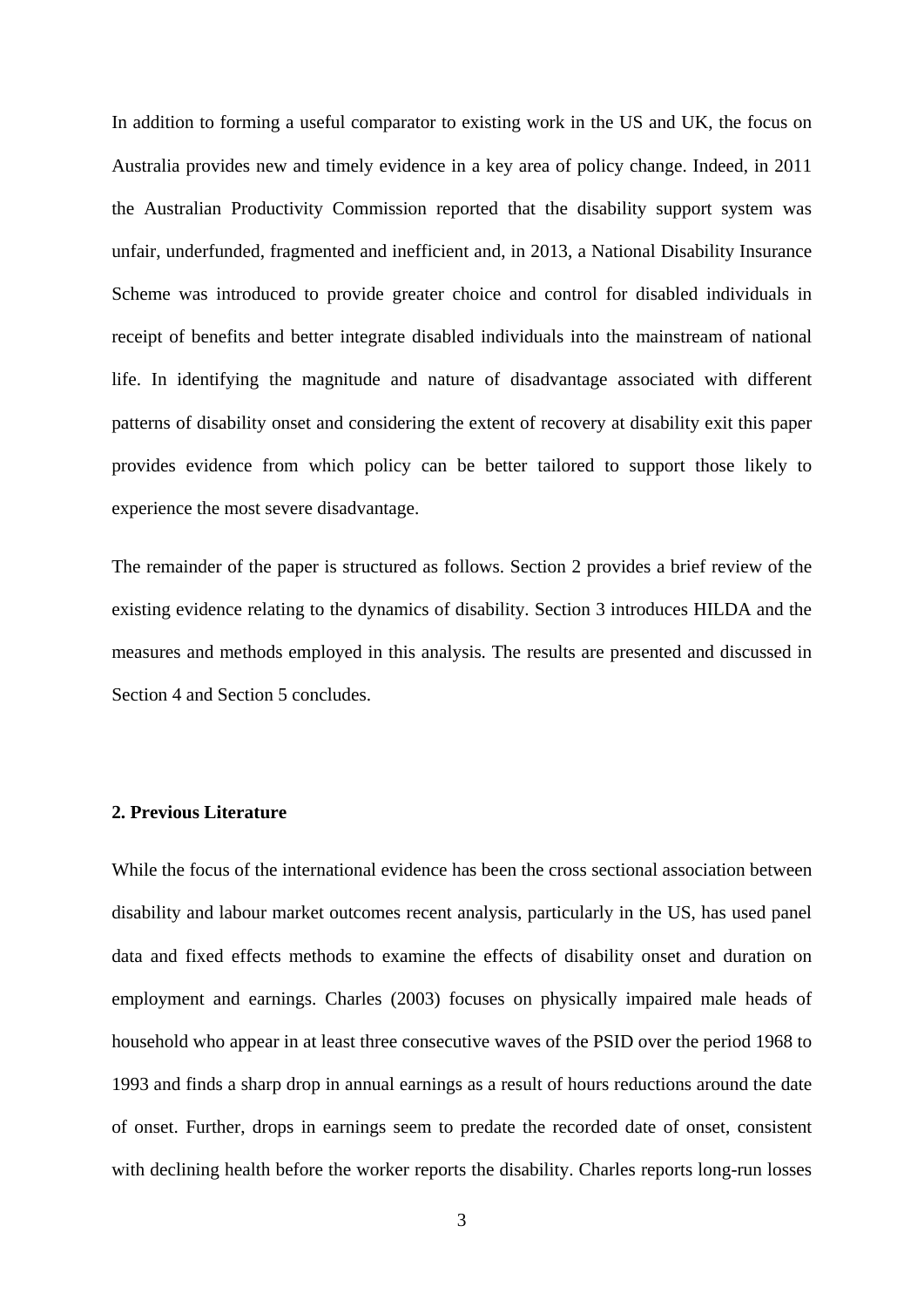in expected annual earnings amounting to about 12% per annum, with older workers, nonwhites, the less educated and the more chronically disabled suffering the biggest losses. Industry affiliation after onset seems to be important, as whites and better educated disabled are more likely to switch industries and occupations, making their recovery larger and more immediate. Even more substantial effects were found by Mok *et al*. (2008) and Meyer and Mok (2013), using PSID longitudinal data up to 2009. Mok *et al*. (2008), attempted to replicate the published results of Charles (2003), but were unable to do so, finding much larger effects. Thus, it appears that the Charles (2003) earlier results should be treated with a degree of caution. Meyer and Mok (2013) examine a far broader range of outcomes including incidence of poverty, transfer income and food and housing consumption. They find evidence of a long-term decline in after tax income and consumption for those with chronic disability which is substantially greater for those who report their disability as severe. In a similar manner, Jolly (2013) uses the 1968-2007 waves of the US PSID waves to compare the income mobility patterns associated with work-limiting disability. The onset of disability is associated with an increased possibility of falling and a decreased possibility of rising in the earnings distribution; a change which occurs not just in the year of onset, but also which lasts for at least ten years afterwards.

For the UK, Jones *et al*. (2013) examine the dynamic relationship between work-limiting disability and labour market outcomes, using a dataset created by matching individuals in the Local Labour Force Survey, 2004-2010. Unlike the earlier literature they explicitly consider disability exit but are restricted by the short longitudinal element of these data and therefore examine only the period immediately before and after onset/exit. They find that disability onset has a significant negative effect on hours of work and this effect continues post-onset. However, after controlling for unobserved heterogeneity there is no evidence that disability exit improves outcomes so that the influence of onset and exit appear to be asymmetric.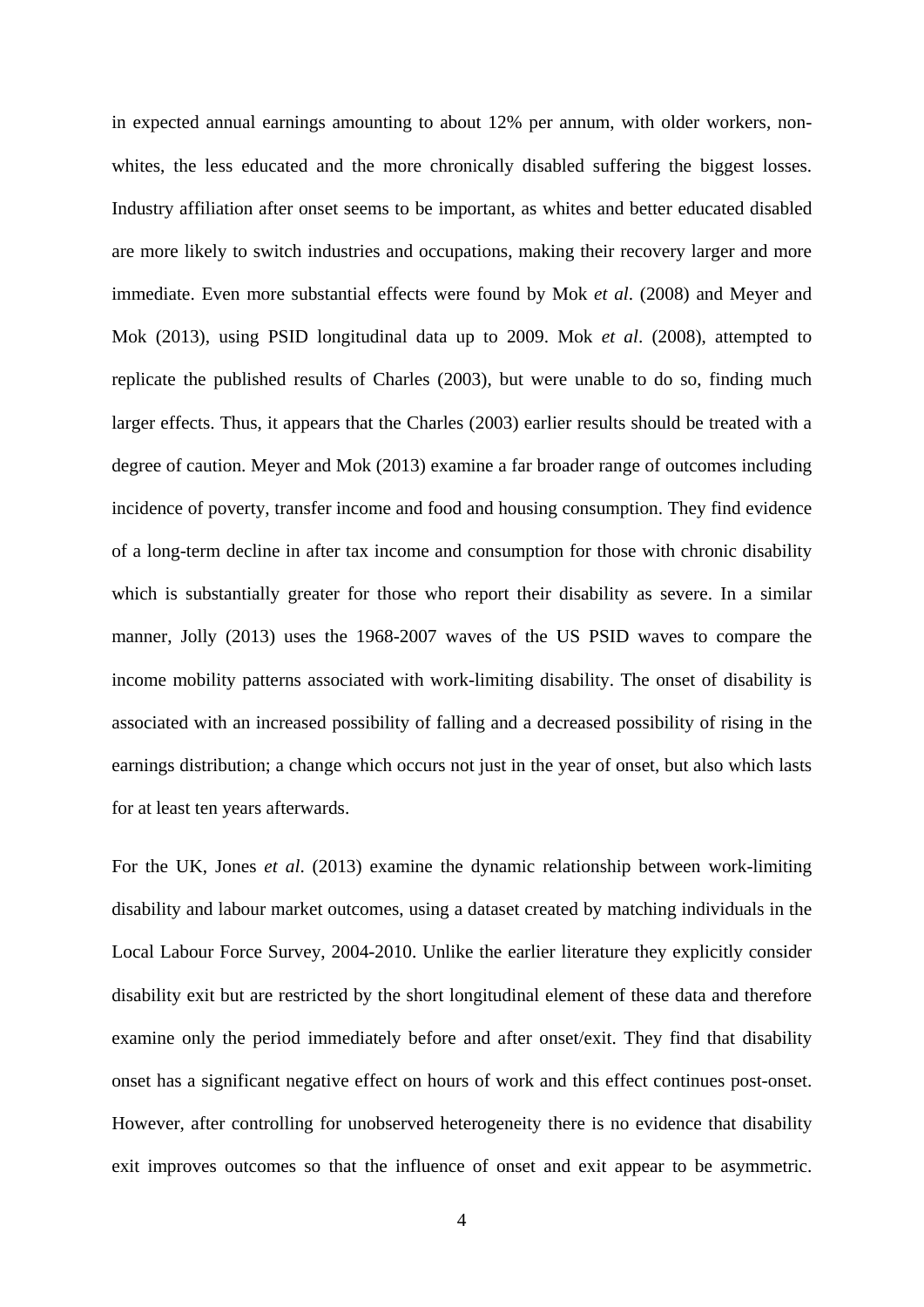Meyer and Mok (2013) note the absence of explicit consideration of life satisfaction in their analysis which Powdthavee (2009) is able to explore using data from the British Household Panel Survey, albeit using a less well established definition of disability. He reports a statistically significant decline in health satisfaction that starts at least four years prior to recorded onset but that adaptation to mild disability seems to be complete within three years. In contrast, adaptation is evident but incomplete across a range of domains for those with severe disabilities.

To our knowledge the event study methodology utilised in these papers has not been previously applied to data from Australia. Instead, the analysis of HILDA has focused on identifying the causal impact of disability onset on labour force participation and hours. Using the first five waves of HILDA Oguzoglu (2010) estimates a two equation dynamic panel model which explicitly considers past labour force participation and the endogeneity of disability. He finds that disability has a significant negative influence on participation even after taking into account persistence of labour market participation and unobserved individual heterogeneity. In extensions to this work based on the same data Oguzoglu (2011) considers the severity of work-limiting disability and Oguzoglu (2015) further disaggregates labour market status into full-time employment, part-time employment, unemployment and inactivity. Interestingly, the effect of disability on participation is found to vary substantially by the severity of disability (severe, moderate and mild and low severity are constructed from self-reported information on a 0-10 point scale) suggesting a need for a differentiated policy response. Finally, Polidano and Vu (2015), adopted a difference in differences propensity score matching approach on the first 9 waves of HILDA to examine the effects of disability onset and find negative employment effects four years post onset which are more pronounced for those with lower educational attainment. We add to this evidence by considering how the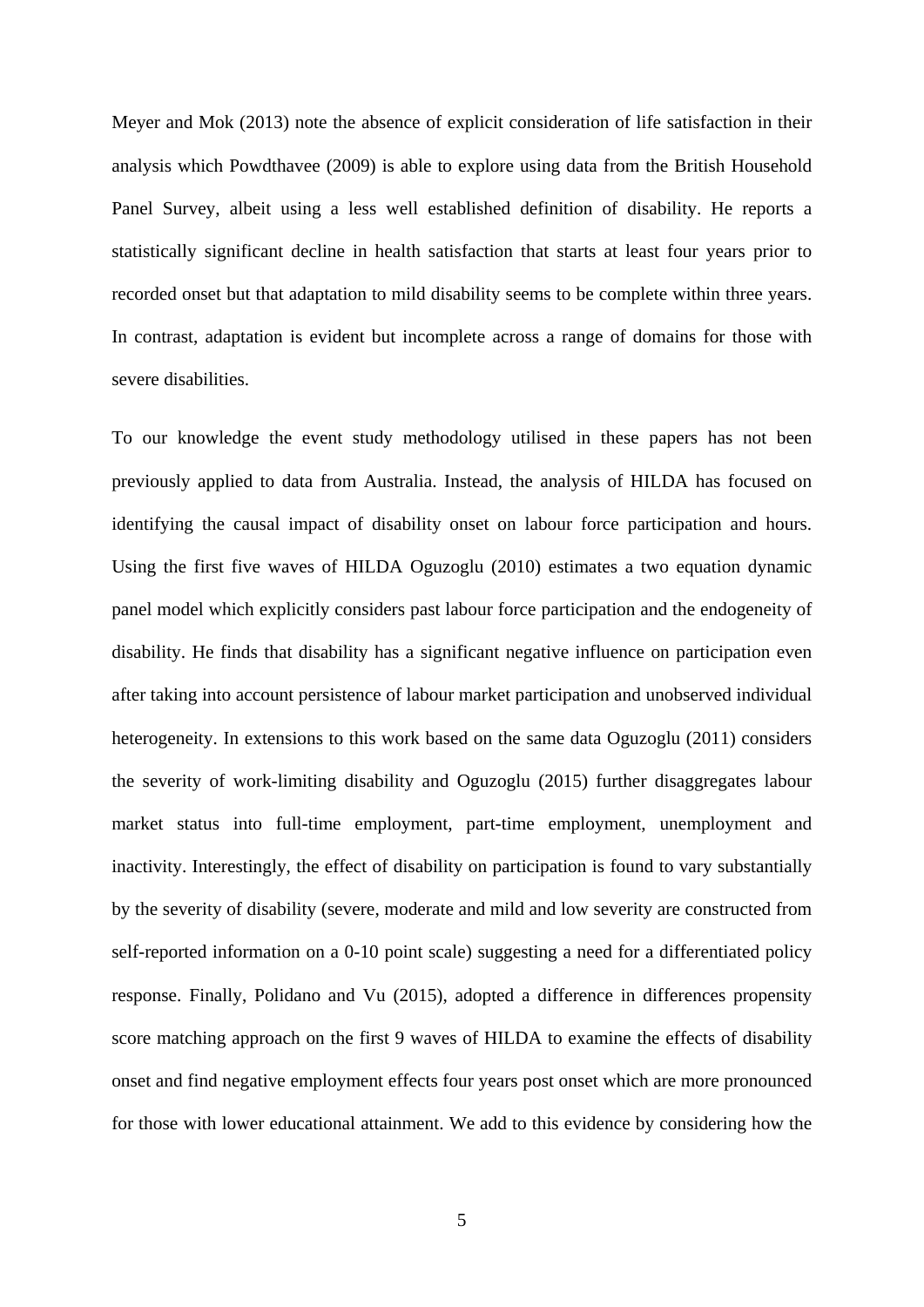disadvantage depends on the chronicity of disability onset and whether disability exit is associated with improvements in labour market outcomes and life satisfaction.

#### **3. Data and Methodology**

This paper uses the confidentialised unit record file from the first thirteen waves of the HILDA survey. Modelled on household panel surveys undertaken in other countries, the HILDA survey began in 2001 (Wave 1) with a large national probability sample of 7,800 Australian households and their members.<sup>1</sup> Our sample is restricted to an unbalanced panel of working age individuals (16-64 for males and 16-59 for females) who provide information at four or more waves in the survey.<sup>2</sup> Our sample covers approximately 8,900 individuals per wave over thirteen waves of data, creating a total sample of about 116,000 person-year observations.

#### *Disability*

Consistent with the previous literature (Charles, 2003, Meyer and Mok, 2013 and Jones *et al*., 2013) we focus on disability defined by work-limitation. In the HILDA survey, employees were asked: *Do you have any long-term health condition, impairment or disability* (from a list of 17 conditions) *that restricts you in your everyday activities, and has lasted or is likely to last, for 6 months or more?* Those who answer "yes" were further asked: *Does your condition limit the type of work or the amount of work you can do?* We define a person to have a work-limiting disability if he or she answers "yes" to both questions and all remaining

<sup>&</sup>lt;sup>1</sup> See Watson and Wooden (2004) for a detailed description of the HILDA data.

<sup>&</sup>lt;sup>2</sup> This is applied to all respondents but our results are not sensitive to this restriction. We have also experimented using the balanced panel to address the issue of attrition, and find that the results do not differ substantially from those from the unbalanced panel.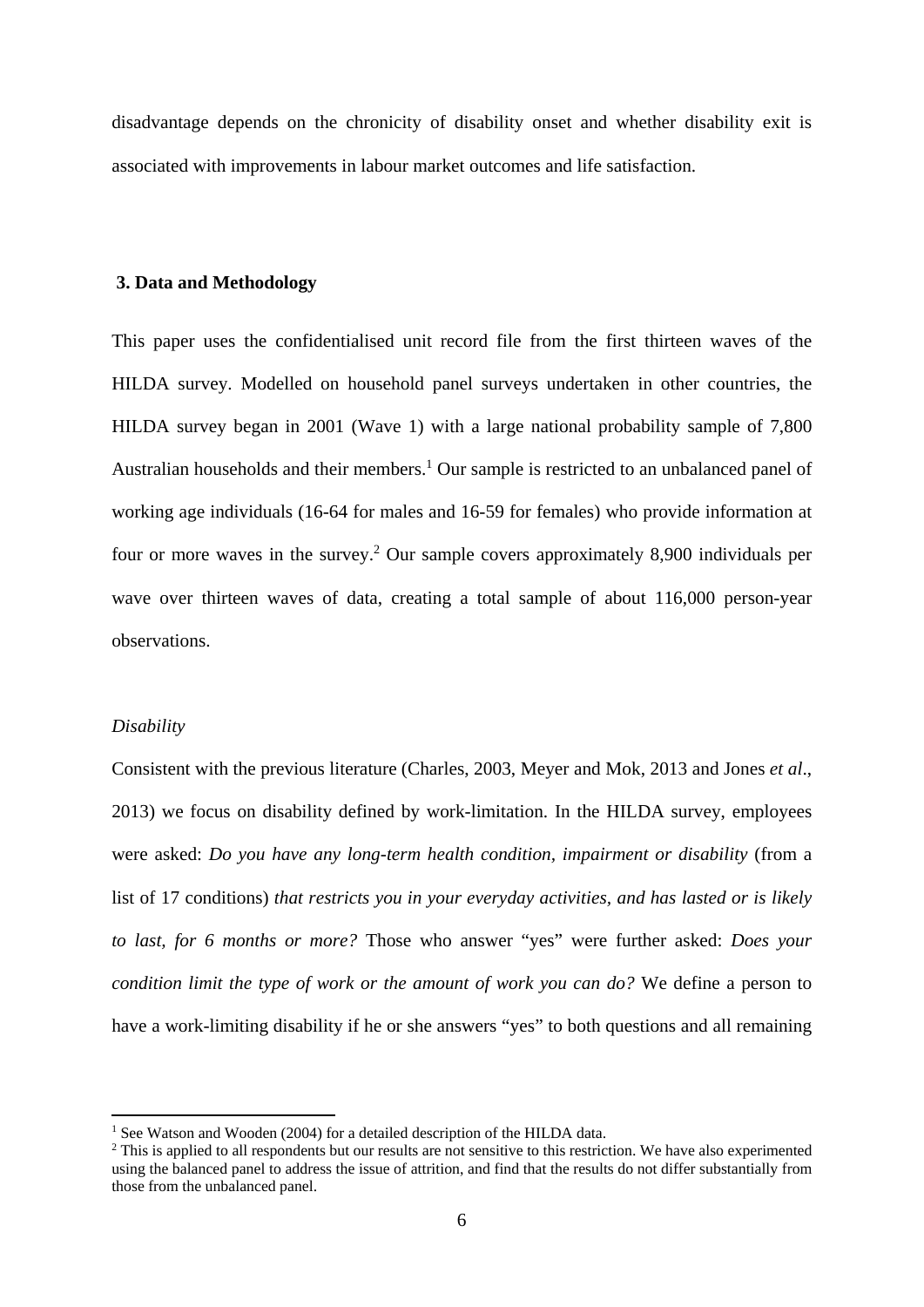responses are referred to as non-disabled.<sup>3</sup> After identifying the incidence of work-limiting disability, a further question was asked regarding the extent to which the condition limits the amount of work they can do. Responses range from 0 (not at all) to 10 (unable to do any work). We define severely disabled to be those selecting 6 or higher, whereas individuals selecting 0 to 5 are classified as not severely disabled. Under these definitions, 13.3 per cent of our observations are classified as work-limiting disabled, among whom 6.2 per cent are severely disabled and 7.1 per cent are not severely disabled, as shown in Table 1. In addition, we observe no discernible gender difference.

Despite its widespread use there are well-established limitations of using self-reported information on disability, including justification bias and measurement error (Bound, 1991). Similar criticisms may apply to our self-reported measure of severity, although Oguzoglu (2011) finds no evidence of justification bias in relation to self-reported severity. Further, Charles (2003) argues that such issues are likely to be less problematic in a longitudinal setting where the focus is on patterns of disability and where it is possible to control for unobserved individual heterogeneity. Following Meyer and Mok (2013) we use information on the widely used SF-36 measure of physical and mental functioning (measured on a positive scale between 0-100), as a proxy for objective health. Consistent with Meyer and Mok (2013) who argue changes in health rather than unemployment precede disability onset we find evidence that deterioration in health precedes disability onset, and that this is greater for those in the chronic severe relative to chronic non-severe group. Further, improvements in health are also found to precede disability exit.

[Table 1 about here]

<sup>&</sup>lt;sup>3</sup> Since individuals are not asked to record their main health condition and, just less than 50% report multiple health problems, we do not attempt to explore the nature/type of disability.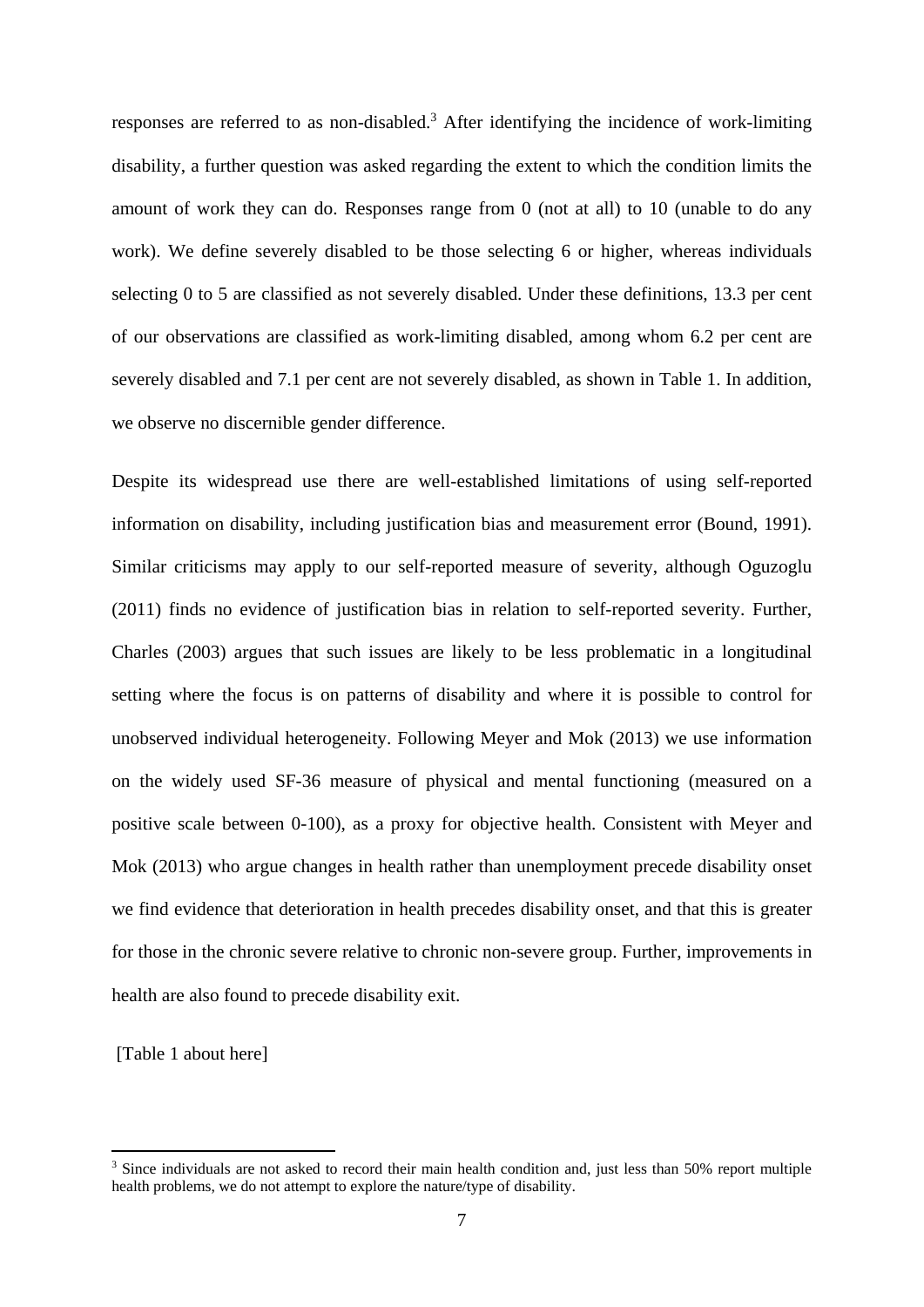Unlike Charles (2003) and Meyer and Mok (2013), HILDA does not contain retrospective information on the date of disability onset. Instead, like Kapteyn *et al*. (2008) and Jones *et al*. (2013) we focus on disability onset (and exit) defined during the panel as the first occurrence of reporting no disability followed by reporting disability in the subsequent year (and vice versa), and classify the dynamic patterns of onset using two alternative definitions applied in the literature to examine the sensitivity of the results.4 The first follows Jones *et al*. (2013) who, due to their short panel element, define five mutually exclusive disability patterns and explicitly distinguish between disability onset and exit. The second follows Meyer and Mok (2013) who utilise the longer panel element of their data and distinguish between patterns of chronicity post disability onset. The Jones *et al*. (2013) categorisation runs as follows:

(i) Continuously disabled: those who always report disability in the sampling frame.

(ii) Continuously non-disabled: those who never report disability in the sampling frame.

(iii) Consistent onset: those who experience disability onset without exit within the sampling frame.

(iv) Consistent exit: those who experience disability exit without a further onset within the sampling frame.

(v) Irregular: all other patterns of disability within the sampling frame.

Whilst Meyer and Mok (2013) group those who experience disability onset as follows:

- (i) One-time disabled: those who report disability onset but never subsequently report disability in the sampling frame.
- (ii) Temporarily disabled: those who report a disability once or twice after disability onset, that is, a total of two or three instances in the sampling frame.

<sup>&</sup>lt;sup>4</sup> Following (Charles, 2003) the robustness of the findings to a two-period definition of disability onset and exit are tested, but they are qualitatively unchanged.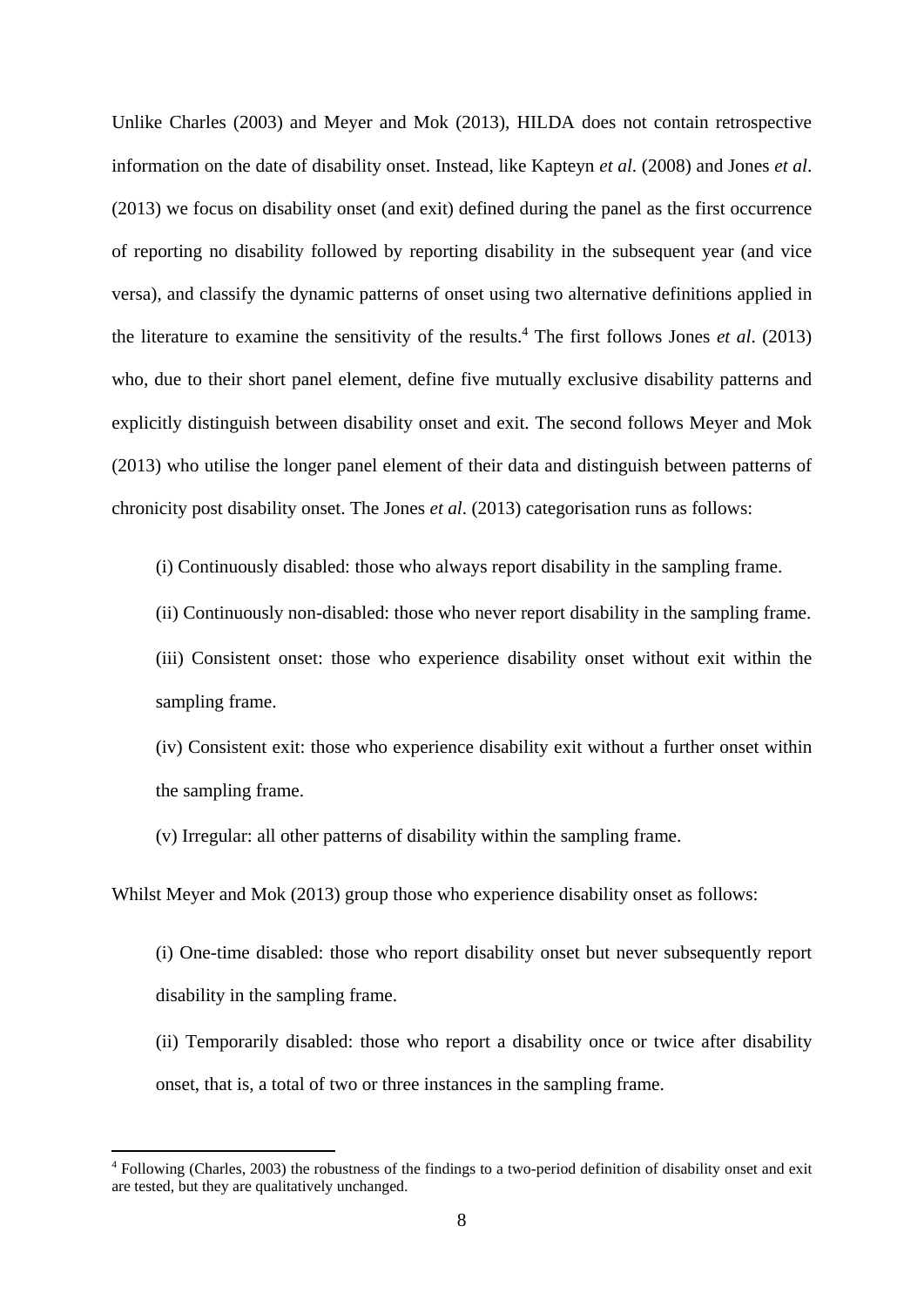(iii) Chronically disabled: those who report a disability three times or more after disability onset, that is, a total of four or more instances in the sampling frame.

By combining information on chronicity and severity a further sub-division of the chronically disabled category is created to distinguish between chronic non-severe and chronic severe disability. We define severely disabled to be those with an average severity over the postonset 'disability' waves of 6 or more, whereas individuals with an average between 0 and 5 inclusive are classified as not severely disabled.<sup>5</sup> Hence, this categorisation leads to four groups of individuals with a work-limiting disability, namely, (i) one-time disability; (ii) temporary disability; (iii) chronic non-severe disability; (iv) chronic severe disability.

Table 2 below presents the prevalence of dynamic trajectories using the classification of Jones *et al*. (2013) which explicitly distinguishes between entry into and exit from disability, but does not consider severity. Relative to their analysis, which is based on 4 waves of data, the definitions of consistent onset and exit are far more stringent given the 13 waves of data available here and, hence, focus to a greater extent on permanent transitions over the lifecycle. Over the 13 year panel element, 70.6 per cent never report work-limiting disability, 4.0 per cent continuously report disability, 2.0 per cent experience consistent onset, 2.7 per cent consistent exit, and 20.7 per cent are irregular in their experience of disability. These figures indicate that just under 30 percent of the individuals experience at least one episode of work-limiting disability over a period of thirteen years and of these about two thirds are 'irregular' in nature. While the latter are not the focus of the analysis in Jones *et al*. (2013) they are examined here using our second definition (following Meyer and Mok, 2013), whose focus is heterogeneity in the patterns of onset.

[Table 2 about here]

<sup>&</sup>lt;sup>5</sup> We experimented with alternative cut-off points including 5 or more and 7 or more but our main findings are not sensitive to this.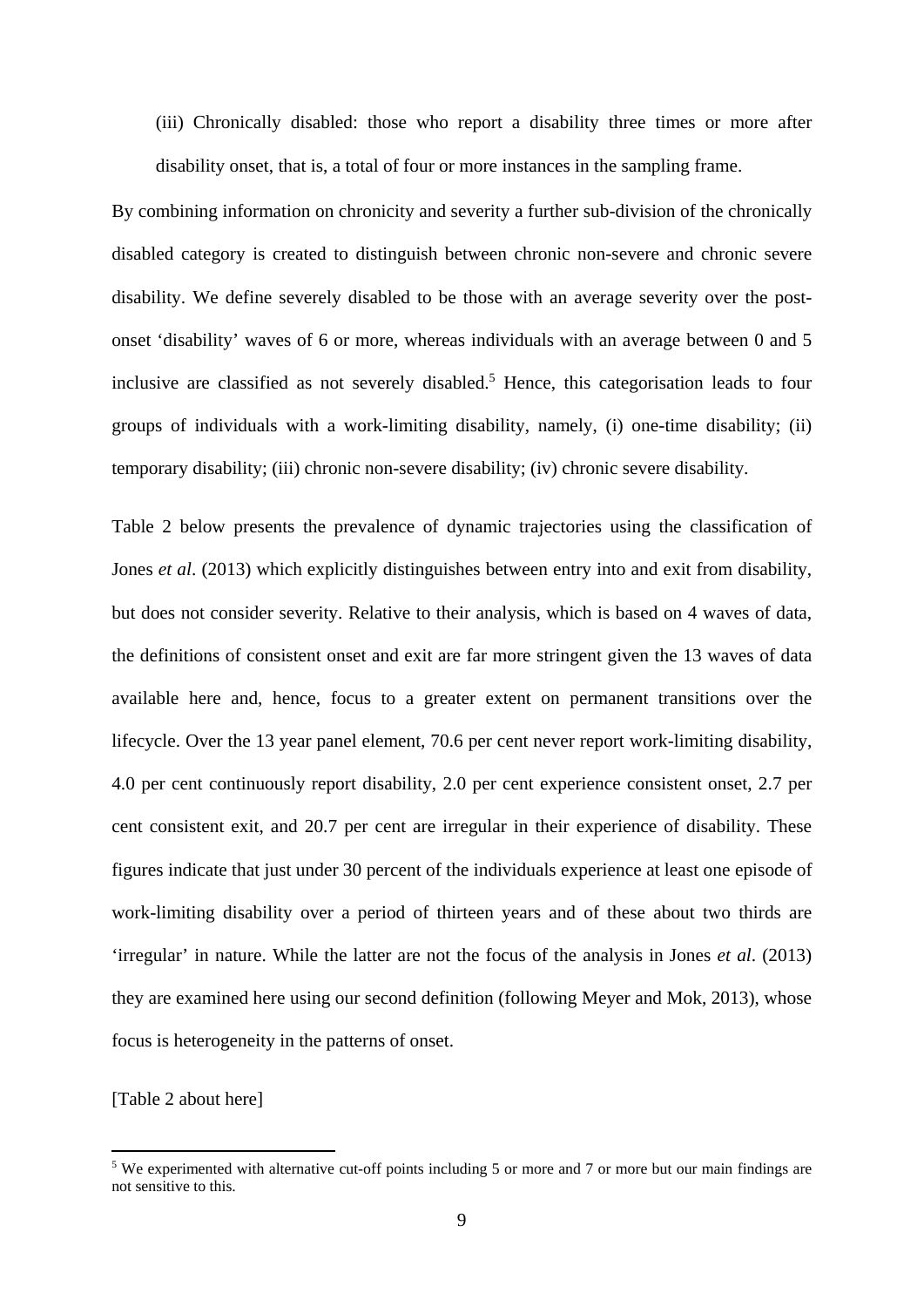We further categorise those individuals who experience disability onset by chronicity and severity, as suggested by Meyer and Mok (2013) and the results are reported in Table 3. Among the 2,842 individuals who experience disability onset, 26.0 per cent are one-time disabled, 27.2 per cent are temporarily disabled, 20.5 per cent are chronic non-severe and 26.4 per cent chronic severe. Despite differences in the identification and definition of the groups the distribution among those who onset disability is comparable to Meyer and Mok (2013), albeit with a higher concentration in the severe relative to non-severe chronic group.

#### [Table 3 about here]

#### *Dependent Variables*

We explore the impact of the dynamic patterns of disability on a range of outcomes relating to both the labour market and life satisfaction. A binary measure of employment is used to capture employment status and is measured based on activity in the last week. Employment is based on the ILO definition and includes those in employment, self-employed, and on government training schemes. Non-employment is defined to include those in unemployment or inactivity. Consistent with cross sectional evidence the work-limiting disability employment gap is pronounced at 36.6 percentage points (82.0% for non-disabled compared to 45.4% for disabled).

Given the concentration of part-time work in Australia we analyse a second measure of the quantity of work, namely, usual weekly hours (in all jobs) and include zero hours for those not in employment to model adjustment at the intensive and extensive margin simultaneously.<sup>6</sup> On average individuals report working 29.0 hours per week and the absolute work-limiting disability gap is 15.5 hours (31.0 hours for non-disabled compared to 15.5

<sup>&</sup>lt;sup>6</sup> In additional specifications we also estimate the adjustment in hours for those in work. The results are qualitatively similar but smaller in magnitude and confirm that adjustment occurs at the intensive as well as extensive margin.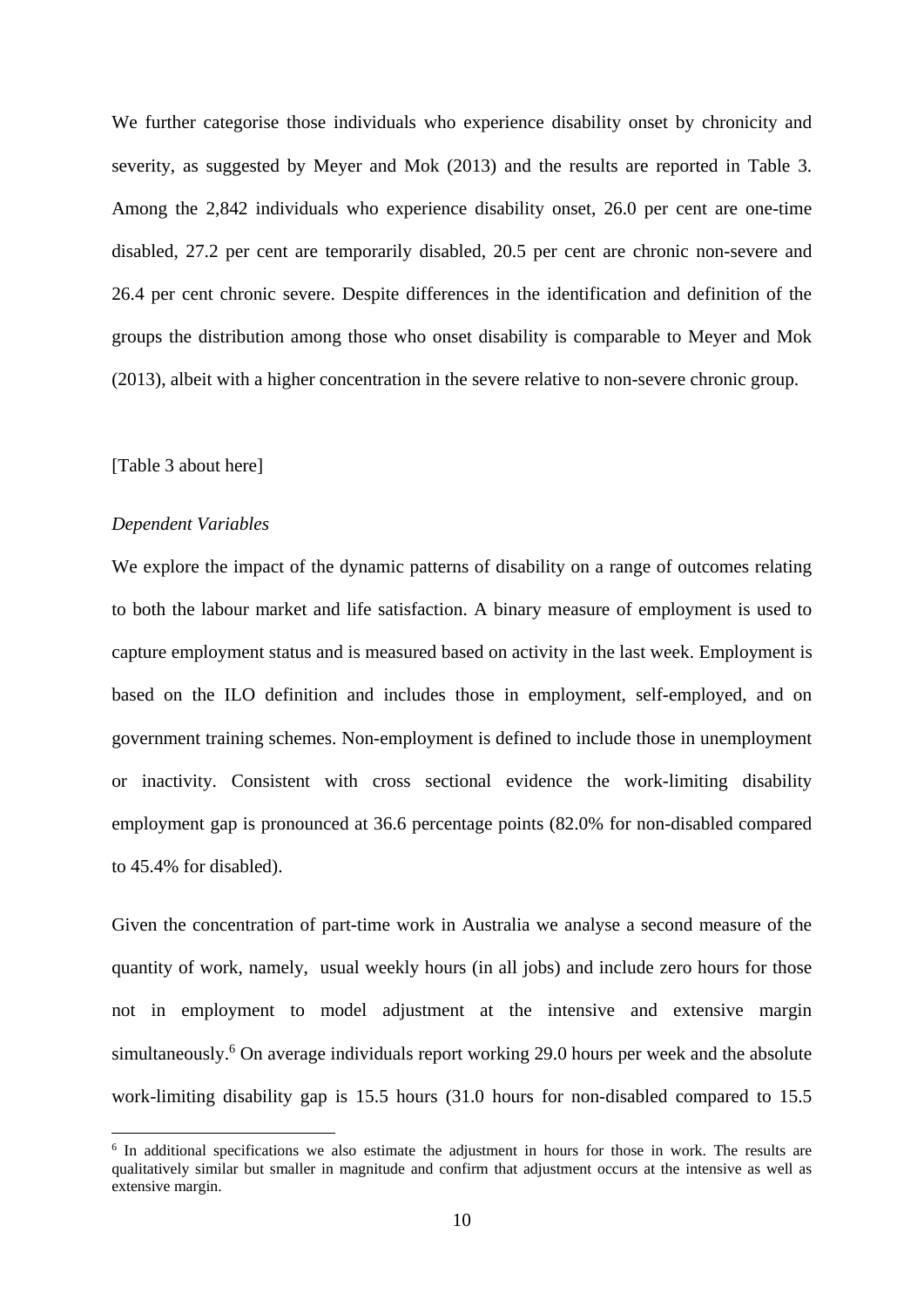hours for disabled). For those in work, we examine mean gross nominal hourly earnings in Australian dollars, which is derived using weekly gross wages from the main job divided by hours per week usually worked in main job including both paid and unpaid overtime. Average hourly earnings are \$23.7 and \$19.8 for non-disabled and disabled workers respectively, indicating a disability earnings gap of about 20%.

In order to capture disadvantage more broadly we analyse a measure of life satisfaction which is measured on an 11 point scale between 0 (least satisfied) and 10 (most satisfied) where individuals are asked *All things considered, how satisfied are you with your life?*. In addition to utilising the overall measure, following Powadthee (2009), we explore the following facets of life satisfaction (measured on the same scale): the home in which you live; employment opportunities; financial situation; how safe you feel; feeling part of the community; your health; the neighbourhood in which you live; the amount of free time you have. While an individual's satisfaction with his/her employment opportunities and financial situation will have direct links to the labour market the other measures capture the broader range of channels through which disability may impact on wellbeing.7

#### *Methodology*

Following Charles (2003) and Meyer and Mok (2013), we estimate the following equation using a fixed effects model: 8

<sup>&</sup>lt;sup>7</sup> Similarly, for those who retain work, we are able to consider the influence of disability on job satisfaction.

<sup>&</sup>lt;sup>8</sup> Following Singleton (2012) we use a linear probability model for the binary measure of employment for ease of interpretation. However, the results are qualitatively similar if, instead, a conditional logit model is used. Consistent with the previous literature (Clark *et al*., 2008 and Powdthavee, 2009), our approach treats life satisfaction as cardinal rather than ordinal. Ferrer-i-Carbonell and Fritiers (2004) amongst others have previously noted the robustness of their results to this.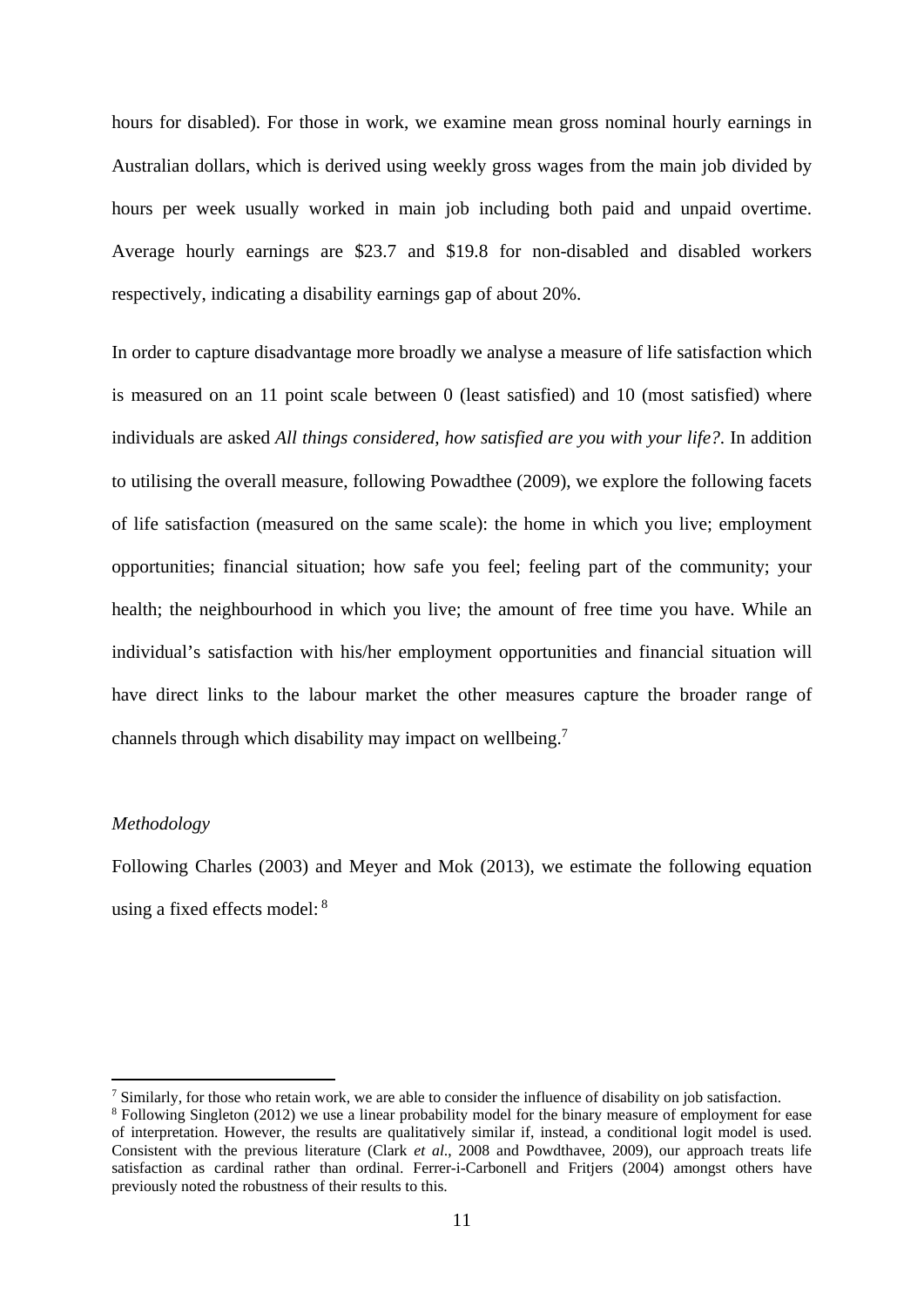$$
Y_{it} = \alpha_i + \gamma_t + X_{it}\beta + \sum_g \sum_k \delta_k^g A_{kit}^g + \varepsilon_{it}
$$
\n<sup>(1)</sup>

 $Y_{it}$  refers to the outcome of interest for individual *i* at year *t*, including employment, weekly hours of work, earnings and life satisfaction. Time period (year) and individual fixed effects are captured by  $\gamma_t$  and  $\alpha_i$ , respectively.  $X_{it}$  is a set of time-varying personal and household characteristics that are used as control variables in the estimation, including age, age-squared, education level, marital status, dependent children within the household and an indicator of urban/rural area of residence. Further details and the summary statistics for these variables are included in Appendix Table A.1. The dynamic effects of disability are captured by a set of dummy variables,  $A_{kit}^{g}$ , which each equal 1 if in year *t* individual *i* belongs to disability group *g* and he/she is *k* years from onset (or exit) (a minus indicates prior to onset/exit).  $\varepsilon_{it}$  is an idiosyncratic error. For each dependent variable we estimate the model twice, first where the 'g' groups capture consistent onset and exit following Jones *et al.* (2013) and then, distinguishing between the four onset groups following Meyer and Mok (2013). Throughout standard errors are clustered by person.

We examine the effects from three years before to ten or more years after the year of disability onset (exit)  $k \in [-3,10]$  and the reference category is more than 3 years pre-onset (pre-exit).<sup>9</sup> Since the fixed effects model is used for estimation,  $\delta_k^g$  measures the causal effect of group *g* disability *k* years away from onset (exit) relative to that more than three years preonset (pre-exit). As such we are able to distinguish the influence of disability pre-onset (preexit), from that at onset (exit) and post–onset (post-exit). In doing so it possible to identify the

<sup>&</sup>lt;sup>9</sup> We experimented with the inclusion of additional lags up to 5 years pre-onset but these were consistently insignificant and therefore our results are robust to their exclusion. The focus on 3 years pre-onset enhances the size of the base groups. Among all the dynamic classifications the minimum sample size for onset/exit at a given lead/lag is about 60 for employment and life satisfaction; this falls to 20 for the analysis of earnings.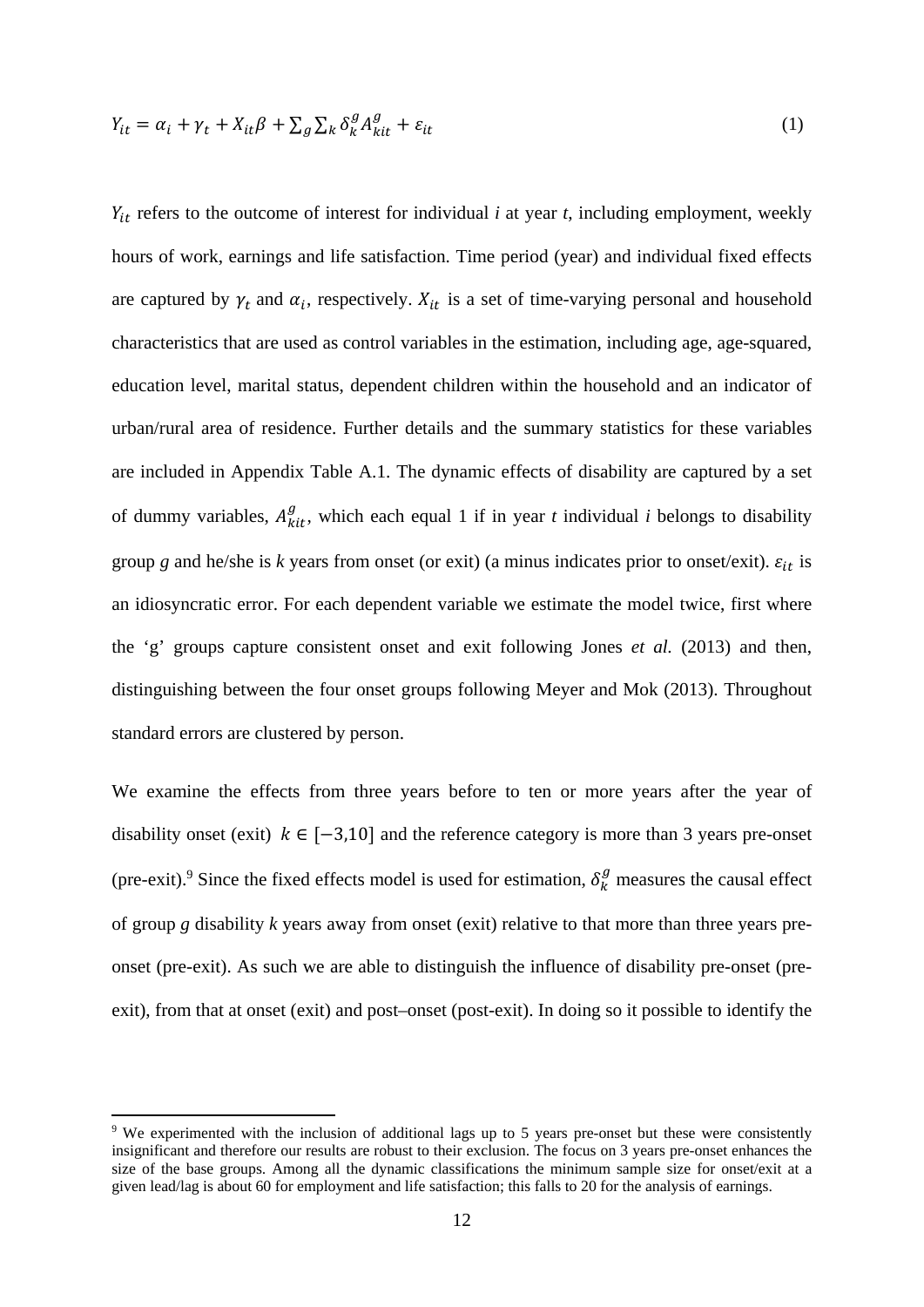timing of disadvantage relative to disability onset and, where disadvantage occurs post-onset, rule out reverse causality.

#### **4. Results**

We examine the impact of the dynamics of disability on important life events and outcomes, including being in employment, hours worked, hourly wages and life satisfaction. Within each Table of results we present estimates from two models, based on the definitions applied in a UK paper by Jones *et al*. (2013) (Model I) and a US paper by Meyer and Mok (2013) (Model II).

#### *Employment*

We present results relating to each of the measures of the quantity of employment, namely employment status (Table 4) and hours of work (Table 5). Model I (columns 2 and 3) is comparable with the results in the UK study by Jones *et al*. (2013), albeit their definitions are based on a shorter panel element. As such, our consistent onset group will have longer average post-onset disability duration. Consistent with this, our results show the onset of work-limiting disability has a much stronger effect on the probability of being employed than in the UK. Disability onset reduces the probability of employment by 32 percentage points and the magnitude of the effect increases with the duration of disability, at least until six years post-onset. There is evidence of significant, but far more modest declines pre-onset consistent with a gradual decline in health. We find a significant influence of disability exit which suggest that exiting disability causes an, albeit temporary, increase in the probability of employment. That the magnitude of the increase at exit (about 9 percentage points) is smaller than the decline at onset is consistent with, although less pronounced than, the asymmetry noted by Jones *et al*. (2013).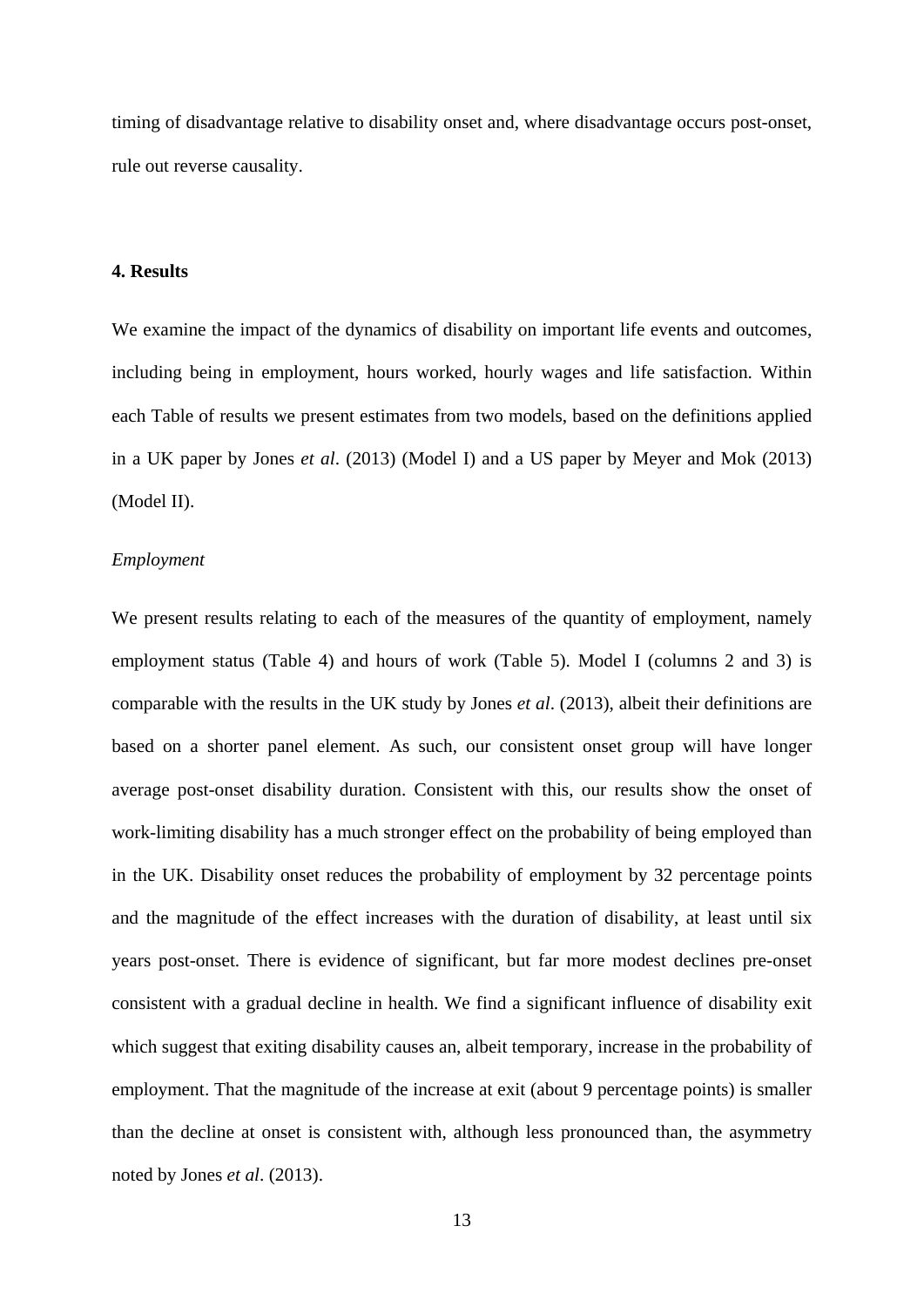Model II (columns 4-7) applies a similar categorisation to Meyer and Mok (2013). Chronic disability has damaging employment consequences in the Australian labour market, stronger and far more long lasting for severe cases, is very much in agreement with the results of Meyer and Mok for the US labour market and life outcomes. Indeed, despite similar chronicity among the severe and non-severe groups, ten years post-onset there is a decline in the employment of 25 percentage points for the chronic severe group compared to 7 percentage points for those whose disability is chronic but not severe. Consistent with Meyer and Mok (2013) this divergence is partly a consequence of the impact of chronic severe disability being exacerbated over time. Further, the absence of significant declines pre-onset among the chronic group supports a causal relationship, that is, disability onset causes a reduction in employment rather than vice versa. Model II suggests that the transient onset of a "one-time" disability is preceded by a negative employment effect up to two years before it gets reported, but is not evident post-onset. This suggests that people experience deterioration in health/capacity prior to reporting disability, but that post-exit the return to employment becomes probable, with recovery achieved after 1 year. For those with temporary but recurrent disability employment losses are similarly observed predominately at onset and do not persist suggesting that this group perhaps become able to manage their disability and/or what we observed is the level of employment engagement in the long-run. A similar result is reported by Meyer and Mok (2013).

#### [Table 4 about here]

Table 5 shows how weekly hours of work are influenced by consistent disability onset and exit. Those not in employment are included in estimation and their hours of work are defined to be 0. Results from Model I suggest that consistent disability onset leads to a 14.7 hour reduction in weekly hours of work relative to more than three years pre-onset. The decline in hours continues for a few years post-onset and the negative effect reaches the peak of 17.3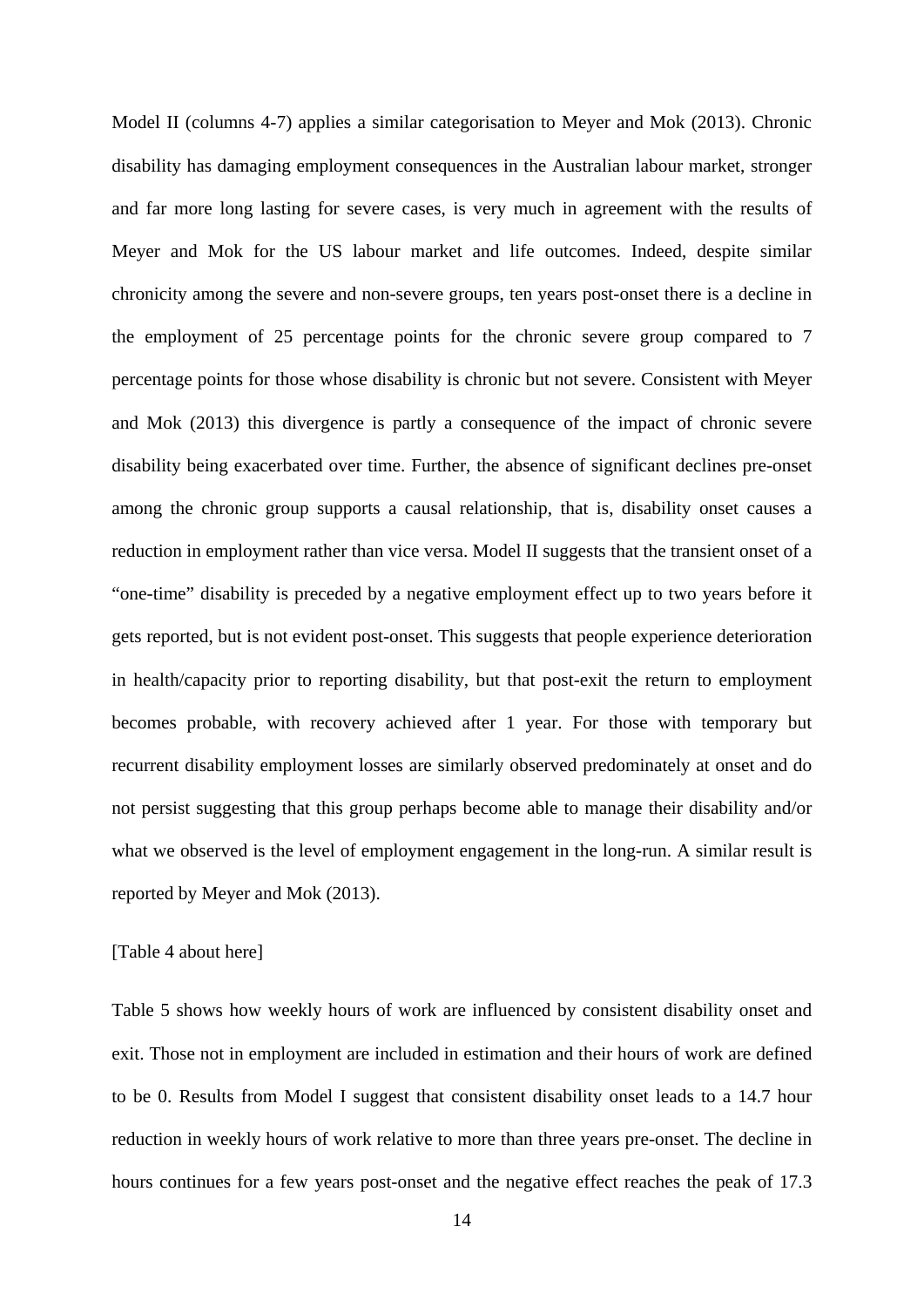hours three years post-onset. In terms of the effect of consistent disability exit, we find that relative to more than three years prior to exit hours of work increase both at exit (3.6 hours) and post-exit (reaching 7.1 hours four years post-exit). The improvement at exit is in contrast to the analysis in the UK by Jones *et al*. (2013) and may suggest that their four year panel element is not sufficient to identify more permanent exit from disability which is associated with labour market improvement. Nevertheless, consistent with both Jones *et al*., (2013) and the analysis of employment, the absolute impact on hours at exit is of far smaller magnitude than at onset, suggesting an asymmetric response.<sup>10</sup>

Results from Model II distinguish between the onset groups defined by chronicity and severity. We find that for all groups of disability onset there is a significant drop of hours at onset. The magnitude of drop is smaller for the one-time and temporary group than the chronic groups and the effect for the severe group is larger than the non-severe group. That there is evidence of a more pronounced change in hours than the probability of employment among the chronic non-severe group suggests the importance of adjustment at the intensive margin.<sup>11</sup> For the one-time and temporary groups, the negative effect on hours is short lived, becoming insignificant two or three years after the onset. In contrast, the decline in hours at onset persists for the chronic non-severe group and continues post-onset for the chronic severe group. Indeed, weekly hours of work for the severe (non-severe) group are estimated to fall by 7.8 (4.3) at onset and 11.3 (5.5) hours ten or more years post-onset, relative to more than three years prior. Although not directly comparable, a rough annual (48 week) conversion of the estimated reduction in weekly hours suggests that annual hours decline by

<sup>&</sup>lt;sup>10</sup> In similar analysis restricted to those in employment, consistent onset reduces hours of work by 4.8 and this grows to a maximum of 11.8 hours post-onset. Consistent exit is associated with an increase in 5.1 hours two years post exit and this persists.

<sup>&</sup>lt;sup>11</sup> Conditional on employment there is also a limited temporary impact on hours for those with one-time or temporary disability onset. Chronic onset is associated with a reduction in hours which increases post-onset. The reduction is greater for those with severe (3.4-10.3 hours) relative to non-severe (2.7-4.6 hours).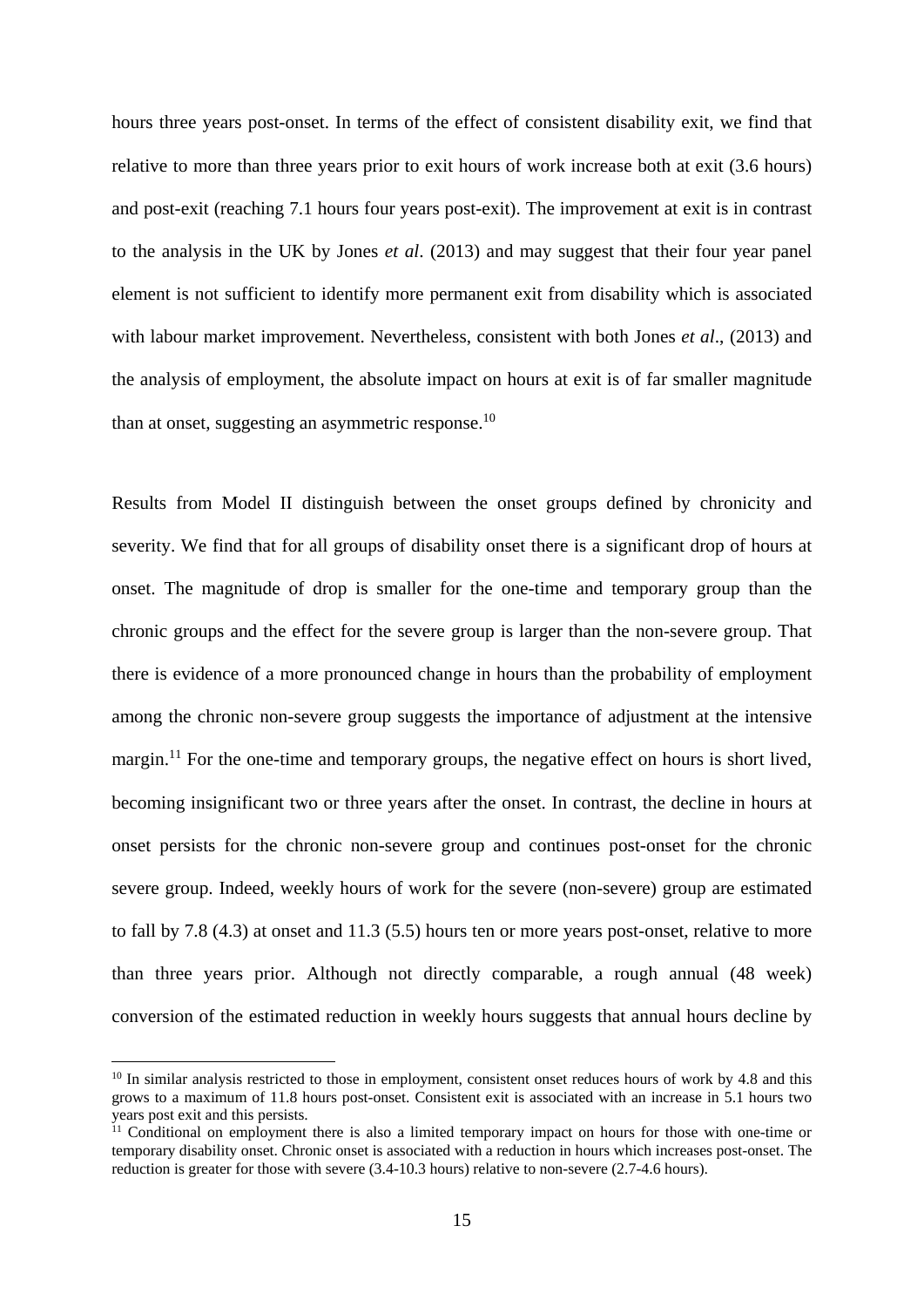542 (264) hours, which is substantially smaller than the corresponding figures based on US data, particularly for the severe (1,400) rather than non-severe (400) group (Meyer and Mok, 2013).

#### [Table 5 about here]

#### *Earnings*

Tables 4 and 5 suggest a reduction (rise) in probability of employment and hours of work following disability onset (exit) whereas Table 6 turns to focus on the effects on (log) nominal hourly earnings, conditional on being employed. We note the sample selection bias here since the employed sample is unlikely to be a random subset of the population. Results from Model I provide no significant evidence that hourly wages decline (increase) in response to consistent disability onset (exit). In Australia the awards system may limit the extent to which wages can be reduced even where workers become less productive as a consequence of disability onset. Indeed, this rigidity in wage adjustment may be one driver of the pronounced quantity adjustments. The absence of price adjustment is consistent, although more pronounced than the international evidence: wage adjustment is found to be modest in the UK (Jones *et al*., 2013) and, although evident in the US, where hourly earnings losses are estimated to reach nearly 20 percent in the long-run, wage adjustment still plays a secondary role to changes in hours in the impact of disability on annual income (Meyer and Mok, 2013).

Findings from Model II show little consistent influence of disability onset on hourly wages for the one-time and temporary groups. A more consistent pattern emerges for the chronic non-severe group, who experience a substantial and long-term decline in hourly wages. By the  $6<sup>th</sup>$  year after the onset, hourly wages drop 12 percent, relative to more than three years pre-onset. On the contrary, we find no influence of chronic severe disability onset on hourly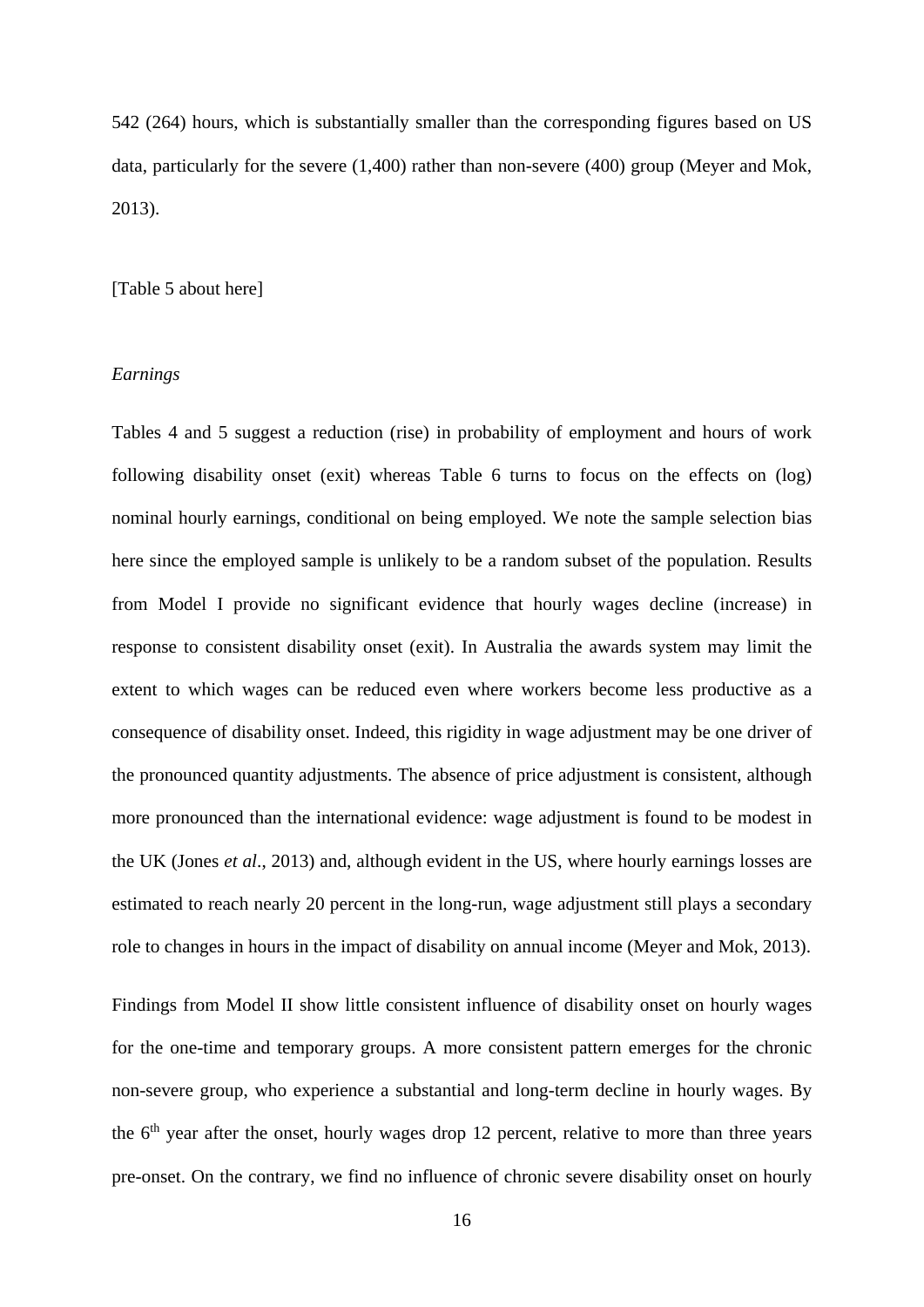wages which may partly be a consequence the drastic and long lasting declines in employment among this group. Thus, it is particularly likely for the chronic severe group that it is disabled individuals who are relatively more productive who remain in the workforce.

#### [Table 6 about here]

#### *Life Satisfaction*

The previous analysis focuses on the impacts of disability within the labour market. Table 7 presents results relating to life satisfaction which will capture a far broader range of elements of disadvantage including in terms of pain/discomfort but also social inclusion. We are particularly interested in whether individuals tend to return to some baseline level of wellbeing following the onset of disability consistent with adaptation effects as suggested by Clark *et al.* (2008). Results from Model I suggest that consistent disability onset leads to a significant drop in life satisfaction equivalent to about 0.8 points at onset. From then on, the level of life satisfaction remains relatively steady throughout the next ten years and, unlike Powdthavee (2009), we do not observe a pattern of adaptation. That is, there is no clear evidence that life satisfaction improves for those who remain disabled which would be consistent with adjustment to that state. We should note, however, That Oswald and Powdthavee (2008) using waves 7-14 of the BHPS find that the disabled exhibit considerable recovery in mental well-being. Their fixed effects estimates show that adaptation for this group amounts to 30% for the severely disabled and 50% for the moderately disabled. In addition, and perhaps surprisingly, there is no evidence of a significant impact of disability exit on life satisfaction. The absence of improvement in life satisfaction both post-onset and at disability exit suggests that adaptation does not occur through either of the channels identified by Clark *et al.* (2008) in the context of unemployment, that is, because individuals adjust to and/or exit a state. Perhaps surprisingly given that changes in health that may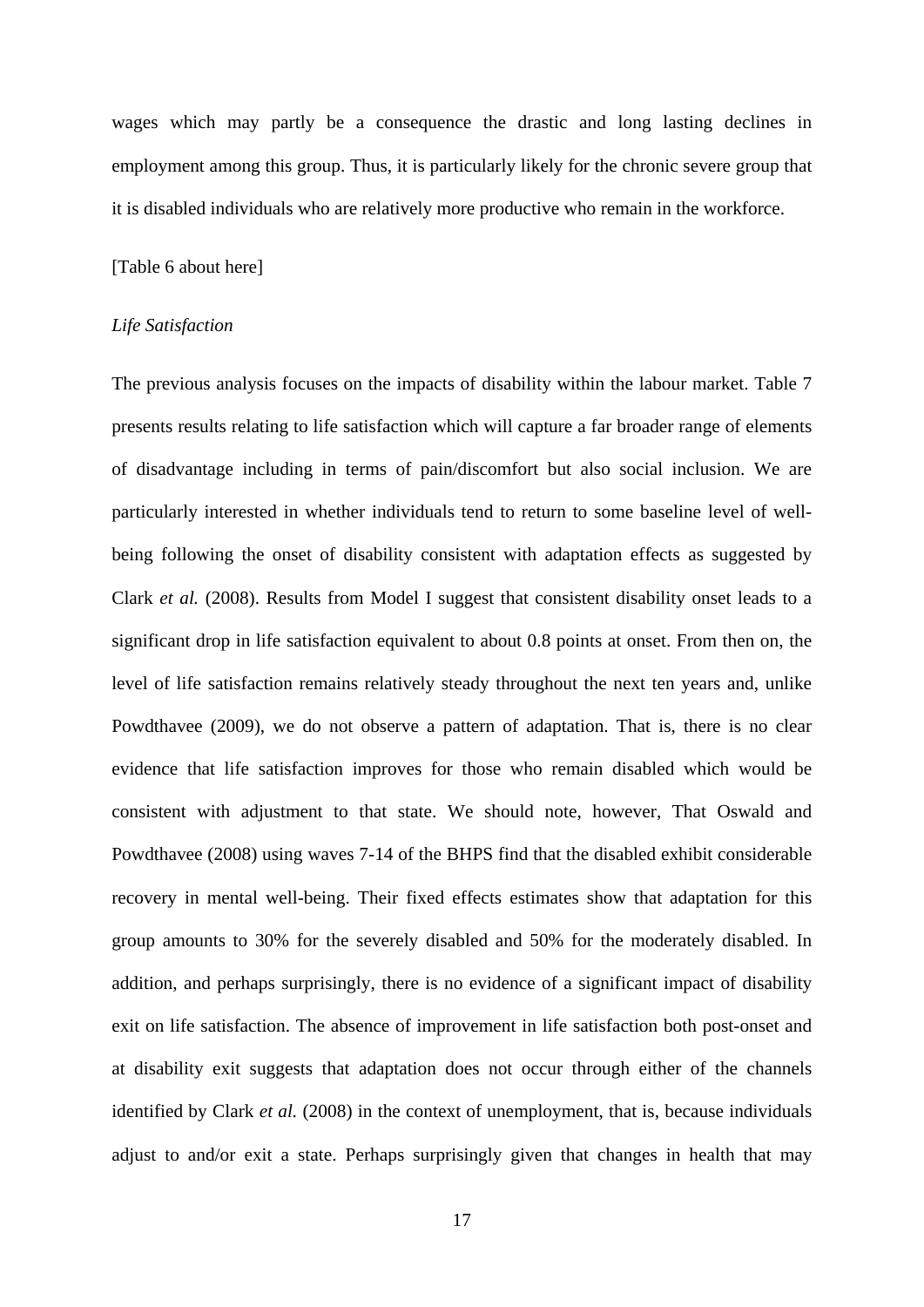precede changes in disability we observe limited anticipation effects in life satisfaction to either disability onset or exit.<sup>12</sup>

In Model II, we find that the results vary across disability onset groups. For the one-time group, we observe a negative effect on life satisfaction only in the year of onset. For the other temporary group deteriorations in life satisfaction are evident two years prior to onset and persist virtually throughout the post-onset period, albeit being of smaller magnitude than at onset suggesting some element of adaptation. Consistent with the results relating to employment status, we find very limited impact of the onset of chronic (non-severe) disability on life satisfaction with (weakly significant) declines only evident in two years. For those with chronic severe disability declines are evident at onset and, in contrast to arguments of adaptation, the impact persists post-onset.13 Although different in nature, the distinct patterns related to severity are consistent with Powdthavee (2009), who finds evidence of complete (incomplete) adaptation to mild (severe) onset.

#### [Table 7 about here]

We attempt to identify the key drivers of the change in overall life satisfaction by examining the facets separately. A full set of results are reported in Appendix B but we highlight the key features here. We separate our discussion of the eight facets into four themes (1) health; (2) economic circumstances; (3) free time and (4) housing/local area. As may be expected the influence of disability onset/exit (Model I) on satisfaction with health is pronounced (Table B.6). Declines in satisfaction with health are evident immediately prior to onset, increase at onset to -2.3 points and persist post-onset. Similar consistent patterns are evident for exit

 $12$  In similar analysis of job satisfaction we find no evidence of an influence of consistent onset or exit which, in line with our analysis of hourly wages, suggest a limited impact of disability for those who are able to retain work.

<sup>&</sup>lt;sup>13</sup> In similar analysis of job satisfaction we find a short-lived negative impact of one-time and temporary disability, where the effects of the latter are evident even prior to onset. In contrast to our analysis of earnings, there is no influence of chronic non-severe onset but chronic severe onset has a significant impact on job satisfaction.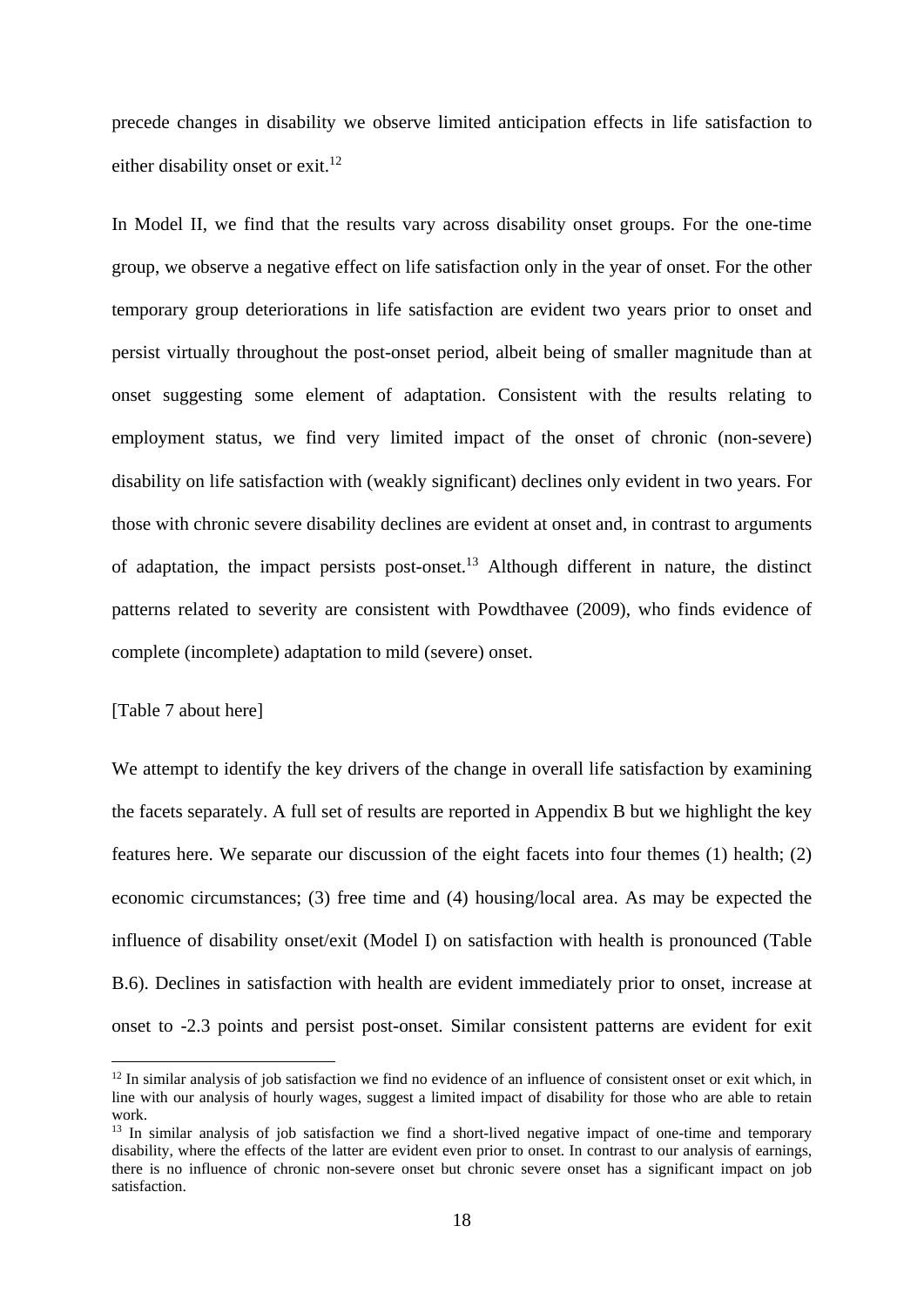where satisfaction increases by a maximum of 1.3 points eight years post-exit. In terms of Model II, there is a one period decline in satisfaction with health for one-time disability and the impact of temporary disability is also temporary (significant at the 5% level until four years post-onset). Chronic non-severe onset leads to a decline of about 1 point but there is evidence of adaptation, with the impact falling to -0.4 by ten or more years post-onset. In contrast, the decline at onset among the chronic severe group, which is greater at onset (-1.4), largely persists.

Consistent with the earlier analysis of objective labour market indicators, both satisfaction with employment opportunities (Table B.2) and financial situation (Table B.3) are affected by changes in disability status. In terms of employment opportunities there is a sizeable negative impact of onset which reaches a maximum of 1.7 points three years post-onset but no evidence of an influence of exit. Disability onset effects are pronounced and persist for the chronic severe group. In terms of satisfaction with financial situation, a negative effect of onset is evident but diminishes and becomes insignificant nine years post-onset, perhaps reflecting adjustment within the household and/or receipt of government support (Meyer and Mok, 2013), in addition to adaptation. There is no influence of disability exit.

The influence of disability on satisfaction with free time (Table B.8) is ambiguous a priori since disability onset may have a direct negative effect due to the additional time taken to perform daily activities. Changes in labour market attachment, however, may have the opposite influence. Consistent with the latter, disability onset has a positive (1.1 point) impact, although this diminishes post-onset. This is consistent with Powdthavee (2009) who finds a positive influence of onset on satisfaction with the amount (but not use) of leisure time in the UK. The negative influence of disability exit on free time is evident one period before exit and persists post-exit.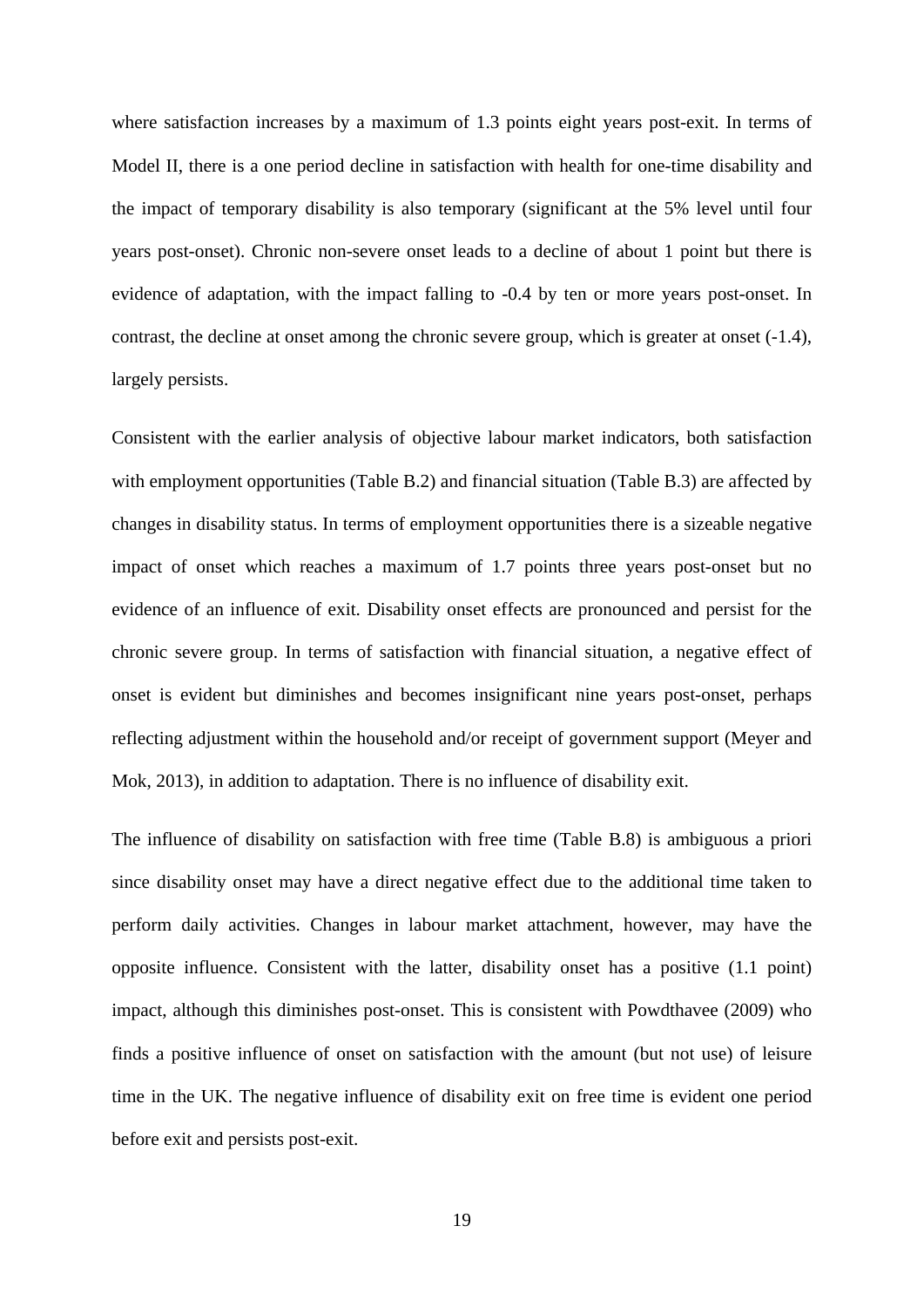Consistent with Powdthavee (2009) we find much more limited effects of changes in disability status on the facets relating to housing and the local area. We find no significant patterns of consistent onset and exit on satisfaction with the home in which you live (Table B.1). Negative onset effects are, however, evident in terms of satisfaction with the local community (Table B.5) and how safe you feel (Table B.4). Consistent with the previous analysis, where onset effects are evident they are most pronounced for the chronic severe group and persist or widen post-onset. Overall, the analysis of facets confirms that both the size and direction of the influence of disability onset differs depending on the facet of life satisfaction considered, suggesting that individuals are able to consider each facet separately and identify the channels through which disability affects subjective wellbeing.

#### **5. Conclusion**

This paper uses the first thirteen waves of the HILDA survey (2001-2013) to investigate the dynamic effect of work-limiting disability on employment, hours of work, earnings and life satisfaction. We categorise the dynamic patterns of disability according to two methods (Jones *et al*. 2013; Meyer and Mok 2013). In doing so, we are able to explicitly consider the impact of disability exit and contribute new evidence relating to the influence of chronicity and severity on the disadvantage associated with disability onset. We also utilise multiple measures of economic and subjective wellbeing to capture a wide range of dimensions through which disadvantage accumulates.

Using our first approach we find a significant and long lasting decline in the probability of employment and hours of work following consistent disability onset and a smaller and shorter-lived rise in employment following consistent disability exit. Consistent disability onset also leads to a significant drop in life satisfaction and, in contrast to arguments and evidence of adaptation in response to many life shocks (Clark *et al*., 2008), the level of life satisfaction shows no signs of recovering post disability onset. Overall, the persistence of the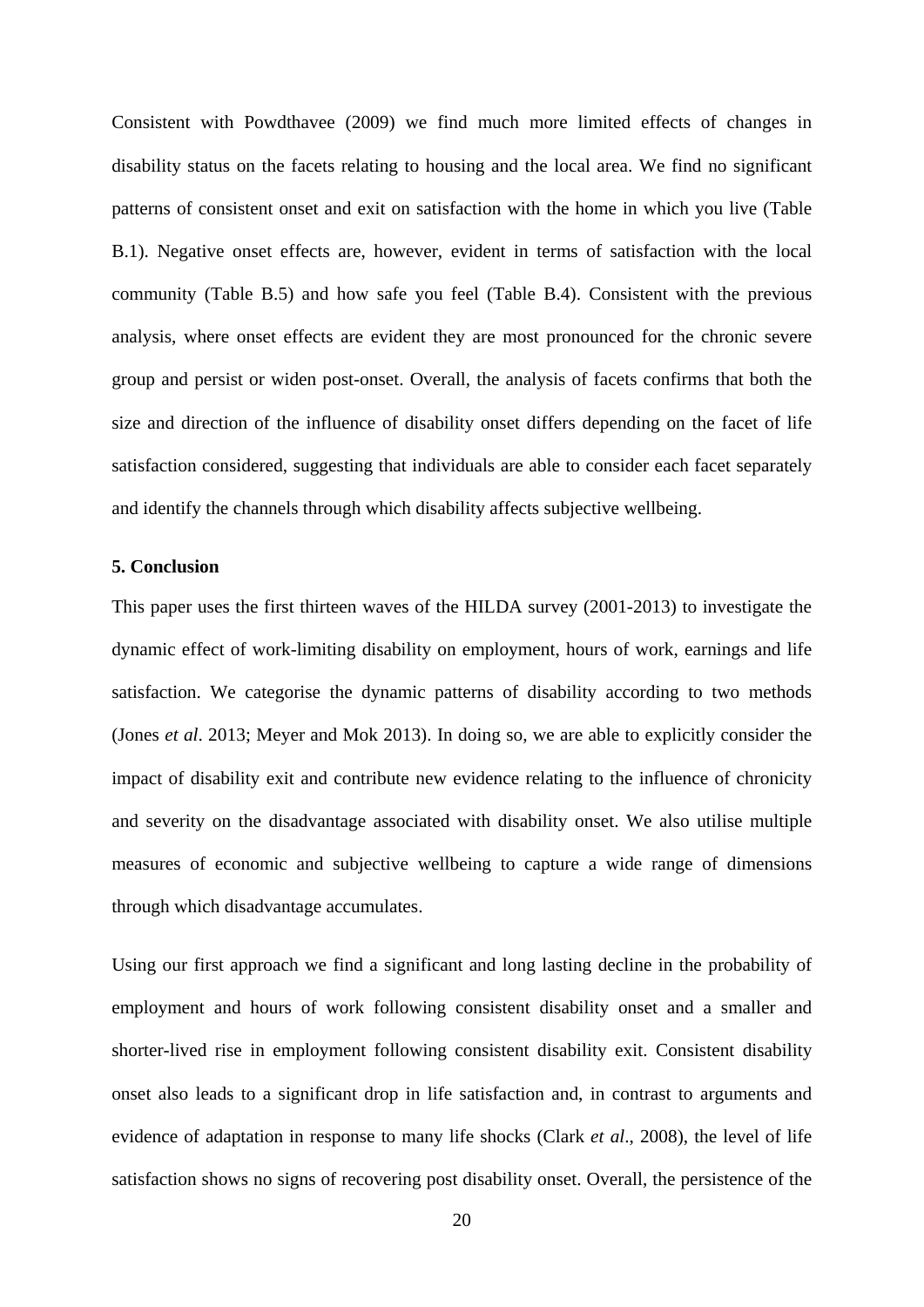onset effect accentuates the asymmetry noted above since, where it exists, the impact of exit tends to diminishes over time. The latter has important implications for policy since it suggests that exiting disability is associated with a temporary reduction in disadvantage even for those with no further spells of disability, and that these individuals may therefore continue to need support post-exit. Future work could usefully consider onset and exit for the same individual to explore further the apparent asymmetric effects.

Using our second approach we distinguish temporary patterns from chronic disability, and within the latter are able to consider severity. One-time disability is found to have a negative but relatively short-lived impact on both employment and life satisfaction. Indeed, three years post-onset there is no significant impact suggesting full recovery. In contrast, the impact of chronic severe disability remains even 10 years post disability onset and since, for this group, there is no evidence that outcomes deteriorate in the three years preceding disability onset, the results are consistent with a causal influence of disability. The persistence of the impact of disability among this group is in contrast to arguments and previous evidence of adaptation (Powdthavee, 2009) and raises important questions as to how policy can be better tailored to support this group both in the period with disability and post-exit. In terms of employment and life-satisfaction the pronounced and long-lasting impact of chronic severe disability onset contrasts to the smaller, and sometimes absent, impact of chronic non-severe disability. Indeed, among the latter, adjustment to disability onset appears to primarily operate through a reduction in hours of work. Our findings reinforce the importance of chronicity and severity as key drivers of the extent and persistence of disadvantage and dimensions on which policy support should be tailored.

Consistent with previous longitudinal analysis of hourly earnings in Australia (Jones *et al*., 2014), we find little influence of consistent disability onset and exit. Notwithstanding the important selection effect associated with focusing only on those who retain employment,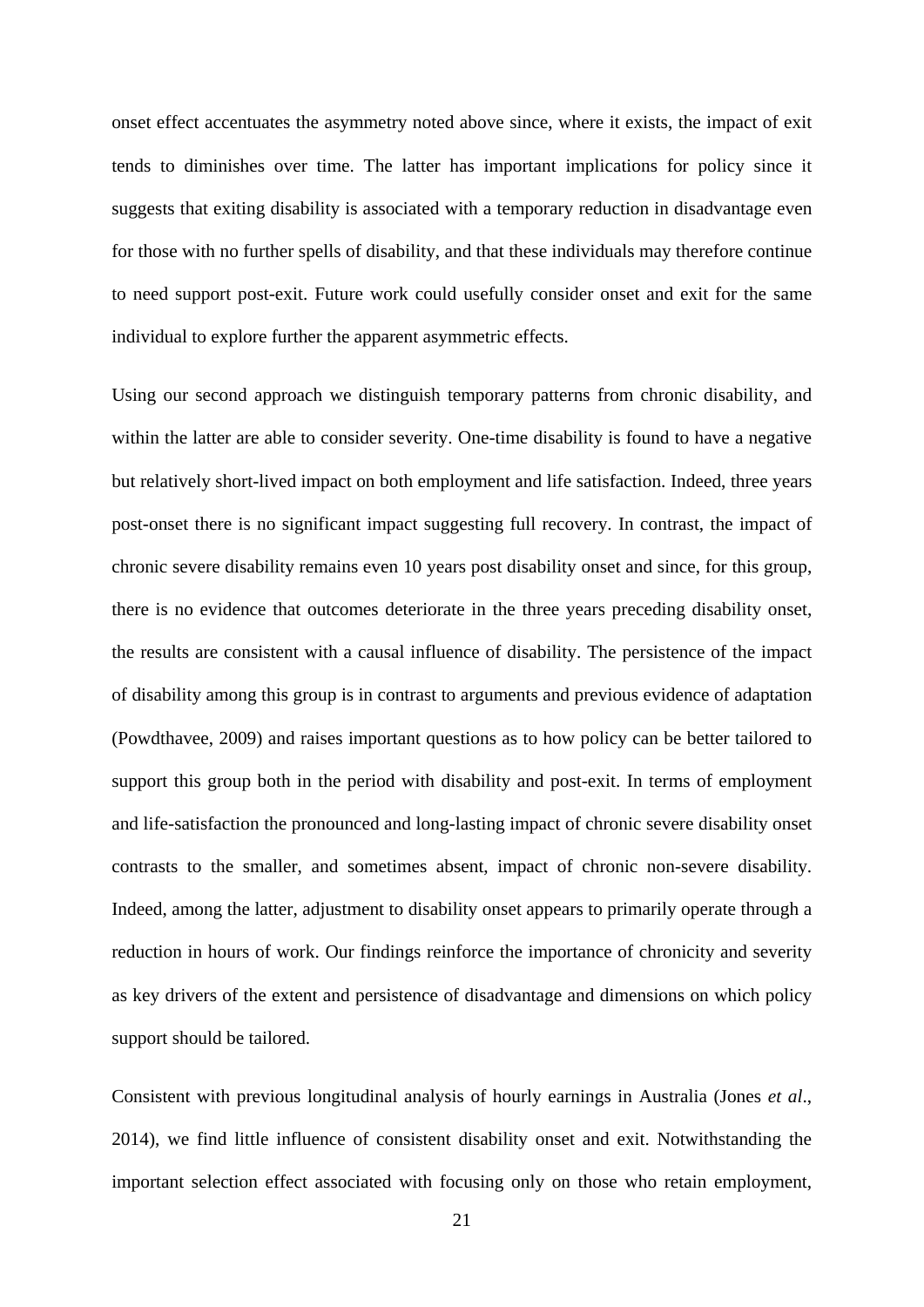this suggests labour market adjustment in response to disability onset and exit primarily occurs via the quantity, rather than the price, of work. Although the estimates are not directly comparable across countries the absence of a significant effect on hourly earnings in Australia is in contrast to the negative effects identified in the UK and US.

In a similar manner to Charles (2003) and Meyer and Mok (2013) our analysis is able to capture heterogeneity in terms of the chronicity and severity of disability. Nevertheless we are unable to clearly distinguish between the type of disability and future research which is able to separate onset arising from physical and mental health conditions is likely to capture an additional determinant of disadvantage. The interesting findings which emerge in terms of the differential impact on facets of life satisfaction highlight the broader implications of disability and provide useful insights for identifying priority areas in terms of policy. However, they also raise important questions for future research as to the role of the household and government policy in dampening the disadvantage associated with disability onset.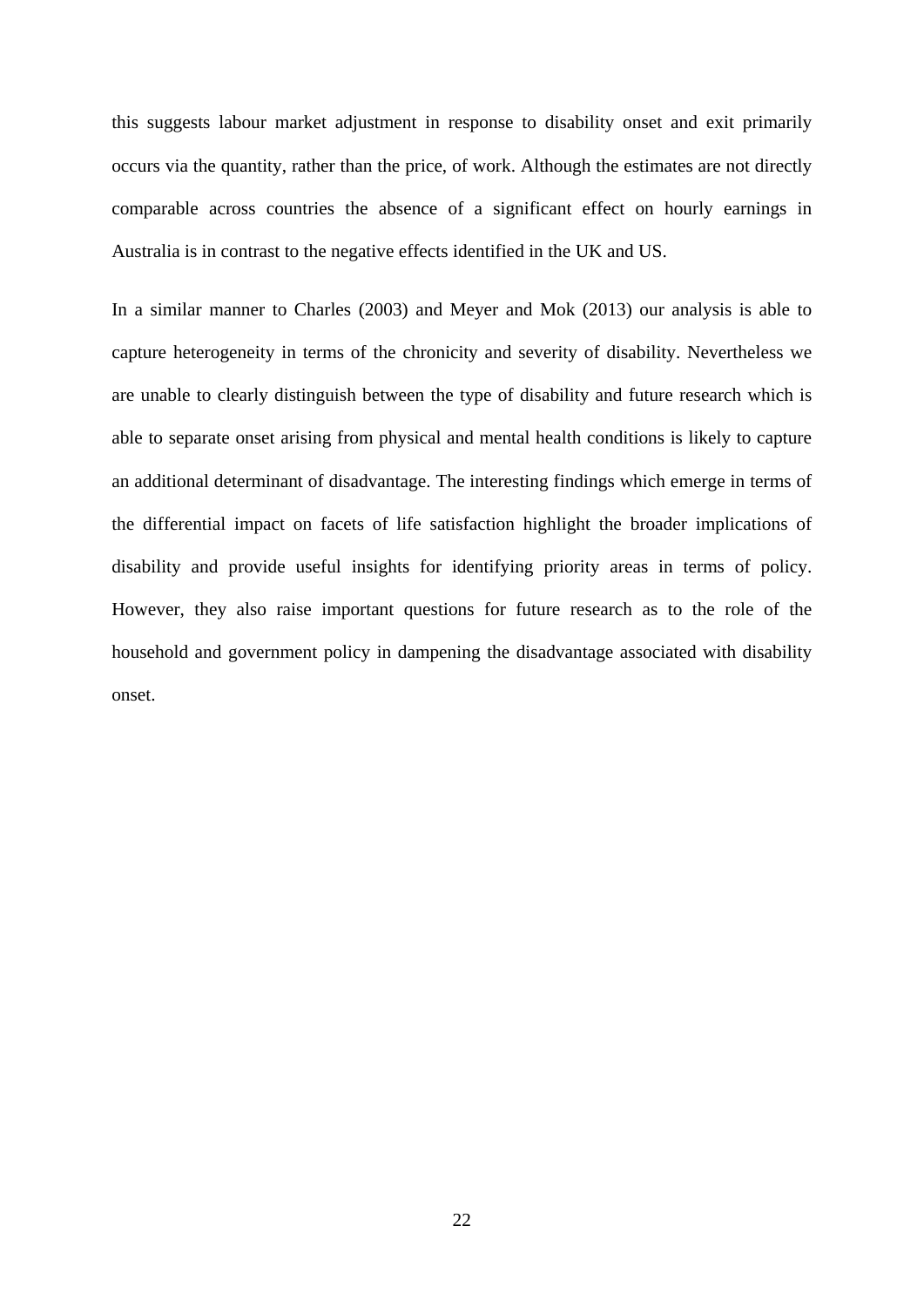#### **References**

Bound, J., (1991), Self-reported versus objective measures of health in retirement models, *Journal of Human Resources,* 26(1), 106-138.

Burchardt T., (2000), The Dynamics of Being Disabled, *Journal of Social Policy,* 29(4), 645- 668.

Charles K. K., (2003), The Longitudinal Structure of Earnings Losses among Work-limited Disabled Workers, *Journal of Human Resources,* 38(3), 618-646.

Clark, A. E., Diener, E., Georgellis, Y. and Lucas, R. E. (2008), Lags And Leads in Life Satisfaction: a Test of the Baseline Hypothesis, *The Economic Journal*, 118, F222–F243.

Ferrer-i-Carbonell, A. and Frijters, P. (2004) How important is methodology for the estimates of the determinants of happiness? *The Economic Journal*, 114, 641-659.

Jolly N. A., (2013), The Impact of Work-Limiting Disabilities on Earnings and Income Mobility, *Applied Economics,* 45(36), 5104-5118.

Jones M. K., Davies R. and Drinkwater S., (2013), The Dynamics of Disability and Work in Britain, *mimeo,* Swansea University.

Jones M. K., Mavromaras, K., Sloane, P and Wei, Z. (2014), Disability, job mismatch, earnings and job satisfaction in Australia, *Cambridge Journal of Economics*, 38, 1221-1246.

Kapteyn A., Smith J.P. and van Soest A., (2008), Dynamics of Work Disability and Pain, *Journal of Health Economics,* 27, 469-509.

Longhi S., Nicoletti C. and Platt L., (2012), Interpreting Wage Gaps of Disabled Men: The Roles of Productivity and Discrimination, *Southern Economic Journal,* 78(3), 931-953.

Mavromaras, K., Cai, L. and Oguzoglu, U. (2014), The Effects of Health and Health Shocks on Hours Worked, *Health Economics*, 23(5), 516-528.

Meyer B. D. and Mok W. K. C., (2013), Disability, Earnings, Income and Consumption, *mimeo,* University of Chicago.

Mok W. K. C., Meyer B. D., Charles K.K. and Achen A. C., (2008), A Note on 'the Longitudinal Structure of Earnings Losses among Work-Limited Disabled Workers, *Journal of Human Resources,* 43(3), 721-728.

Oguzoglu U., (2010), Dynamics of Work Limitation and Work in Australia, *Health Economics,* 19(6), 656-669.

Oguzoglu, U. (2011), Severity of work disability and work, *Economic Record*. 87 (278), 370– 383.

Oguzoglu, U., (2012), Dynamics of Disability and Work in Canada, IZA Discussion Paper No. 6603.

Oguzoglu, U. (2015), Dynamics and multi-state labour force choices with state dependence, *Economic Record*, forthcoming.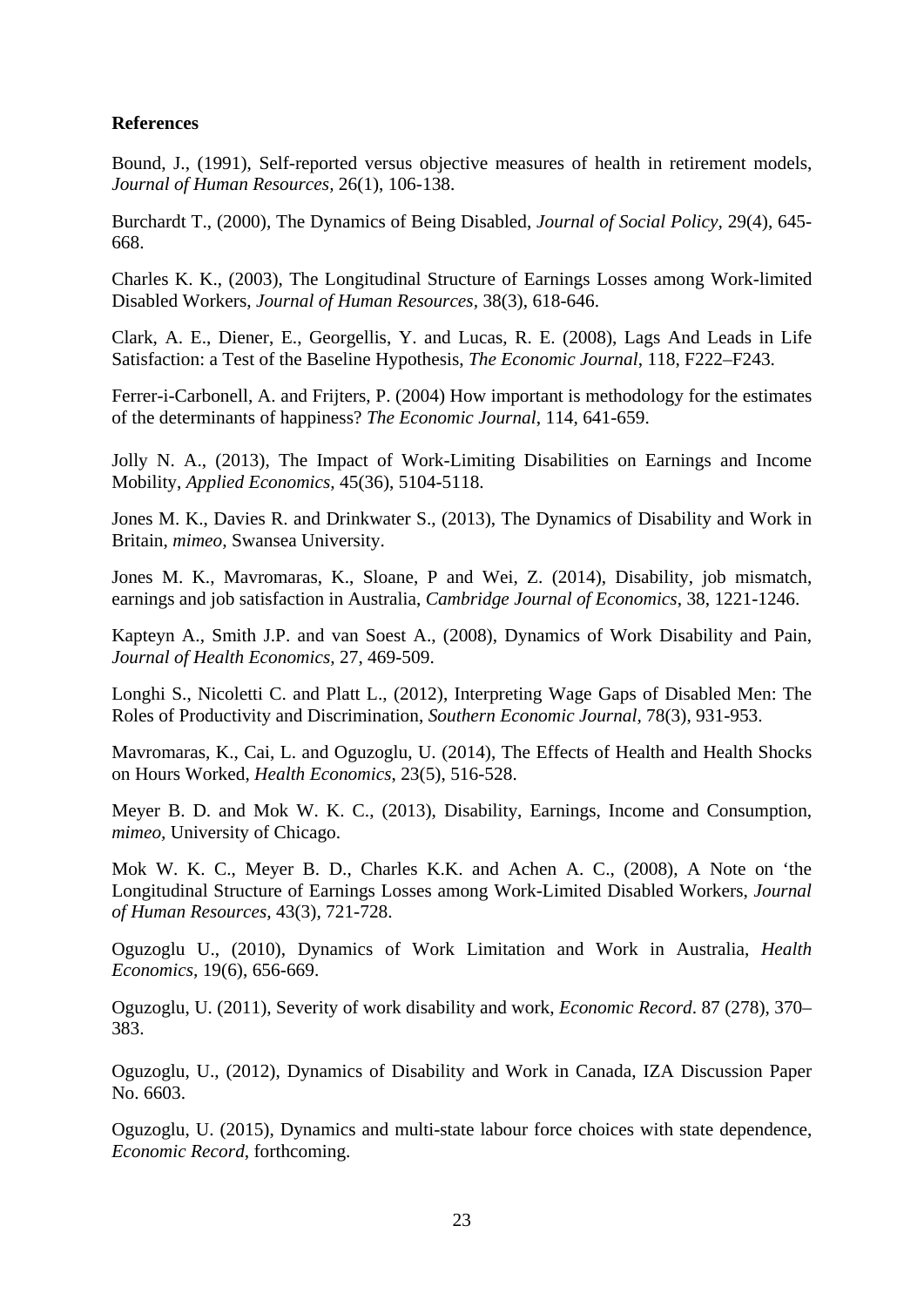Oswald A. J. and Powdthavee N. (2008), Does Happiness Adapt? A Longitudinal Study of Disability with Implications for Economists and Judges, *Journal of Public Economics,* 92 (5/6), 1061-1077.

Polidano, C. and Vu, H. (2015), Differential Labour Market Impacts from Disability Onset, *Health Economics*, 24, 302-317.

Powdthavee N., (2009), What Happens to People before and after Disability? Focusing Effects, Lead Effects, and Adaptation in Different Areas of Life, *Social Science and Medicine,* 69, 1834-1844.

Singleton, P. (2012), Insult to injury: disability, earnings, and divorce, *Journal of Human Resources*, 47(4), 972-990.

Stephens, M. (2001), The long-run consumption effects of earnings shocks, *Review of Economics and Statistics*, 83(1), 28-36.

Watson, N. and Wooden, M., (2004), The HILDA Survey Four Years On, *Australian Economic Review*, 37, 343-349.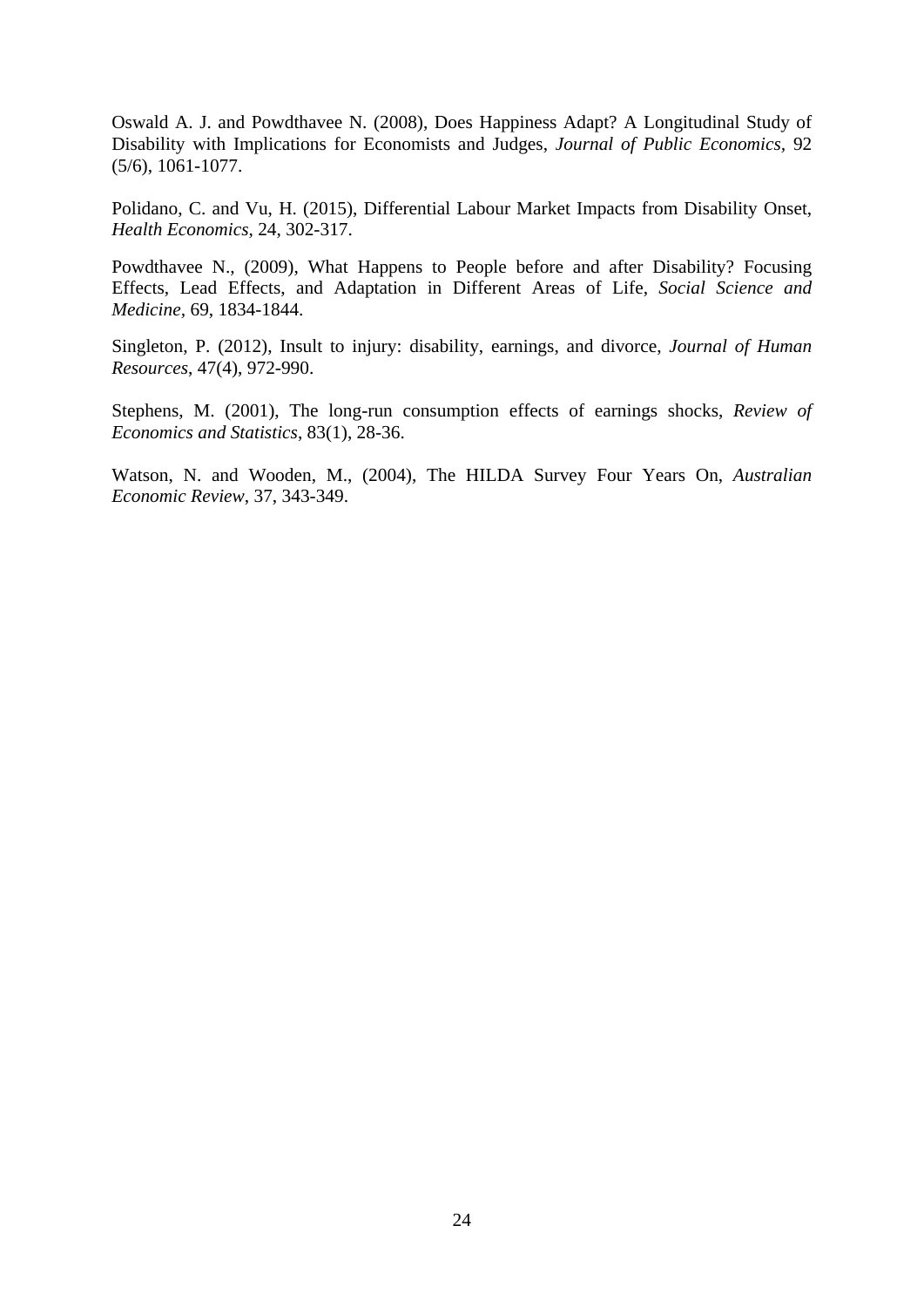|  |  |  | Table 1: Disability status of working age population in Australia |
|--|--|--|-------------------------------------------------------------------|
|--|--|--|-------------------------------------------------------------------|

|                             | Males  |       | <b>Females</b> |       | Total   |       |
|-----------------------------|--------|-------|----------------|-------|---------|-------|
|                             | Cases  | $\%$  | Cases          | $\%$  | Cases   | %     |
| No work-limiting disability | 50,004 | 86.8  | 50,734         | 86.6  | 100,738 | 86.7  |
| Non-severe disability       | 3,982  | 6.9   | 4,265          | 7.3   | 8.247   | 7.1   |
| Severe disability           | 3,621  | 6.3   | 3,577          | 6.1   | 7.198   | 6.2   |
| Total                       | 57,607 | 100.0 | 58,576         | 100.0 | 16,183  | 100.0 |
|                             |        |       |                |       |         |       |

Note: HILDA waves 2001-2013. Unit of observation is person-years.

#### Table 2: Dynamic patterns of work limiting disability I

|                           | Males |       | Females |       | Total  |       |
|---------------------------|-------|-------|---------|-------|--------|-------|
|                           | Cases | $\%$  | Cases   | $\%$  | Cases  | $\%$  |
| Continuously disabled     | 284   | 4.6   | 222     | 3.5   | 506    | 4.0   |
| Continuously non-disabled | 4,418 | 71.1  | 4,405   | 70.0  | 8,823  | 70.6  |
| Consistent onset          | 107   | 1.7   | 143     | 2.3   | 250    | 2.0   |
| Consistent exit           | 180   | 2.9   | 153     | 2.4   | 333    | 2.7   |
| Irregular                 | 1,223 | 19.7  | 1,369   | 21.8  | 2,592  | 20.7  |
| Total                     | 6,212 | 100.0 | 6,292   | 100.0 | 12,504 | 100.0 |

Note: HILDA waves 2001-2013. Unit of observation is persons.

#### Table 3: Dynamic patterns of work-limiting disability II

|                                   | Males |       | Females |       | Total |       |
|-----------------------------------|-------|-------|---------|-------|-------|-------|
|                                   | Cases | %     | Cases   | $\%$  | Cases | $\%$  |
| One-time disabled                 | 359   | 27.0  | 379     | 25.1  | 738   | 26.0  |
| Temporarily disabled              | 363   | 27.3  | 410     | 27.1  | 773   | 27.2  |
| Chronically disabled (not severe) | 273   | 20.5  | 309     | 20.4  | 582   | 20.5  |
| Chronically disabled (severe)     | 335   | 25.2  | 414     | 27.4  | 749   | 26.4  |
| All onset                         | 1,330 | 100.0 | 1,512   | 100.0 | 2,842 | 100.0 |

Note: HILDA waves 2001-2013. Unit of observation is persons.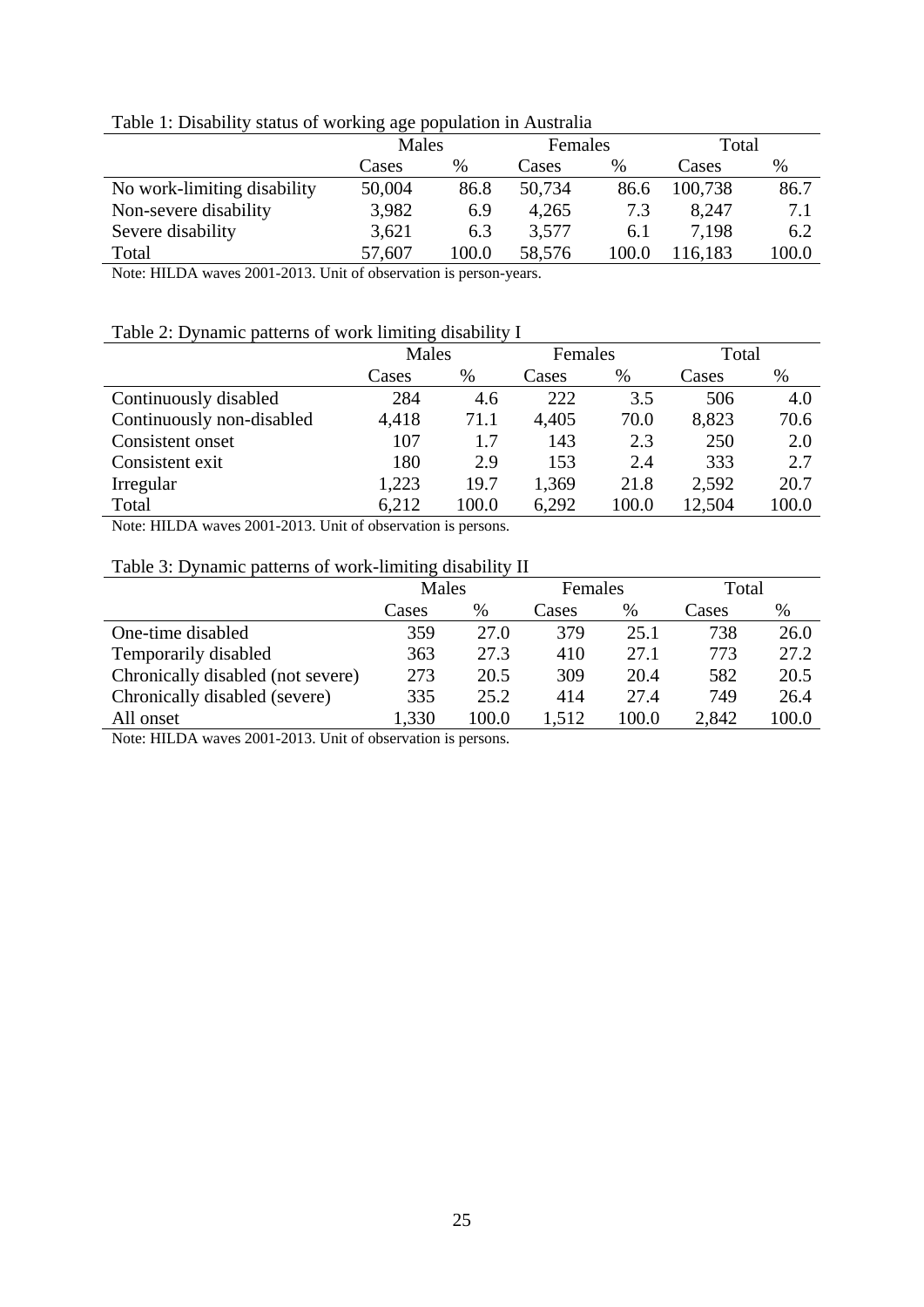| <b>Year from onset/exit</b> | <b>MODEL I</b>          |        |                        |        |             |        |                  | <b>MODEL II</b> |                           |        |                       |        |
|-----------------------------|-------------------------|--------|------------------------|--------|-------------|--------|------------------|-----------------|---------------------------|--------|-----------------------|--------|
|                             | <b>Consistent onset</b> |        | <b>Consistent exit</b> |        | One-time    |        | <b>Temporary</b> |                 | <b>Chronic not severe</b> |        | <b>Chronic severe</b> |        |
|                             | Coef.                   | S.E.   | Coef.                  | S.E.   | Coef.       | S.E.   | Coef.            | S.E.            | Coef.                     | S.E.   | Coef.                 | S.E.   |
| $-3$                        | $-0.069*$               | (0.04) | 0.049                  | (0.05) | $-0.028*$   | (0.02) | $-0.011$         | (0.02)          | $-0.012$                  | (0.02) | $-0.019$              | (0.02) |
| $-2$                        | $-0.039$                | (0.04) | $-0.032$               | (0.05) | $-0.047***$ | (0.02) | $-0.013$         | (0.02)          | $-0.022$                  | (0.03) | $-0.009$              | (0.02) |
| $-1$                        | $-0.088**$              | (0.04) | 0.015                  | (0.04) | $-0.049***$ | (0.02) | $-0.015$         | (0.02)          | 0.000                     | (0.03) | $-0.009$              | (0.03) |
| $\Omega$                    | $-0.315***$             | (0.05) | $0.089**$              | (0.04) | $-0.064***$ | (0.02) | $-0.045**$       | (0.02)          | $-0.056**$                | (0.03) | $-0.163***$           | (0.03) |
|                             | $-0.321***$             | (0.05) | $0.083*$               | (0.04) | $-0.020$    | (0.02) | $-0.041*$        | (0.02)          | $-0.062**$                | (0.03) | $-0.168***$           | (0.03) |
| 2                           | $-0.354***$             | (0.05) | $0.102**$              | (0.04) | $-0.028$    | (0.02) | $-0.027$         | (0.02)          | $-0.044$                  | (0.03) | $-0.194***$           | (0.03) |
| 3                           | $-0.377***$             | (0.05) | $0.098**$              | (0.05) | $-0.012$    | (0.02) | $-0.002$         | (0.02)          | $-0.043$                  | (0.03) | $-0.205***$           | (0.03) |
| 4                           | $-0.347***$             | (0.05) | $0.090*$               | (0.05) | $-0.013$    | (0.02) | $-0.021$         | (0.02)          | $-0.044$                  | (0.03) | $-0.176***$           | (0.03) |
|                             | $-0.381***$             | (0.06) | $0.106**$              | (0.05) | 0.002       | (0.02) | 0.001            | (0.03)          | $-0.029$                  | (0.03) | $-0.200***$           | (0.03) |
| 6                           | $-0.398***$             | (0.06) | 0.085                  | (0.05) | $-0.016$    | (0.02) | $-0.002$         | (0.03)          | $-0.037$                  | (0.03) | $-0.224***$           | (0.03) |
|                             | $-0.377***$             | (0.06) | 0.066                  | (0.06) | $-0.005$    | (0.02) | 0.005            | (0.03)          | $-0.052$                  | (0.03) | $-0.226***$           | (0.03) |
| 8                           | $-0.397***$             | (0.06) | 0.057                  | (0.06) | $-0.032$    | (0.03) | 0.020            | (0.03)          | $-0.060*$                 | (0.03) | $-0.228***$           | (0.03) |
| 9                           | $-0.350***$             | (0.06) | 0.036                  | (0.06) | $-0.013$    | (0.03) | 0.037            | (0.03)          | $-0.075**$                | (0.04) | $-0.225***$           | (0.04) |
| $10+$                       | $-0.324***$             | (0.07) | 0.054                  | (0.06) | 0.053       | (0.03) | $-0.030$         | (0.04)          | $-0.074*$                 | (0.04) | $-0.250***$           | (0.04) |
| No. of observations         |                         |        | 116,003                |        |             |        |                  | 116,003         |                           |        |                       |        |

|  |  |  | Table 4: The dynamic effect of work-limiting disability on being in employment |  |  |
|--|--|--|--------------------------------------------------------------------------------|--|--|
|  |  |  |                                                                                |  |  |
|  |  |  |                                                                                |  |  |
|  |  |  |                                                                                |  |  |

Note: Coefficient estimates are from the fixed effects model described in equation (1). Standard errors are clustered by person and are reported in parenthesis. \*, \*\*, \*\*\* denote significance at the 10, 5 and 1% level respectively. The reference category is those in the disability group with more than 3 years prior to their disability onset (or exit for the second component of Model I). Controls for age, age squared, education, marital status, the presence of dependent children, an indicator of urban/rural area of residence and a set of time period fixed effects are included in all specifications but are not reported.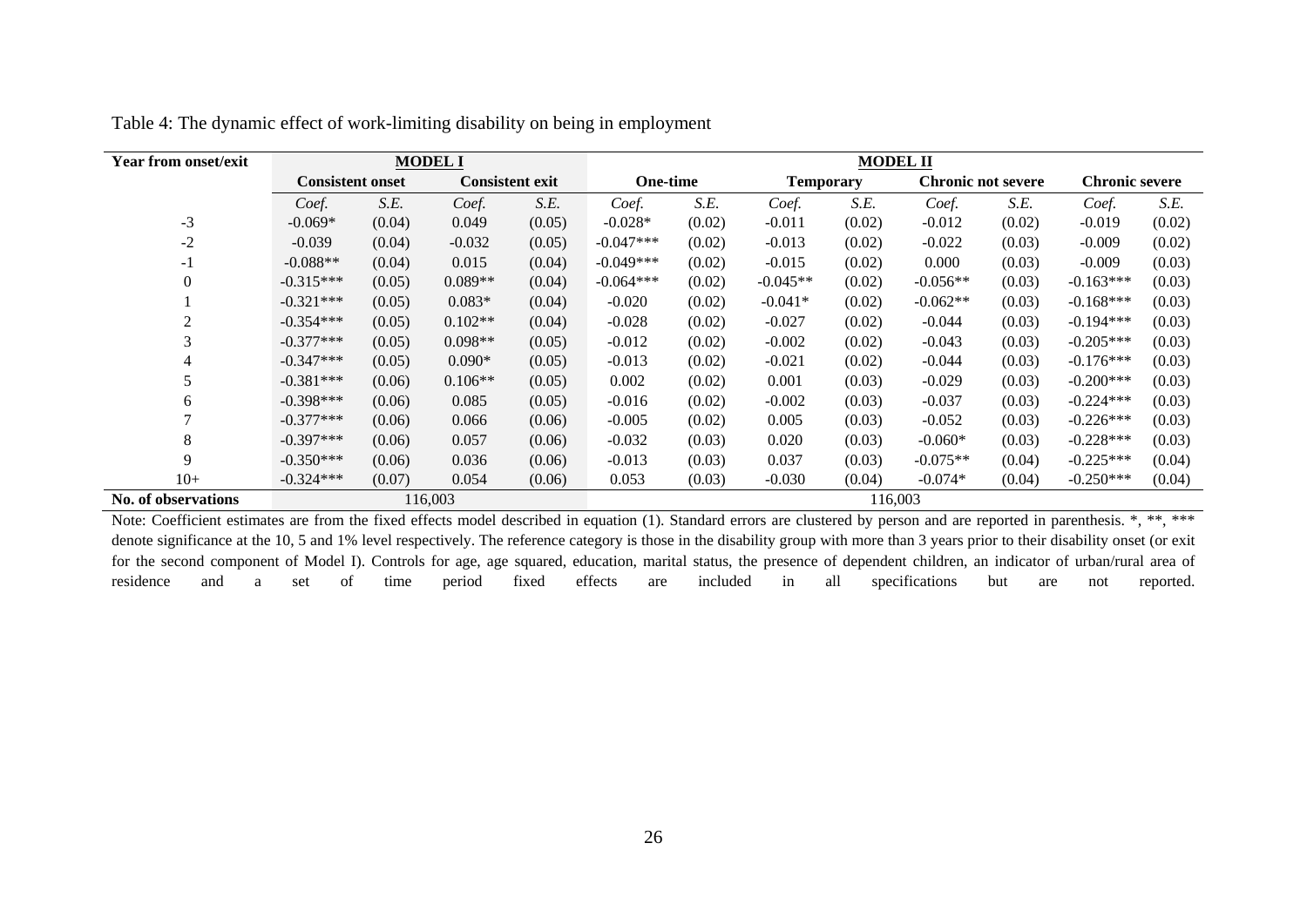| <b>Year from onset/exit</b> | <b>MODEL I</b>          |        |                        |        |                 |        |                  |        | <b>MODEL II</b>           |        |                       |        |
|-----------------------------|-------------------------|--------|------------------------|--------|-----------------|--------|------------------|--------|---------------------------|--------|-----------------------|--------|
|                             | <b>Consistent onset</b> |        | <b>Consistent exit</b> |        | <b>One-time</b> |        | <b>Temporary</b> |        | <b>Chronic not severe</b> |        | <b>Chronic severe</b> |        |
|                             | Coef.                   | S.E.   | Coef.                  | S.E.   | Coef.           | S.E.   | Coef.            | S.E.   | Coef.                     | S.E.   | Coef.                 | S.E.   |
| $-3$                        | $-3.913**$              | (1.74) | $-0.735$               | (1.98) | $-1.084$        | (0.77) | $-1.320*$        | (0.77) | $-0.917$                  | (1.11) | $-0.802$              | (0.96) |
| $-2$                        | $-1.979$                | (2.10) | $-0.566$               | (2.28) | $-2.004**$      | (0.78) | $-1.042$         | (0.85) | $-2.038*$                 | (1.21) | $-0.896$              | (1.03) |
| $-1$                        | $-3.732*$               | (2.05) | 0.888                  | (1.99) | $-1.517*$       | (0.81) | $-0.558$         | (0.88) | $-1.118$                  | (1.27) | $-1.122$              | (1.02) |
| $\mathbf{0}$                | $-14.660***$            | (2.21) | 3.584*                 | (2.12) | $-3.120***$     | (0.84) | $-2.854***$      | (0.92) | $-4.314***$               | (1.30) | $-7.820***$           | (1.15) |
|                             | $-14.719***$            | (2.31) | 4.768**                | (2.12) | $-1.707**$      | (0.86) | $-2.134**$       | (0.96) | $-4.591***$               | (1.36) | $-7.801***$           | (1.16) |
| 2                           | $-16.051***$            | (2.29) | $6.610***$             | (2.12) | $-2.088**$      | (0.90) | $-1.504$         | (1.00) | $-4.569***$               | (1.35) | $-9.018***$           | (1.17) |
| 3                           | $-17.285***$            | (2.27) | $6.833***$             | (2.24) | $-1.224$        | (0.91) | $-1.121$         | (1.00) | $-4.333***$               | (1.37) | $-10.121***$          | (1.18) |
| 4                           | $-16.165***$            | (2.42) | 7.101***               | (2.25) | $-0.740$        | (0.93) | $-0.994$         | (1.05) | $-4.367***$               | (1.41) | $-9.048***$           | (1.19) |
|                             | $-16.037***$            | (2.45) | $6.077**$              | (2.37) | $-0.145$        | (0.98) | $-0.428$         | (1.15) | $-4.560***$               | (1.40) | $-9.853***$           | (1.24) |
| 6                           | $-17.260***$            | (2.44) | 5.384**                | (2.40) | $-0.608$        | (1.09) | $-0.742$         | (1.21) | $-4.460***$               | (1.42) | $-10.999***$          | (1.28) |
|                             | $-15.954***$            | (2.61) | $4.323*$               | (2.62) | 0.267           | (1.23) | $-0.658$         | (1.24) | $-3.865**$                | (1.52) | $-11.033***$          | (1.36) |
| 8                           | $-16.614***$            | (2.72) | 4.552                  | (2.79) | $-0.691$        | (1.29) | $-0.510$         | (1.23) | $-5.328***$               | (1.55) | $-11.540***$          | (1.39) |
| 9                           | $-16.073***$            | (2.62) | 3.516                  | (2.72) | $-1.799$        | (1.57) | $-1.149$         | (1.39) | $-5.305***$               | (1.59) | $-10.656***$          | (1.47) |
| $10+$                       | $-12.934***$            | (2.70) | 4.598*                 | (2.73) | $3.847**$       | (1.56) | $-1.864$         | (1.71) | $-5.446***$               | (1.78) | $-11.282***$          | (1.58) |
| No. of observations         |                         |        | 115,949                |        |                 |        |                  |        | 115,949                   |        |                       |        |

| Table 5: The dynamic effect of work-limiting disability on weekly hours of work |  |  |  |  |
|---------------------------------------------------------------------------------|--|--|--|--|
|                                                                                 |  |  |  |  |

Note: See notes to Table 4. Individuals who are not employed are recorded as having zero hours.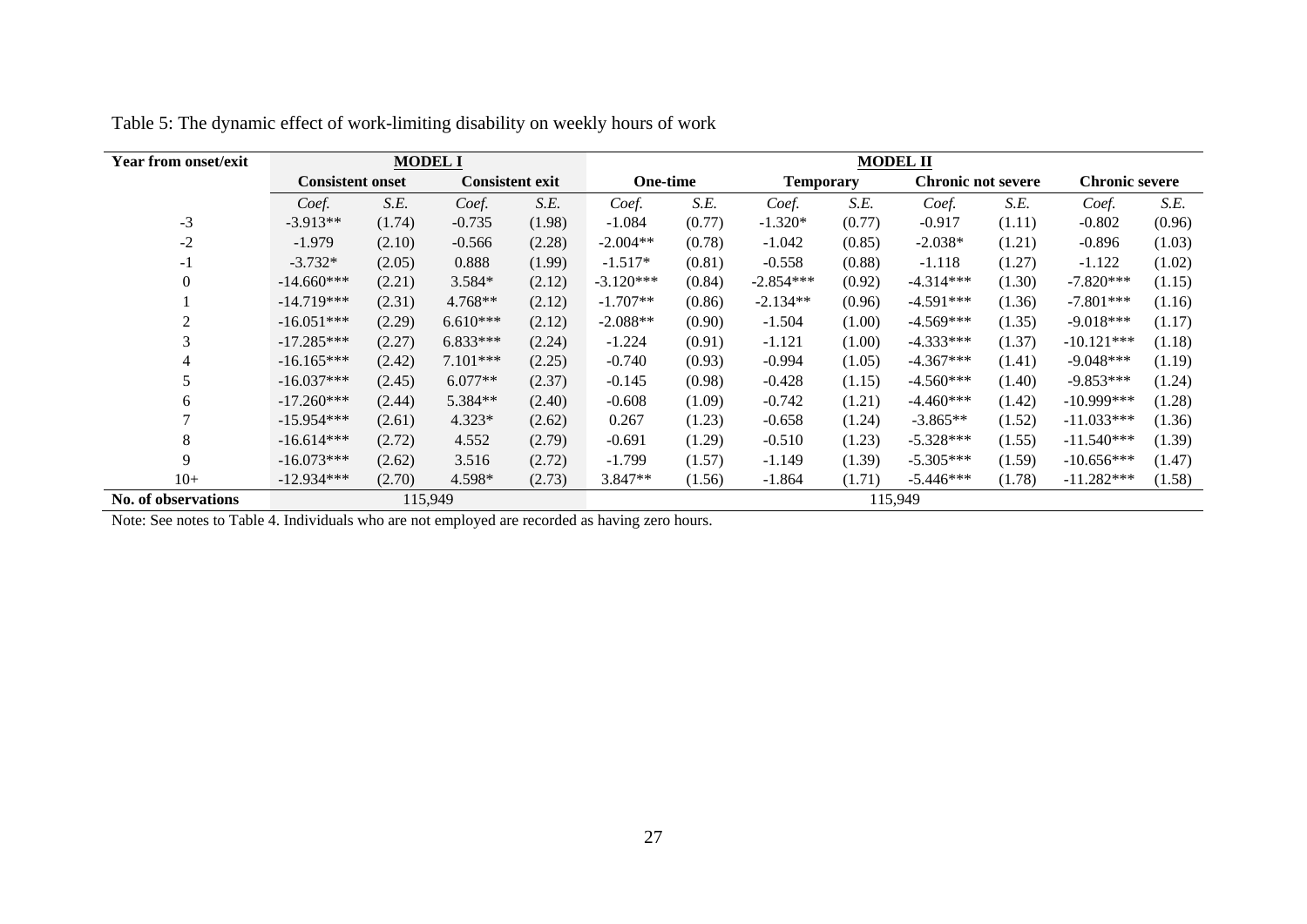| <b>Year from onset/exit</b> |                         | <b>MODEL I</b> |          |                        |                 |        |                  | <b>MODEL II</b> |                           |        |                       |        |
|-----------------------------|-------------------------|----------------|----------|------------------------|-----------------|--------|------------------|-----------------|---------------------------|--------|-----------------------|--------|
|                             | <b>Consistent onset</b> |                |          | <b>Consistent exit</b> | <b>One-time</b> |        | <b>Temporary</b> |                 | <b>Chronic not severe</b> |        | <b>Chronic severe</b> |        |
|                             | Coef.                   | S.E.           | Coef.    | S.E.                   | Coef.           | S.E.   | Coef.            | S.E.            | Coef.                     | S.E.   | Coef.                 | S.E.   |
| $-3$                        | 0.047                   | (0.06)         | $-0.055$ | (0.08)                 | $0.052**$       | (0.02) | 0.017            | (0.03)          | $-0.022$                  | (0.03) | $-0.030$              | (0.04) |
| $-2$                        | 0.067                   | (0.05)         | $-0.049$ | (0.07)                 | 0.020           | (0.02) | 0.004            | (0.02)          | $-0.042$                  | (0.04) | 0.032                 | (0.03) |
| $-1$                        | 0.040                   | (0.06)         | $-0.006$ | (0.06)                 | $-0.008$        | (0.02) | $-0.011$         | (0.03)          | $-0.076*$                 | (0.04) | 0.045                 | (0.04) |
| $\theta$                    | 0.029                   | (0.06)         | $-0.071$ | (0.06)                 | $-0.020$        | (0.02) | $-0.008$         | (0.03)          | $-0.085**$                | (0.04) | $-0.007$              | (0.05) |
|                             | 0.004                   | (0.06)         | 0.028    | (0.06)                 | $-0.015$        | (0.02) | $-0.013$         | (0.03)          | $-0.099**$                | (0.04) | $-0.010$              | (0.04) |
| $\overline{c}$              | 0.078                   | (0.07)         | $-0.010$ | (0.06)                 | $-0.019$        | (0.03) | $-0.014$         | (0.03)          | $-0.050$                  | (0.04) | 0.029                 | (0.04) |
| 3                           | 0.074                   | (0.07)         | $-0.019$ | (0.06)                 | $-0.006$        | (0.02) | $-0.003$         | (0.03)          | $-0.074*$                 | (0.04) | 0.023                 | (0.04) |
| 4                           | 0.088                   | (0.07)         | 0.009    | (0.06)                 | $-0.022$        | (0.03) | $-0.034$         | (0.03)          | $-0.064$                  | (0.04) | 0.000                 | (0.05) |
|                             | 0.011                   | (0.06)         | 0.013    | (0.06)                 | $-0.022$        | (0.03) | 0.012            | (0.03)          | $-0.093**$                | (0.04) | 0.001                 | (0.07) |
| 6                           | $-0.006$                | (0.10)         | 0.078    | (0.07)                 | $-0.025$        | (0.03) | $-0.055$         | (0.04)          | $-0.124***$               | (0.04) | $-0.003$              | (0.06) |
| $\mathbf{r}$                | $-0.112$                | (0.10)         | 0.007    | (0.07)                 | $-0.022$        | (0.03) | $-0.039$         | (0.03)          | $-0.115***$               | (0.04) | $-0.019$              | (0.06) |
| 8                           | 0.051                   | (0.10)         | 0.029    | (0.07)                 | $-0.018$        | (0.03) | $-0.083**$       | (0.04)          | $-0.093**$                | (0.04) | 0.034                 | (0.08) |
| 9                           | $-0.013$                | (0.11)         | $-0.047$ | (0.08)                 | 0.005           | (0.05) | $-0.048$         | (0.04)          | $-0.095**$                | (0.05) | $-0.020$              | (0.08) |
| $10+$                       | $-0.120$                | (0.10)         | $-0.008$ | (0.07)                 | $-0.114**$      | (0.05) | $-0.085**$       | (0.04)          | $-0.089*$                 | (0.05) | $-0.044$              | (0.07) |
| <b>No. of observations</b>  |                         | 78,935         |          |                        |                 |        |                  |                 | 78,935                    |        |                       |        |

|  |  | Table 6: The dynamic effect of work-limiting disability on hourly wages |
|--|--|-------------------------------------------------------------------------|
|  |  |                                                                         |

Note: See notes to Table 4. The dependent variable is the log of hourly wages.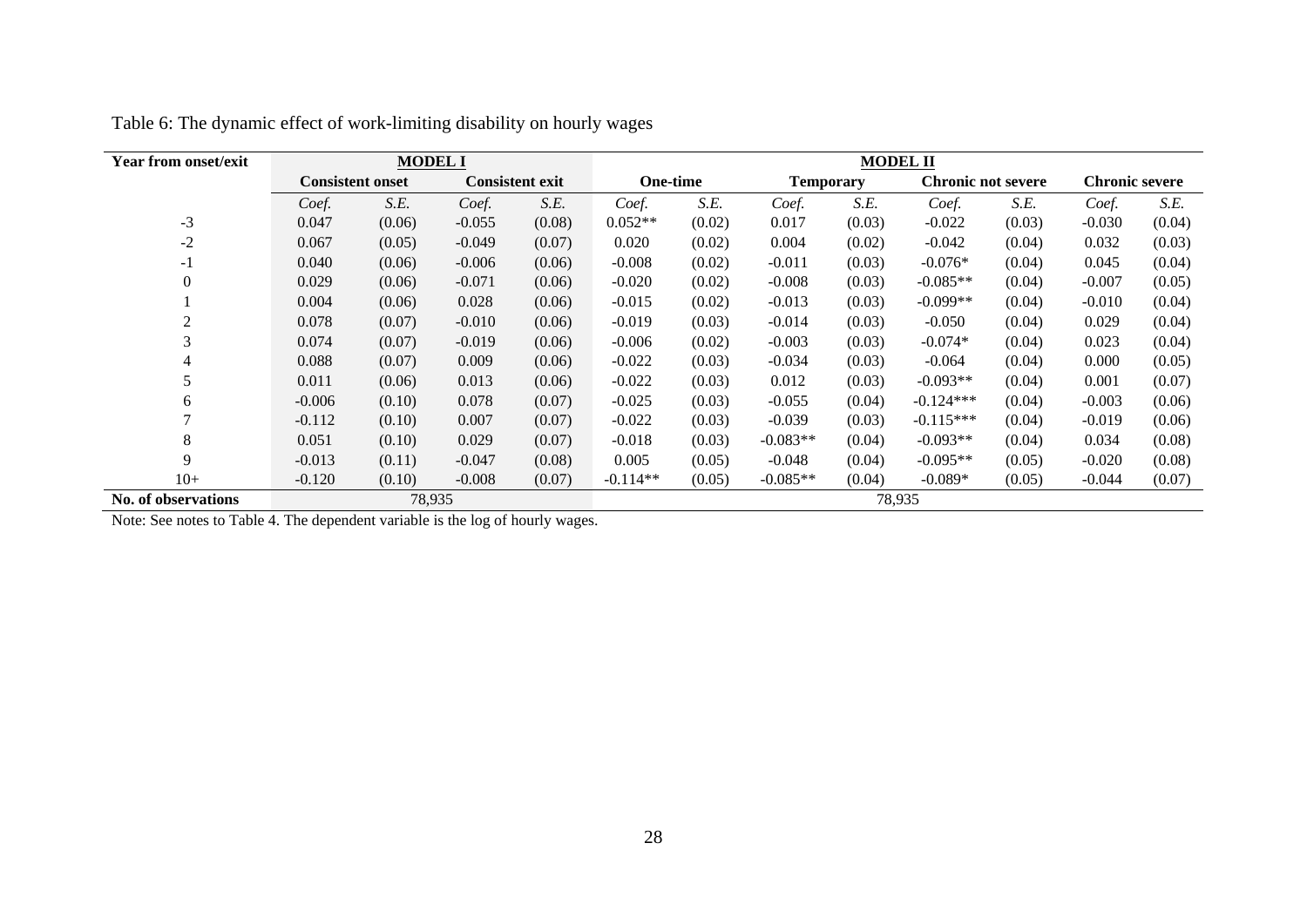| <b>Year from onset/exit</b> | <b>MODEL I</b>          |        |                        |        |                 |        |                  | <b>MODEL II</b> |                           |        |             |                       |  |
|-----------------------------|-------------------------|--------|------------------------|--------|-----------------|--------|------------------|-----------------|---------------------------|--------|-------------|-----------------------|--|
|                             | <b>Consistent onset</b> |        | <b>Consistent exit</b> |        | <b>One-time</b> |        | <b>Temporary</b> |                 | <b>Chronic not severe</b> |        |             | <b>Chronic severe</b> |  |
|                             | Coef.                   | S.E.   | Coef.                  | S.E.   | Coef.           | S.E.   | Coef.            | S.E.            | Coef.                     | S.E.   | Coef.       | S.E.                  |  |
| $-3$                        | $-0.126$                | (0.15) | $-0.175$               | (0.23) | 0.014           | (0.06) | $-0.095$         | (0.06)          | 0.032                     | (0.10) | 0.091       | (0.10)                |  |
| $-2$                        | $-0.159$                | (0.14) | $-0.172$               | (0.20) | $-0.080$        | (0.06) | $-0.175***$      | (0.06)          | 0.015                     | (0.09) | 0.014       | (0.10)                |  |
| - 1                         | $-0.129$                | (0.15) | $-0.369**$             | (0.18) | $-0.052$        | (0.06) | $-0.149**$       | (0.07)          | $-0.049$                  | (0.09) | 0.100       | (0.10)                |  |
| $\Omega$                    | $-0.825***$             | (0.19) | $-0.115$               | (0.16) | $-0.273***$     | (0.06) | $-0.316***$      | (0.07)          | $-0.187*$                 | (0.10) | $-0.380***$ | (0.11)                |  |
|                             | $-0.674***$             | (0.18) | $-0.145$               | (0.17) | $-0.066$        | (0.06) | $-0.262***$      | (0.07)          | $-0.058$                  | (0.10) | $-0.374***$ | (0.11)                |  |
| $\overline{2}$              | $-0.753***$             | (0.17) | $-0.031$               | (0.16) | 0.004           | (0.06) | $-0.183**$       | (0.07)          | $-0.011$                  | (0.10) | $-0.365***$ | (0.10)                |  |
| 3                           | $-0.852***$             | (0.18) | $-0.277$               | (0.19) | $-0.005$        | (0.06) | $-0.180**$       | (0.07)          | $-0.115$                  | (0.11) | $-0.403***$ | (0.11)                |  |
| 4                           | $-0.739***$             | (0.18) | $-0.056$               | (0.19) | 0.023           | (0.06) | $-0.207***$      | (0.07)          | $-0.141$                  | (0.10) | $-0.423***$ | (0.11)                |  |
|                             | $-0.743***$             | (0.21) | $-0.264$               | (0.19) | 0.085           | (0.07) | $-0.127$         | (0.08)          | $-0.035$                  | (0.11) | $-0.442***$ | (0.12)                |  |
| 6                           | $-0.767***$             | (0.21) | $-0.204$               | (0.20) | 0.020           | (0.08) | $-0.176**$       | (0.09)          | $-0.059$                  | (0.11) | $-0.426***$ | (0.12)                |  |
|                             | $-0.813***$             | (0.22) | $-0.265$               | (0.20) | 0.071           | (0.08) | $-0.211**$       | (0.09)          | $-0.128$                  | (0.11) | $-0.477***$ | (0.13)                |  |
| 8                           | $-1.288***$             | (0.26) | $-0.057$               | (0.21) | 0.011           | (0.09) | $-0.096$         | (0.10)          | $-0.177$                  | (0.11) | $-0.656***$ | (0.14)                |  |
| 9                           | $-0.938***$             | (0.24) | $-0.171$               | (0.20) | 0.123           | (0.09) | $-0.242**$       | (0.12)          | $-0.230*$                 | (0.12) | $-0.451***$ | (0.14)                |  |
| $10+$                       | $-0.604**$              | (0.29) | $-0.158$               | (0.21) | $-0.041$        | (0.13) | 0.086            | (0.11)          | $-0.167$                  | (0.12) | $-0.427***$ | (0.16)                |  |
| No. of observations         |                         |        | 116,023                |        |                 |        |                  | 116,023         |                           |        |             |                       |  |

Table 7: The dynamic effect of work-limiting disability on overall life satisfaction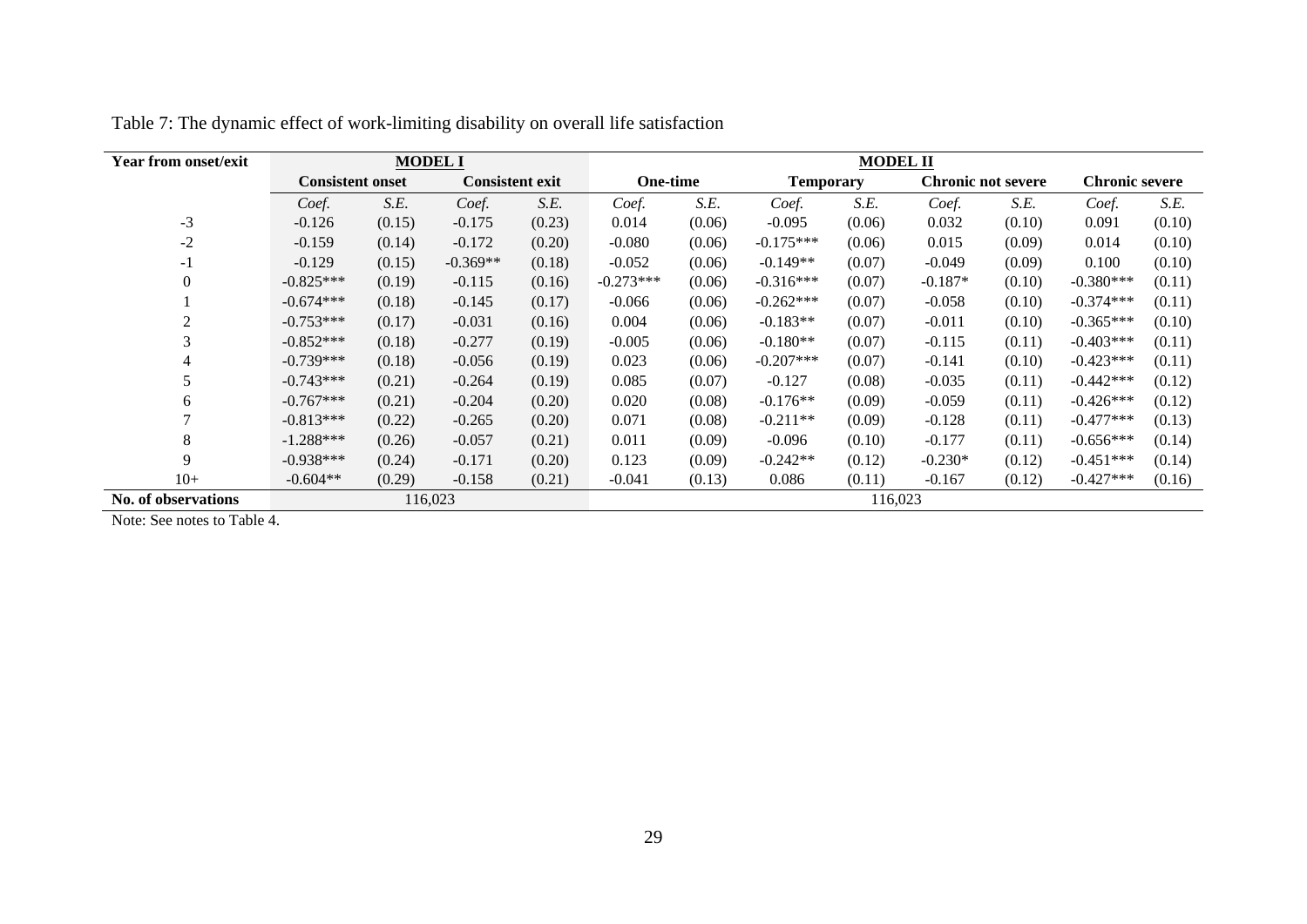|                                     |                         |                        |          | <b>Mean</b>      |                           |                       |
|-------------------------------------|-------------------------|------------------------|----------|------------------|---------------------------|-----------------------|
|                                     |                         |                        |          |                  | $\mathbf{I}$              |                       |
| <b>Explanatory variable</b>         | <b>Consistent Onset</b> | <b>Consistent Exit</b> | One-time | <b>Temporary</b> | <b>Chronic not severe</b> | <b>Chronic severe</b> |
| Age                                 | 44.90                   | 36.83                  | 39.83    | 41.78            | 42.88                     | 46.58                 |
|                                     | (12.02)                 | (13.47)                | (12.47)  | (12.60)          | (12.33)                   | (11.33)               |
| Completed school                    | 0.14                    | 0.17                   | 0.18     | 0.17             | 0.12                      | 0.13                  |
| Certificate III/IV                  | 0.24                    | 0.25                   | 0.23     | 0.22             | 0.22                      | 0.24                  |
| Advanced diploma or diploma         | 0.08                    | 0.05                   | 0.09     | 0.09             | 0.09                      | 0.07                  |
| University degrees                  | 0.19                    | 0.20                   | 0.24     | 0.22             | 0.22                      | 0.12                  |
| Married                             | 0.59                    | 0.56                   | 0.70     | 0.67             | 0.64                      | 0.62                  |
| Have children aged between 5 and 14 | 0.05                    | 0.12                   | 0.15     | 0.13             | 0.09                      | 0.08                  |
| Have children aged under 5          | 0.19                    | 0.20                   | 0.27     | 0.26             | 0.23                      | 0.22                  |
| Urban                               | 0.88                    | 0.85                   | 0.84     | 0.85             | 0.86                      | 0.84                  |

### Appendix Table A.1: Details and Summary Statistics for Explanatory Variables

Note: Mean (standard deviation). The sample consists of all working age individuals from HILDA 2001-2013, and includes 34,262 person-wave observations.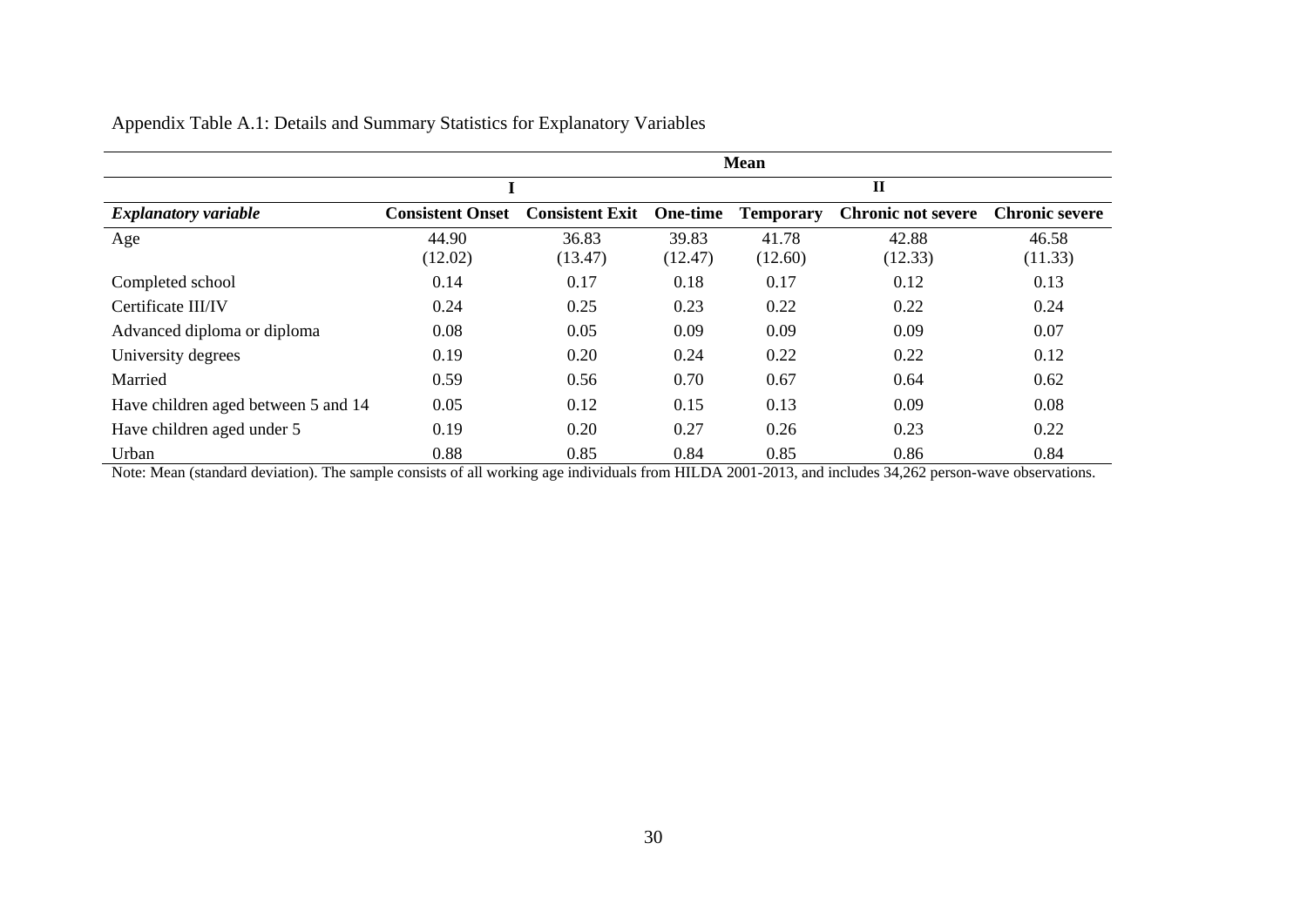| <b>Year from onset/exit</b> |                         | <b>MODEL I</b> |                        |        | <b>MODEL II</b> |        |                  |        |                           |        |                       |        |  |
|-----------------------------|-------------------------|----------------|------------------------|--------|-----------------|--------|------------------|--------|---------------------------|--------|-----------------------|--------|--|
|                             | <b>Consistent onset</b> |                | <b>Consistent exit</b> |        | One-time        |        | <b>Temporary</b> |        | <b>Chronic not severe</b> |        | <b>Chronic severe</b> |        |  |
|                             | Coef.                   | S.E.           | Coef.                  | S.E.   | Coef.           | S.E.   | Coef.            | S.E.   | Coef.                     | S.E.   | Coef.                 | S.E.   |  |
| $-3$                        | 0.171                   | (0.21)         | 0.255                  | (0.21) | $0.159*$        | (0.08) | $-0.001$         | (0.09) | 0.024                     | (0.13) | $-0.188$              | (0.12) |  |
| $-2$                        | 0.134                   | (0.20)         | $-0.294$               | (0.24) | 0.114           | (0.08) | $-0.068$         | (0.10) | $-0.081$                  | (0.12) | $-0.145$              | (0.12) |  |
| $-1$                        | 0.040                   | (0.20)         | $-0.243$               | (0.21) | $-0.053$        | (0.09) | $-0.006$         | (0.10) | $-0.019$                  | (0.12) | $-0.090$              | (0.13) |  |
| $\boldsymbol{0}$            | 0.227                   | (0.21)         | $-0.314$               | (0.21) | 0.003           | (0.09) | $-0.051$         | (0.10) | 0.050                     | (0.12) | $-0.002$              | (0.12) |  |
|                             | $-0.031$                | (0.22)         | $-0.189$               | (0.21) | 0.027           | (0.09) | $-0.067$         | (0.10) | 0.027                     | (0.12) | $-0.089$              | (0.13) |  |
| $\mathfrak{2}$              | 0.091                   | (0.23)         | $-0.273$               | (0.21) | $-0.039$        | (0.09) | $-0.045$         | (0.10) | $-0.010$                  | (0.13) | $-0.188$              | (0.13) |  |
| 3                           | $-0.250$                | (0.23)         | $-0.210$               | (0.21) | $-0.063$        | (0.09) | $-0.136$         | (0.10) | 0.029                     | (0.13) | $-0.321**$            | (0.13) |  |
|                             | $-0.075$                | (0.23)         | $-0.285$               | (0.23) | $-0.014$        | (0.10) | $-0.163$         | (0.11) | 0.009                     | (0.13) | $-0.315**$            | (0.13) |  |
|                             | $-0.311$                | (0.25)         | $-0.238$               | (0.23) | 0.060           | (0.11) | $-0.210*$        | (0.12) | 0.009                     | (0.13) | $-0.390***$           | (0.14) |  |
| 6                           | $-0.146$                | (0.25)         | $-0.451*$              | (0.24) | 0.111           | (0.11) | $-0.181$         | (0.13) | $-0.083$                  | (0.14) | $-0.350**$            | (0.15) |  |
| $\overline{ }$              | $-0.348$                | (0.25)         | $-0.385$               | (0.26) | 0.058           | (0.12) | $-0.224*$        | (0.13) | $-0.066$                  | (0.14) | $-0.283*$             | (0.15) |  |
| 8                           | $-0.704**$              | (0.31)         | $-0.186$               | (0.27) | $-0.019$        | (0.13) | $-0.189$         | (0.14) | $-0.256*$                 | (0.15) | $-0.392**$            | (0.16) |  |
| 9                           | $-0.338$                | (0.29)         | $-0.101$               | (0.26) | 0.041           | (0.15) | $-0.135$         | (0.15) | $-0.238$                  | (0.16) | $-0.360**$            | (0.17) |  |
| $10+$                       | $-0.533*$               | (0.29)         | $-0.363$               | (0.28) | 0.037           | (0.23) | 0.025            | (0.17) | $-0.356**$                | (0.17) | $-0.382**$            | (0.18) |  |
| No. of observations         | 115,982                 |                |                        |        | 115,982         |        |                  |        |                           |        |                       |        |  |

Appendix Table B.1: The dynamic effect of work-limiting disability on life satisfaction with home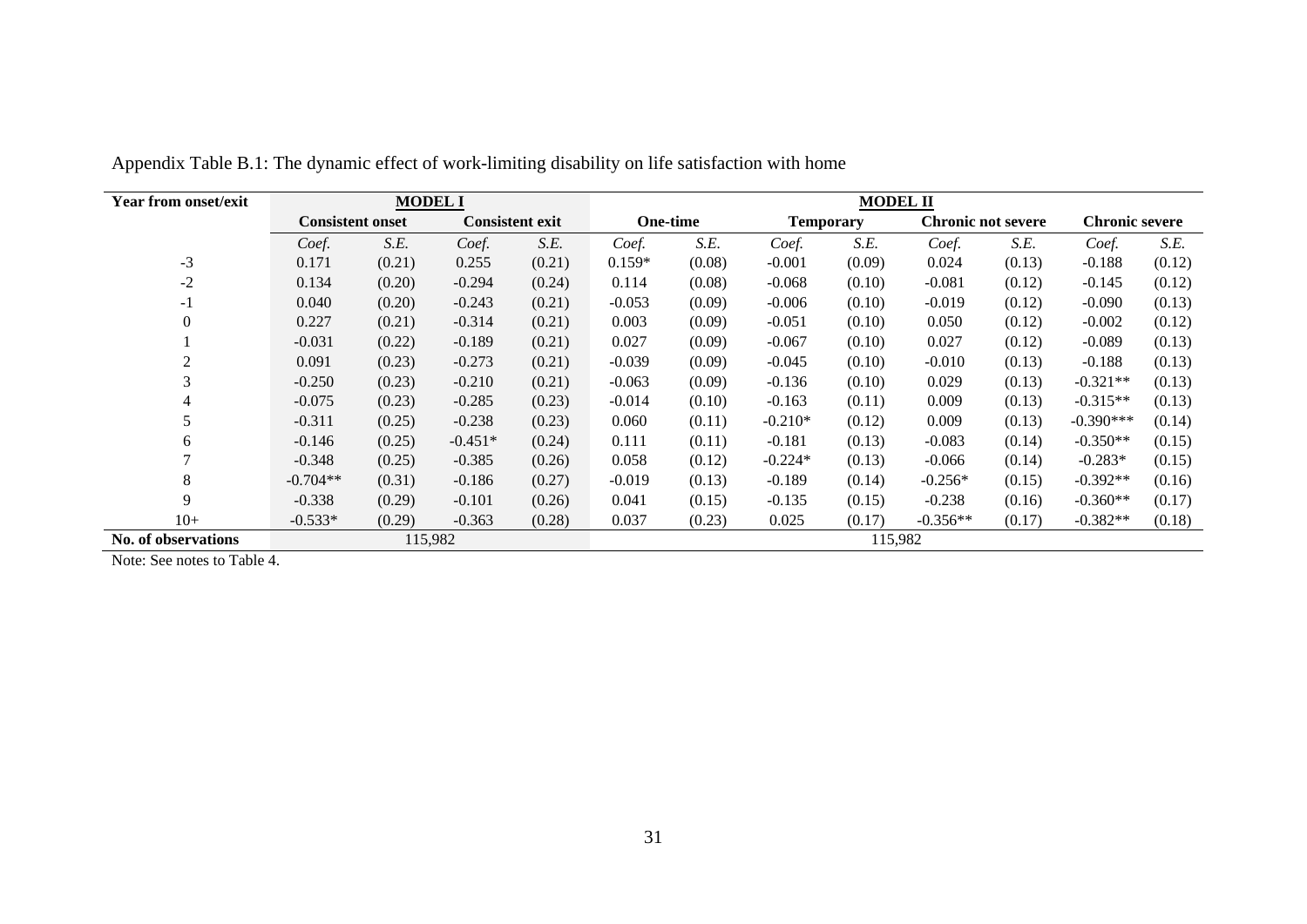| <b>Year from onset/exit</b> |                         |         | <b>MODEL I</b>         |        | <b>MODEL II</b> |        |                  |        |          |                           |                       |        |  |
|-----------------------------|-------------------------|---------|------------------------|--------|-----------------|--------|------------------|--------|----------|---------------------------|-----------------------|--------|--|
|                             | <b>Consistent onset</b> |         | <b>Consistent exit</b> |        | <b>One-time</b> |        | <b>Temporary</b> |        |          | <b>Chronic not severe</b> | <b>Chronic severe</b> |        |  |
|                             | Coef.                   | S.E.    | Coef.                  | S.E.   | Coef.           | S.E.   | Coef.            | S.E.   | Coef.    | S.E.                      | Coef.                 | S.E.   |  |
| $-3$                        | 0.231                   | (0.24)  | $-0.481$               | (0.35) | $-0.225**$      | (0.10) | $-0.051$         | (0.12) | $-0.113$ | (0.17)                    | 0.066                 | (0.18) |  |
| $-2$                        | $-0.097$                | (0.28)  | $-0.939***$            | (0.35) | $-0.198**$      | (0.10) | $-0.093$         | (0.12) | $-0.066$ | (0.16)                    | $-0.030$              | (0.17) |  |
| $-1$                        | 0.234                   | (0.27)  | $-0.382$               | (0.29) | $-0.231**$      | (0.10) | 0.105            | (0.12) | 0.135    | (0.17)                    | $-0.191$              | (0.17) |  |
| $\Omega$                    | $-0.945***$             | (0.36)  | 0.113                  | (0.27) | $-0.380***$     | (0.10) | $-0.370***$      | (0.12) | $-0.192$ | (0.18)                    | $-0.843***$           | (0.19) |  |
|                             | $-1.412***$             | (0.37)  | $-0.023$               | (0.30) | $-0.171*$       | (0.10) | $-0.086$         | (0.12) | $-0.038$ | (0.17)                    | $-1.006***$           | (0.20) |  |
| 2                           | $-1.688***$             | (0.37)  | 0.063                  | (0.28) | $-0.078$        | (0.10) | $-0.111$         | (0.13) | $-0.133$ | (0.17)                    | $-1.186***$           | (0.20) |  |
| 3                           | $-1.713***$             | (0.35)  | 0.104                  | (0.29) | $-0.000$        | (0.10) | 0.084            | (0.12) | 0.105    | (0.18)                    | $-1.224***$           | (0.20) |  |
| 4                           | $-1.324***$             | (0.39)  | 0.047                  | (0.29) | $-0.029$        | (0.11) | $-0.029$         | (0.13) | $-0.003$ | (0.17)                    | $-1.047***$           | (0.21) |  |
| 5                           | $-1.774***$             | (0.41)  | $-0.003$               | (0.31) | 0.025           | (0.12) | 0.075            | (0.14) | 0.082    | (0.18)                    | $-1.113***$           | (0.22) |  |
| 6                           | $-1.414***$             | (0.40)  | $-0.182$               | (0.32) | $-0.007$        | (0.13) | $-0.087$         | (0.15) | 0.126    | (0.19)                    | $-1.188***$           | (0.23) |  |
|                             | $-1.148***$             | (0.40)  | $-0.188$               | (0.32) | $-0.014$        | (0.13) | 0.083            | (0.15) | $-0.021$ | (0.20)                    | $-0.894***$           | (0.23) |  |
| 8                           | $-1.240***$             | (0.45)  | 0.277                  | (0.33) | 0.166           | (0.15) | 0.041            | (0.18) | $-0.234$ | (0.20)                    | $-0.956***$           | (0.24) |  |
| 9                           | $-1.563***$             | (0.46)  | 0.221                  | (0.33) | 0.270           | (0.17) | 0.209            | (0.20) | $-0.341$ | (0.22)                    | $-1.030***$           | (0.26) |  |
| $10+$                       | $-1.009**$              | (0.50)  | 0.013                  | (0.34) | 0.075           | (0.22) | 0.292            | (0.22) | $-0.234$ | (0.21)                    | $-1.025***$           | (0.27) |  |
| No. of observations         |                         | 107,289 | 107,289                |        |                 |        |                  |        |          |                           |                       |        |  |

Appendix Table B.2: The dynamic effect of work-limiting disability on life satisfaction with employment opportunities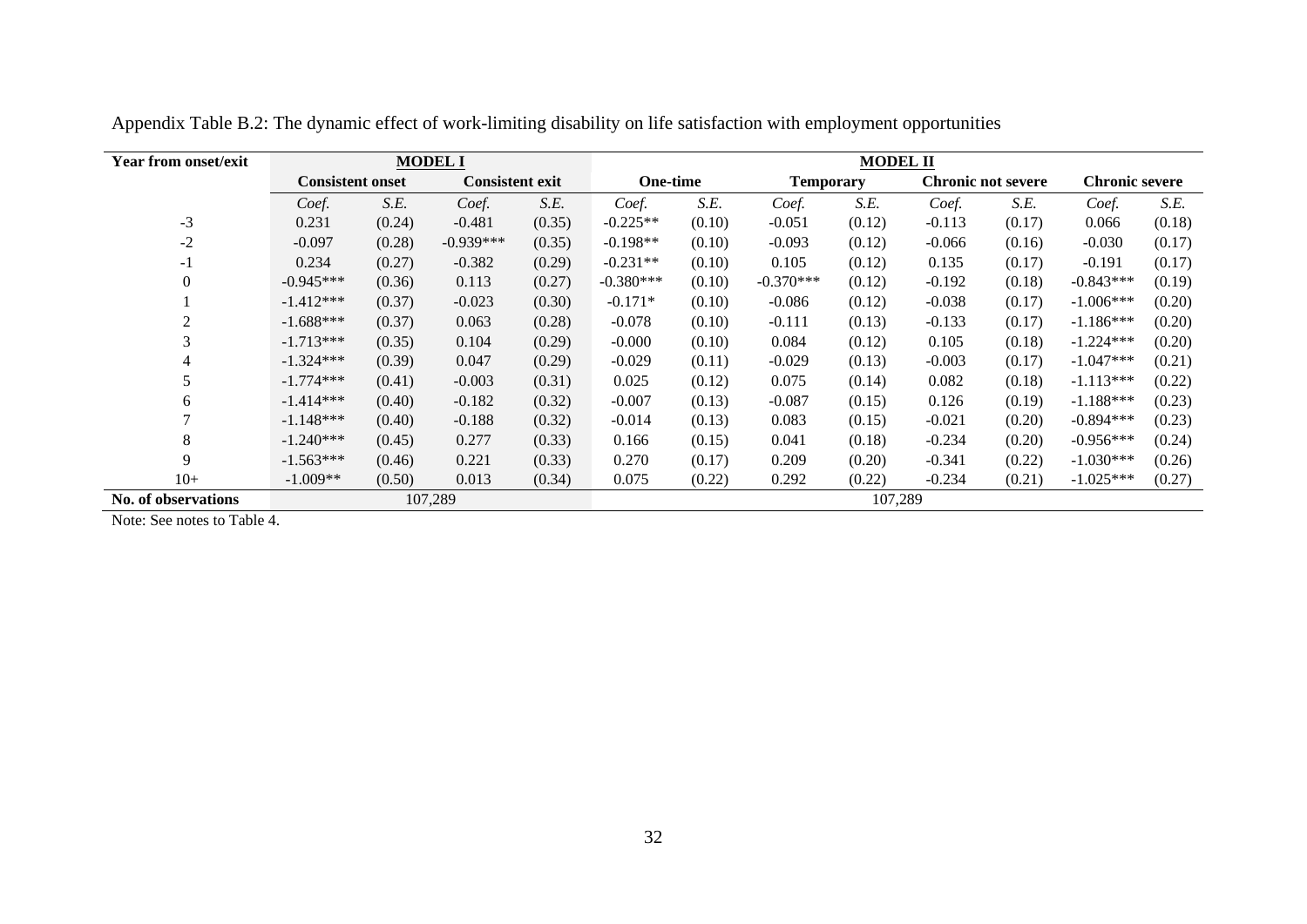| <b>Year from onset/exit</b> |                         | <b>MODEL I</b> |           |                        | <b>MODEL II</b> |        |                  |        |          |                           |                       |        |  |
|-----------------------------|-------------------------|----------------|-----------|------------------------|-----------------|--------|------------------|--------|----------|---------------------------|-----------------------|--------|--|
|                             | <b>Consistent onset</b> |                |           | <b>Consistent exit</b> | <b>One-time</b> |        | <b>Temporary</b> |        |          | <b>Chronic not severe</b> | <b>Chronic severe</b> |        |  |
|                             | Coef.                   | S.E.           | Coef.     | S.E.                   | Coef.           | S.E.   | Coef.            | S.E.   | Coef.    | S.E.                      | Coef.                 | S.E.   |  |
| $-3$                        | $-0.339$                | (0.21)         | 0.119     | (0.26)                 | 0.108           | (0.10) | $-0.276***$      | (0.10) | $-0.020$ | (0.13)                    | 0.099                 | (0.14) |  |
| $-2$                        | $-0.063$                | (0.20)         | $-0.142$  | (0.31)                 | $-0.008$        | (0.10) | $-0.308***$      | (0.10) | $-0.119$ | (0.13)                    | 0.061                 | (0.12) |  |
| $-1$                        | $-0.079$                | (0.21)         | $-0.118$  | (0.25)                 | $-0.131$        | (0.10) | $-0.160$         | (0.10) | 0.020    | (0.14)                    | 0.033                 | (0.13) |  |
| $\mathbf{0}$                | $-0.798***$             | (0.22)         | 0.289     | (0.25)                 | $-0.291***$     | (0.10) | $-0.382***$      | (0.10) | $-0.209$ | (0.15)                    | $-0.466***$           | (0.14) |  |
|                             | $-0.448*$               | (0.23)         | 0.108     | (0.26)                 | 0.033           | (0.10) | $-0.432***$      | (0.11) | $-0.080$ | (0.15)                    | $-0.309**$            | (0.14) |  |
| 2                           | $-0.904***$             | (0.23)         | 0.290     | (0.26)                 | 0.035           | (0.10) | $-0.303***$      | (0.11) | $-0.064$ | (0.14)                    | $-0.476***$           | (0.14) |  |
| 3                           | $-1.009***$             | (0.22)         | 0.338     | (0.28)                 | $-0.009$        | (0.11) | $-0.239**$       | (0.12) | 0.027    | (0.15)                    | $-0.544***$           | (0.14) |  |
| 4                           | $-0.887***$             | (0.22)         | 0.308     | (0.28)                 | 0.096           | (0.11) | $-0.210*$        | (0.12) | $-0.153$ | (0.15)                    | $-0.476***$           | (0.14) |  |
|                             | $-0.998***$             | (0.25)         | 0.289     | (0.28)                 | $0.229**$       | (0.11) | $-0.157$         | (0.13) | $-0.077$ | (0.15)                    | $-0.442***$           | (0.15) |  |
| 6                           | $-0.728***$             | (0.27)         | 0.267     | (0.30)                 | 0.165           | (0.13) | $-0.309**$       | (0.14) | $-0.092$ | (0.16)                    | $-0.431***$           | (0.15) |  |
|                             | $-0.588**$              | (0.28)         | 0.095     | (0.30)                 | 0.052           | (0.13) | $-0.187$         | (0.14) | $-0.044$ | (0.17)                    | $-0.351**$            | (0.17) |  |
| 8                           | $-0.568*$               | (0.31)         | $0.650**$ | (0.31)                 | $0.258*$        | (0.14) | $-0.085$         | (0.16) | $-0.016$ | (0.17)                    | $-0.320*$             | (0.17) |  |
| 9                           | $-0.245$                | (0.30)         | 0.231     | (0.33)                 | 0.022           | (0.17) | $-0.171$         | (0.18) | $-0.288$ | (0.19)                    | $-0.358**$            | (0.18) |  |
| $10+$                       | 0.004                   | (0.30)         | 0.122     | (0.33)                 | $-0.009$        | (0.23) | $-0.180$         | (0.21) | $-0.231$ | (0.19)                    | $-0.201$              | (0.19) |  |
| No. of observations         |                         | 116,011        |           | 116,011                |                 |        |                  |        |          |                           |                       |        |  |

Appendix Table B.3: The dynamic effect of work-limiting disability on life satisfaction with financial situation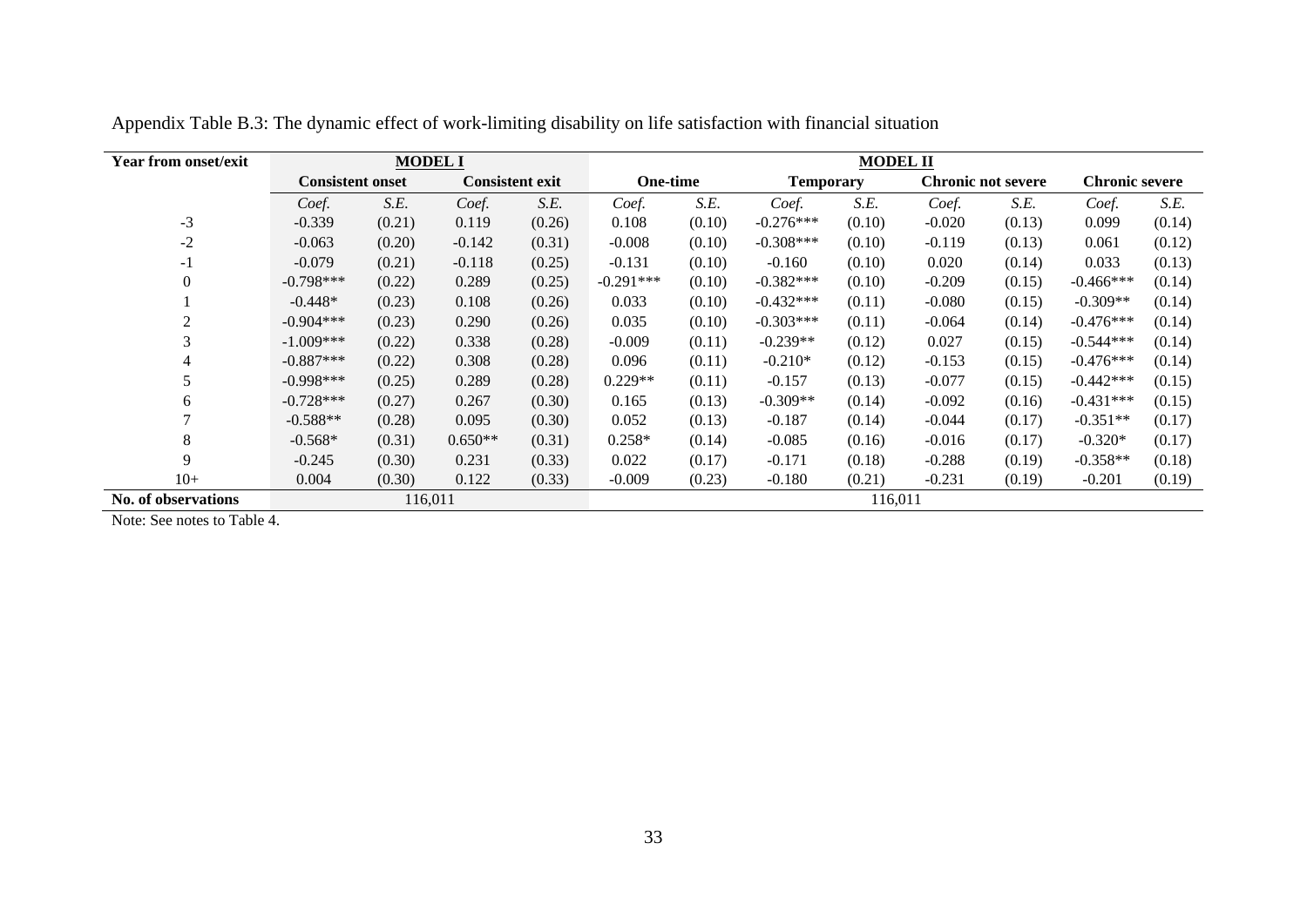| <b>Year from onset/exit</b> |                         | <b>MODEL I</b> |          | <b>MODEL II</b>        |          |                 |                  |        |          |                           |                       |        |
|-----------------------------|-------------------------|----------------|----------|------------------------|----------|-----------------|------------------|--------|----------|---------------------------|-----------------------|--------|
|                             | <b>Consistent onset</b> |                |          | <b>Consistent exit</b> |          | <b>One-time</b> | <b>Temporary</b> |        |          | <b>Chronic not severe</b> | <b>Chronic severe</b> |        |
|                             | Coef.                   | S.E.           | Coef.    | S.E.                   | Coef.    | S.E.            | Coef.            | S.E.   | Coef.    | S.E.                      | Coef.                 | S.E.   |
| $-3$                        | $-0.225$                | (0.18)         | $-0.309$ | (0.22)                 | $0.126*$ | (0.07)          | 0.005            | (0.08) | 0.127    | (0.11)                    | $-0.065$              | (0.12) |
| $-2$                        | $-0.360**$              | (0.16)         | $-0.329$ | (0.23)                 | $0.110*$ | (0.07)          | $-0.114$         | (0.09) | 0.047    | (0.11)                    | $-0.069$              | (0.11) |
| $-1$                        | $-0.319*$               | (0.17)         | $-0.269$ | (0.21)                 | $-0.000$ | (0.07)          | $-0.041$         | (0.08) | 0.120    | (0.11)                    | $-0.129$              | (0.11) |
| $\Omega$                    | $-0.484***$             | (0.18)         | $-0.053$ | (0.19)                 | 0.029    | (0.07)          | $-0.201**$       | (0.09) | 0.042    | (0.10)                    | $-0.430***$           | (0.11) |
|                             | $-0.494***$             | (0.18)         | $-0.009$ | (0.21)                 | 0.035    | (0.07)          | $-0.077$         | (0.08) | 0.090    | (0.10)                    | $-0.310***$           | (0.11) |
| $\overline{2}$              | $-0.526***$             | (0.20)         | 0.099    | (0.21)                 | 0.090    | (0.07)          | $-0.071$         | (0.09) | 0.067    | (0.11)                    | $-0.292**$            | (0.12) |
| 3                           | $-0.660***$             | (0.21)         | 0.057    | (0.23)                 | $0.123*$ | (0.07)          | $-0.077$         | (0.09) | $-0.028$ | (0.11)                    | $-0.370***$           | (0.13) |
| 4                           | $-0.510**$              | (0.21)         | $-0.070$ | (0.24)                 | 0.024    | (0.07)          | $-0.059$         | (0.09) | 0.048    | (0.11)                    | $-0.305**$            | (0.12) |
|                             | $-0.404*$               | (0.22)         | $-0.022$ | (0.23)                 | 0.116    | (0.08)          | $-0.036$         | (0.10) | 0.128    | (0.11)                    | $-0.379***$           | (0.13) |
| 6                           | $-0.562**$              | (0.23)         | $-0.169$ | (0.24)                 | $0.142*$ | (0.08)          | $-0.101$         | (0.10) | 0.017    | (0.12)                    | $-0.433***$           | (0.14) |
|                             | $-0.377$                | (0.24)         | $-0.025$ | (0.26)                 | 0.052    | (0.09)          | $-0.066$         | (0.11) | 0.050    | (0.12)                    | $-0.330**$            | (0.14) |
| 8                           | $-0.778***$             | (0.26)         | 0.124    | (0.25)                 | 0.110    | (0.10)          | $-0.032$         | (0.12) | 0.005    | (0.12)                    | $-0.536***$           | (0.16) |
| 9                           | $-0.513**$              | (0.25)         | $-0.078$ | (0.26)                 | $0.198*$ | (0.12)          | 0.143            | (0.14) | 0.118    | (0.14)                    | $-0.400**$            | (0.16) |
| $10+$                       | $-0.285$                | (0.28)         | $-0.061$ | (0.26)                 | 0.126    | (0.16)          | 0.037            | (0.15) | 0.170    | (0.15)                    | $-0.433**$            | (0.18) |
| No. of observations         |                         | 116,005        |          | 116,005                |          |                 |                  |        |          |                           |                       |        |

Appendix Table B.4: The dynamic effect of work-limiting disability on life satisfaction with safety feeling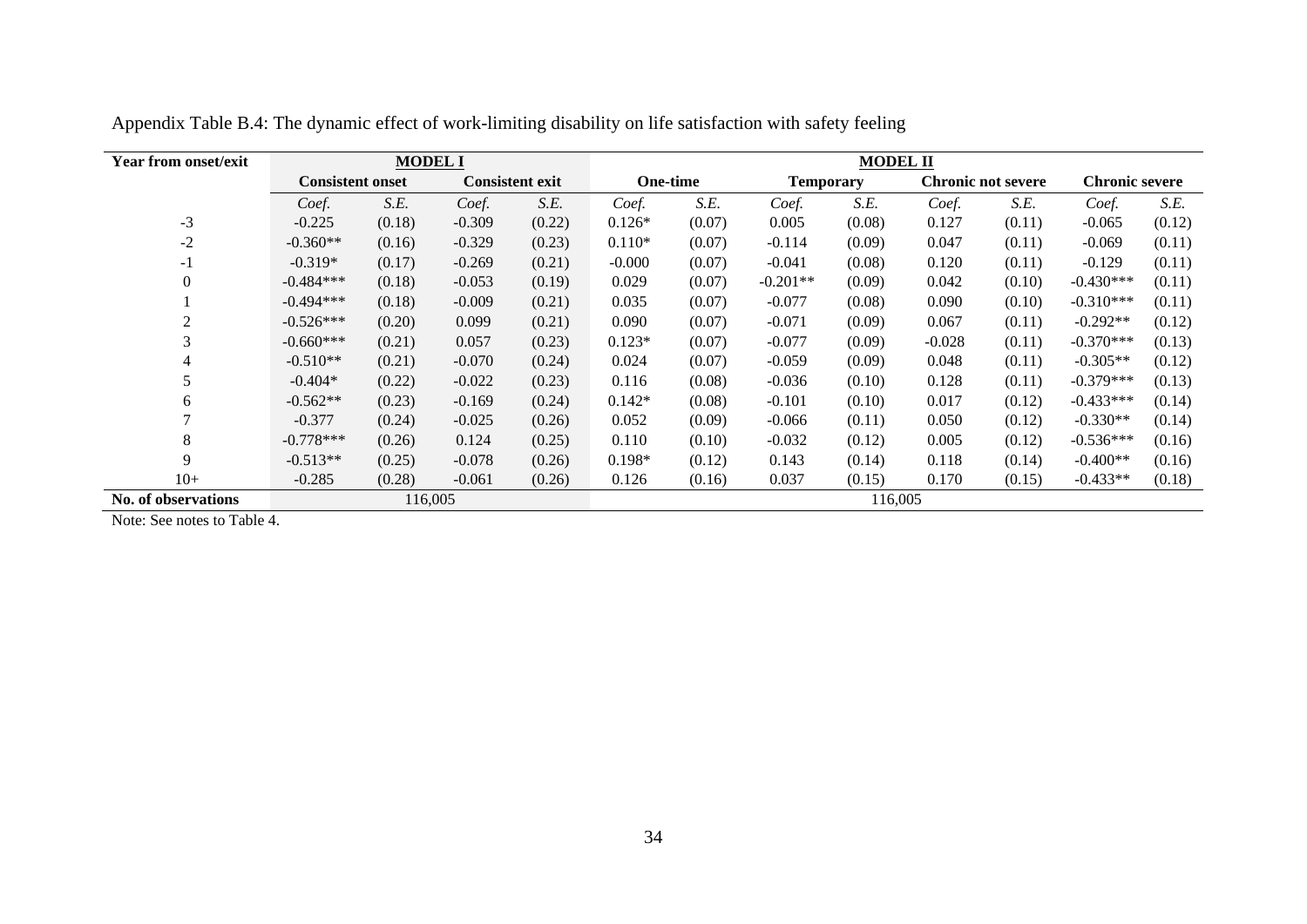| <b>Year from onset/exit</b> |                         | <b>MODEL I</b> |          | <b>MODEL II</b>        |          |                 |                  |        |          |                           |                       |        |
|-----------------------------|-------------------------|----------------|----------|------------------------|----------|-----------------|------------------|--------|----------|---------------------------|-----------------------|--------|
|                             | <b>Consistent onset</b> |                |          | <b>Consistent exit</b> |          | <b>One-time</b> | <b>Temporary</b> |        |          | <b>Chronic not severe</b> | <b>Chronic severe</b> |        |
|                             | Coef.                   | S.E.           | Coef.    | S.E.                   | Coef.    | S.E.            | Coef.            | S.E.   | Coef.    | S.E.                      | Coef.                 | S.E.   |
| $-3$                        | $-0.268$                | (0.18)         | $-0.258$ | (0.23)                 | 0.086    | (0.09)          | 0.010            | (0.10) | 0.193    | (0.13)                    | $-0.100$              | (0.13) |
| $-2$                        | $-0.373$                | (0.24)         | $-0.142$ | (0.23)                 | 0.074    | (0.09)          | $-0.076$         | (0.10) | 0.091    | (0.13)                    | $-0.054$              | (0.14) |
| $-1$                        | $-0.477**$              | (0.23)         | $-0.140$ | (0.20)                 | 0.013    | (0.09)          | 0.038            | (0.10) | $-0.010$ | (0.12)                    | $-0.072$              | (0.14) |
|                             | $-0.553**$              | (0.23)         | 0.223    | (0.19)                 | $-0.038$ | (0.09)          | $-0.194*$        | (0.10) | $-0.048$ | (0.12)                    | $-0.198$              | (0.14) |
|                             | $-0.492**$              | (0.23)         | 0.091    | (0.22)                 | 0.073    | (0.09)          | $-0.017$         | (0.10) | 0.012    | (0.13)                    | $-0.258*$             | (0.14) |
| 2                           | $-0.638**$              | (0.25)         | 0.171    | (0.22)                 | 0.004    | (0.09)          | $-0.212**$       | (0.11) | $-0.018$ | (0.12)                    | $-0.209$              | (0.15) |
| 3                           | $-0.626***$             | (0.24)         | $0.423*$ | (0.23)                 | $-0.016$ | (0.10)          | $-0.104$         | (0.11) | $-0.031$ | (0.13)                    | $-0.308**$            | (0.15) |
|                             | $-0.640***$             | (0.25)         | 0.250    | (0.24)                 | 0.104    | (0.10)          | $-0.129$         | (0.12) | $-0.016$ | (0.13)                    | $-0.351**$            | (0.15) |
| 5                           | $-0.586**$              | (0.25)         | 0.265    | (0.25)                 | 0.171    | (0.11)          | $-0.105$         | (0.12) | 0.092    | (0.14)                    | $-0.304*$             | (0.16) |
| 6                           | $-0.557**$              | (0.27)         | 0.117    | (0.26)                 | $-0.085$ | (0.12)          | $-0.226*$        | (0.13) | 0.009    | (0.15)                    | $-0.365**$            | (0.16) |
|                             | $-0.506*$               | (0.28)         | 0.140    | (0.27)                 | 0.029    | (0.13)          | $-0.285**$       | (0.14) | $-0.069$ | (0.16)                    | $-0.350**$            | (0.17) |
| 8                           | $-0.999***$             | (0.30)         | 0.331    | (0.28)                 | 0.018    | (0.14)          | $-0.182$         | (0.15) | $-0.132$ | (0.15)                    | $-0.636***$           | (0.18) |
| 9                           | $-0.500$                | (0.31)         | 0.196    | (0.29)                 | $-0.255$ | (0.17)          | $0.298*$         | (0.18) | $-0.166$ | (0.17)                    | $-0.380**$            | (0.19) |
| $10+$                       | $-0.525$                | (0.33)         | 0.416    | (0.29)                 | $-0.345$ | (0.24)          | 0.146            | (0.21) | $-0.089$ | (0.17)                    | $-0.439**$            | (0.21) |
| No. of observations         |                         | 115,928        |          | 115,928                |          |                 |                  |        |          |                           |                       |        |

Appendix Table B.5: The dynamic effect of work-limiting disability on life satisfaction with feeling part of local community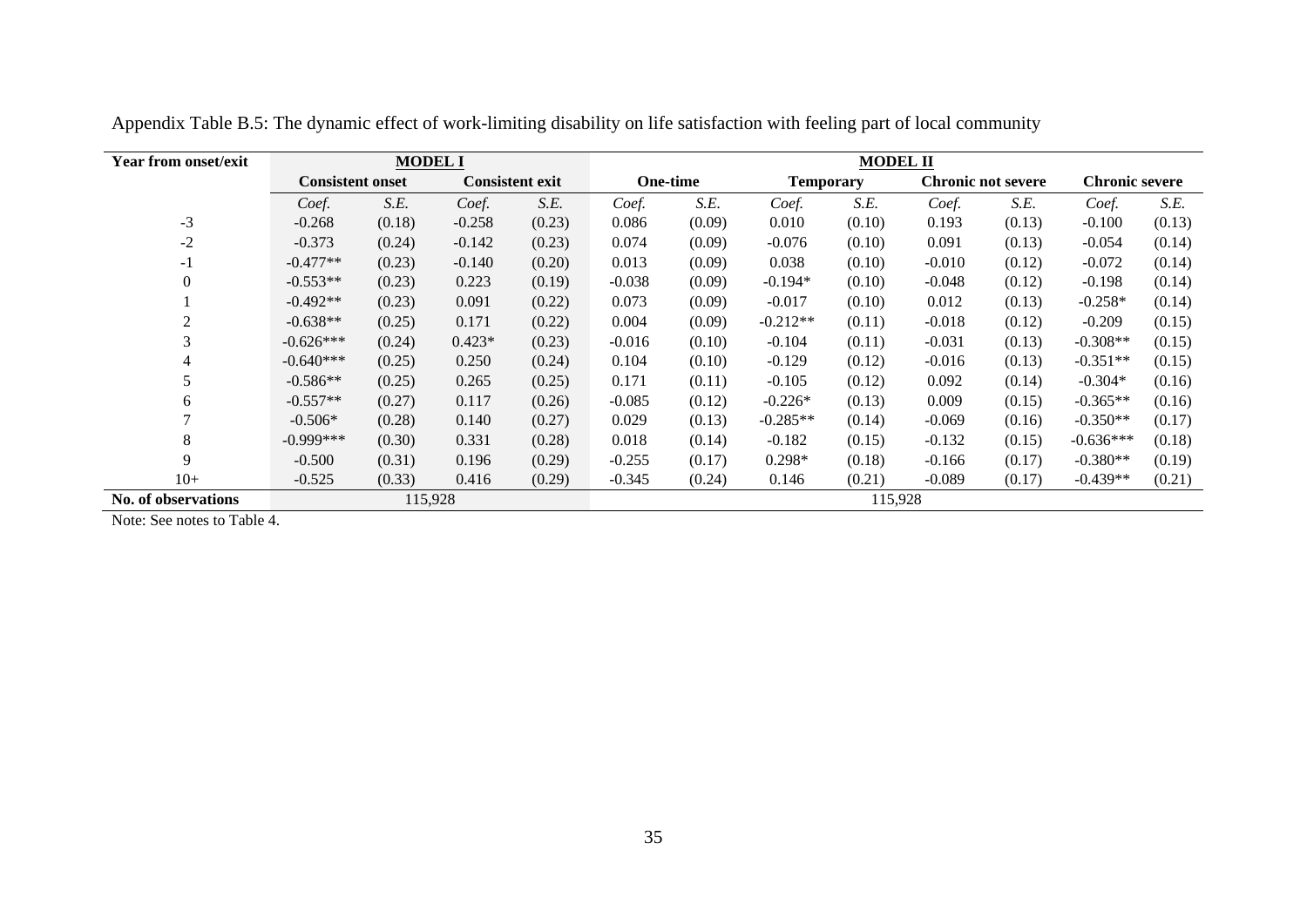| <b>Year from onset/exit</b> |                         |        | <b>MODEL I</b>         |        |                 | <b>MODEL II</b> |                  |        |                           |        |                       |        |  |  |
|-----------------------------|-------------------------|--------|------------------------|--------|-----------------|-----------------|------------------|--------|---------------------------|--------|-----------------------|--------|--|--|
|                             | <b>Consistent onset</b> |        | <b>Consistent exit</b> |        | <b>One-time</b> |                 | <b>Temporary</b> |        | <b>Chronic not severe</b> |        | <b>Chronic severe</b> |        |  |  |
|                             | Coef.                   | S.E.   | Coef.                  | S.E.   | Coef.           | S.E.            | Coef.            | S.E.   | Coef.                     | S.E.   | Coef.                 | S.E.   |  |  |
| $-3$                        | 0.010                   | (0.17) | $-0.074$               | (0.23) | 0.039           | (0.07)          | $-0.137$         | (0.08) | $-0.074$                  | (0.12) | 0.091                 | (0.13) |  |  |
| $-2$                        | $-0.144$                | (0.18) | $-0.470*$              | (0.27) | 0.038           | (0.08)          | $-0.193**$       | (0.09) | $-0.239**$                | (0.12) | $-0.034$              | (0.13) |  |  |
| - 1                         | $-0.753***$             | (0.18) | $-0.030$               | (0.24) | $-0.079$        | (0.08)          | $-0.136$         | (0.09) | $-0.300**$                | (0.13) | $-0.124$              | (0.13) |  |  |
|                             | $-2.333***$             | (0.22) | $0.884***$             | (0.24) | $-0.873***$     | (0.09)          | $-1.146***$      | (0.11) | $-1.077***$               | (0.14) | $-1.425***$           | (0.15) |  |  |
|                             | $-2.475***$             | (0.22) | 1.087***               | (0.24) | $-0.064$        | (0.08)          | $-0.506***$      | (0.10) | $-0.863***$               | (0.14) | $-1.366***$           | (0.15) |  |  |
| 2                           | $-2.369***$             | (0.24) | $1.116***$             | (0.24) | 0.073           | (0.08)          | $-0.380***$      | (0.10) | $-0.783***$               | (0.14) | $-1.265***$           | (0.16) |  |  |
| 3                           | $-2.570***$             | (0.22) | $1.111***$             | (0.25) | 0.051           | (0.08)          | $-0.283***$      | (0.10) | $-0.706***$               | (0.14) | $-1.318***$           | (0.16) |  |  |
| 4                           | $-2.339***$             | (0.24) | $1.133***$             | (0.26) | $0.158*$        | (0.08)          | $-0.243**$       | (0.10) | $-0.682***$               | (0.14) | $-1.238***$           | (0.16) |  |  |
|                             | $-2.199***$             | (0.24) | $1.118***$             | (0.26) | $0.176**$       | (0.09)          | $-0.197*$        | (0.11) | $-0.623***$               | (0.14) | $-1.298***$           | (0.16) |  |  |
| 6                           | $-2.366***$             | (0.27) | 1.082***               | (0.28) | $0.273***$      | (0.09)          | $-0.131$         | (0.12) | $-0.540***$               | (0.15) | $-1.463***$           | (0.17) |  |  |
|                             | $-2.101***$             | (0.27) | 1.260***               | (0.27) | $0.253**$       | (0.10)          | $-0.149$         | (0.12) | $-0.568***$               | (0.16) | $-1.450***$           | (0.17) |  |  |
| 8                           | $-2.334***$             | (0.27) | 1.308***               | (0.27) | 0.172           | (0.11)          | $-0.041$         | (0.13) | $-0.557***$               | (0.16) | $-1.484***$           | (0.18) |  |  |
| $\mathbf Q$                 | $-2.192***$             | (0.31) | $1.123***$             | (0.28) | $0.424***$      | (0.14)          | $-0.007$         | (0.14) | $-0.555***$               | (0.17) | $-1.407***$           | (0.19) |  |  |
| $10+$                       | $-2.005***$             | (0.33) | 1.239***               | (0.28) | $0.302*$        | (0.16)          | 0.039            | (0.17) | $-0.404**$                | (0.18) | $-1.278***$           | (0.21) |  |  |
| No. of observations         |                         |        | 116,036                |        |                 | 116,036         |                  |        |                           |        |                       |        |  |  |

Appendix Table B.6: The dynamic effect of work-limiting disability on life satisfaction with health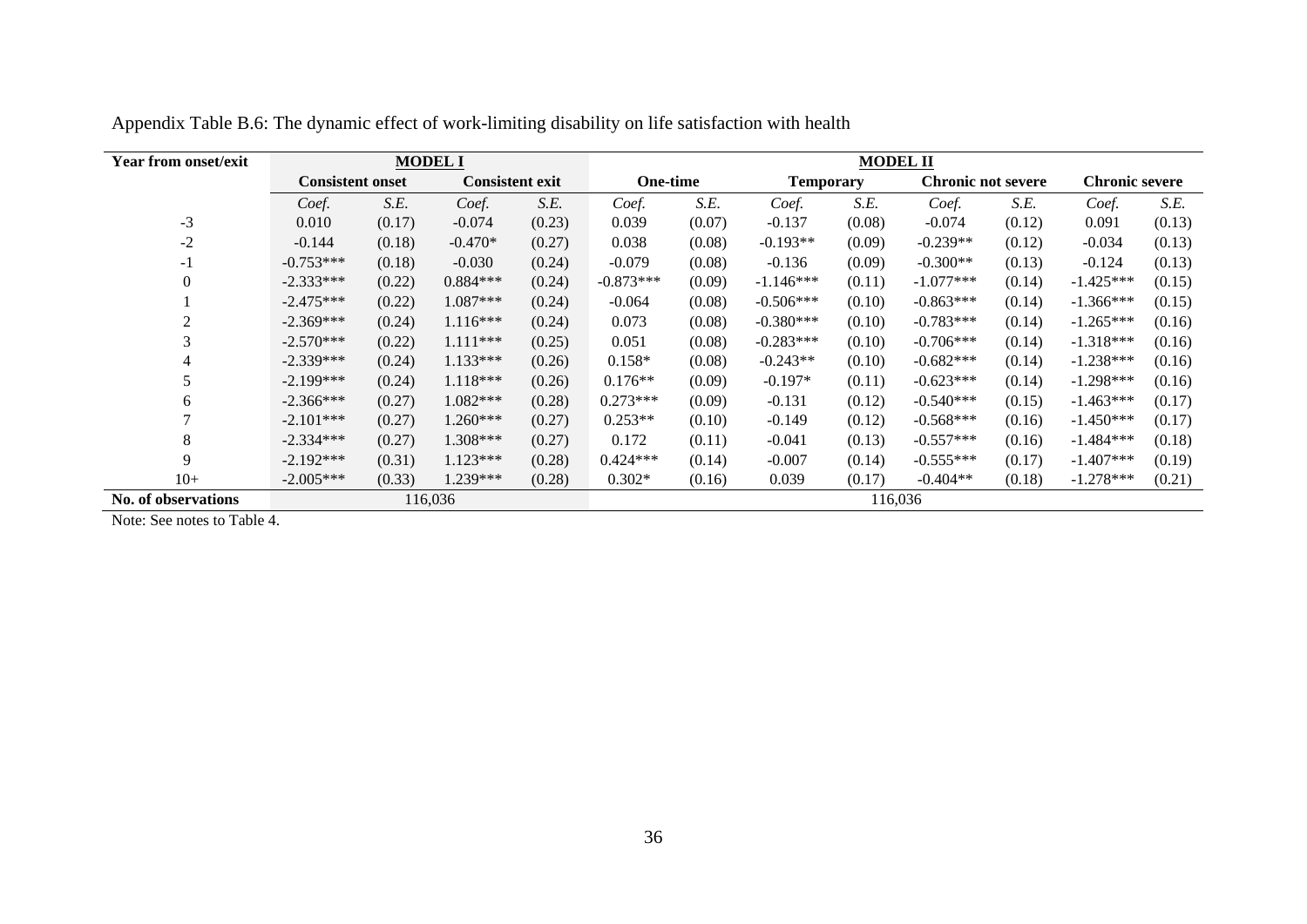| <b>Year from onset/exit</b> |                         | <b>MODEL I</b> |          | <b>MODEL II</b>        |                 |        |                  |        |                           |        |                       |        |
|-----------------------------|-------------------------|----------------|----------|------------------------|-----------------|--------|------------------|--------|---------------------------|--------|-----------------------|--------|
|                             | <b>Consistent onset</b> |                |          | <b>Consistent exit</b> | <b>One-time</b> |        | <b>Temporary</b> |        | <b>Chronic not severe</b> |        | <b>Chronic severe</b> |        |
|                             | Coef.                   | S.E.           | Coef.    | S.E.                   | Coef.           | S.E.   | Coef.            | S.E.   | Coef.                     | S.E.   | Coef.                 | S.E.   |
| $-3$                        | $-0.067$                | (0.17)         | $-0.074$ | (0.17)                 | $0.163**$       | (0.08) | 0.051            | (0.09) | $-0.025$                  | (0.10) | $-0.070$              | (0.11) |
| $-2$                        | 0.039                   | (0.19)         | 0.077    | (0.21)                 | 0.084           | (0.08) | $-0.108$         | (0.09) | $-0.038$                  | (0.11) | $-0.021$              | (0.10) |
| $-1$                        | 0.048                   | (0.16)         | $-0.229$ | (0.20)                 | 0.067           | (0.08) | $-0.109$         | (0.09) | $-0.140$                  | (0.11) | $-0.038$              | (0.11) |
|                             | $-0.279$                | (0.17)         | $-0.138$ | (0.21)                 | 0.003           | (0.08) | $-0.221**$       | (0.09) | $-0.181*$                 | (0.11) | $-0.216*$             | (0.11) |
|                             | $-0.203$                | (0.18)         | 0.138    | (0.21)                 | 0.072           | (0.08) | $-0.106$         | (0.09) | $-0.178$                  | (0.11) | $-0.240**$            | (0.11) |
| 2                           | $-0.117$                | (0.17)         | 0.128    | (0.22)                 | 0.076           | (0.09) | $-0.060$         | (0.10) | $-0.178$                  | (0.11) | $-0.239**$            | (0.12) |
| 3                           | $-0.380**$              | (0.18)         | 0.147    | (0.24)                 | 0.081           | (0.08) | $-0.167*$        | (0.10) | $-0.131$                  | (0.11) | $-0.260**$            | (0.12) |
|                             | $-0.357*$               | (0.20)         | 0.066    | (0.23)                 | $0.170*$        | (0.09) | $-0.027$         | (0.10) | $-0.021$                  | (0.11) | $-0.280**$            | (0.12) |
| 5                           | $-0.244$                | (0.22)         | $-0.006$ | (0.24)                 | $0.265***$      | (0.10) | $-0.010$         | (0.10) | 0.024                     | (0.12) | $-0.384***$           | (0.13) |
| 6                           | $-0.229$                | (0.24)         | $-0.080$ | (0.25)                 | $0.220**$       | (0.11) | $-0.265**$       | (0.11) | $-0.121$                  | (0.12) | $-0.348**$            | (0.14) |
|                             | 0.060                   | (0.22)         | 0.210    | (0.25)                 | $0.306***$      | (0.11) | $-0.204*$        | (0.11) | $-0.176$                  | (0.13) | $-0.361**$            | (0.14) |
| 8                           | $-0.340$                | (0.27)         | 0.216    | (0.27)                 | 0.091           | (0.12) | $-0.253*$        | (0.14) | $-0.279**$                | (0.13) | $-0.477***$           | (0.16) |
| 9                           | $-0.286$                | (0.23)         | 0.304    | (0.26)                 | 0.226           | (0.15) | $-0.110$         | (0.14) | $-0.314**$                | (0.15) | $-0.374**$            | (0.15) |
| $10+$                       | $-0.414$                | (0.29)         | 0.136    | (0.27)                 | 0.154           | (0.20) | 0.008            | (0.14) | $-0.035$                  | (0.15) | $-0.649***$           | (0.19) |
| No. of observations         |                         | 115,980        |          | 115,980                |                 |        |                  |        |                           |        |                       |        |

Appendix Table B.7: The dynamic effect of work-limiting disability on life satisfaction with neighbourhood